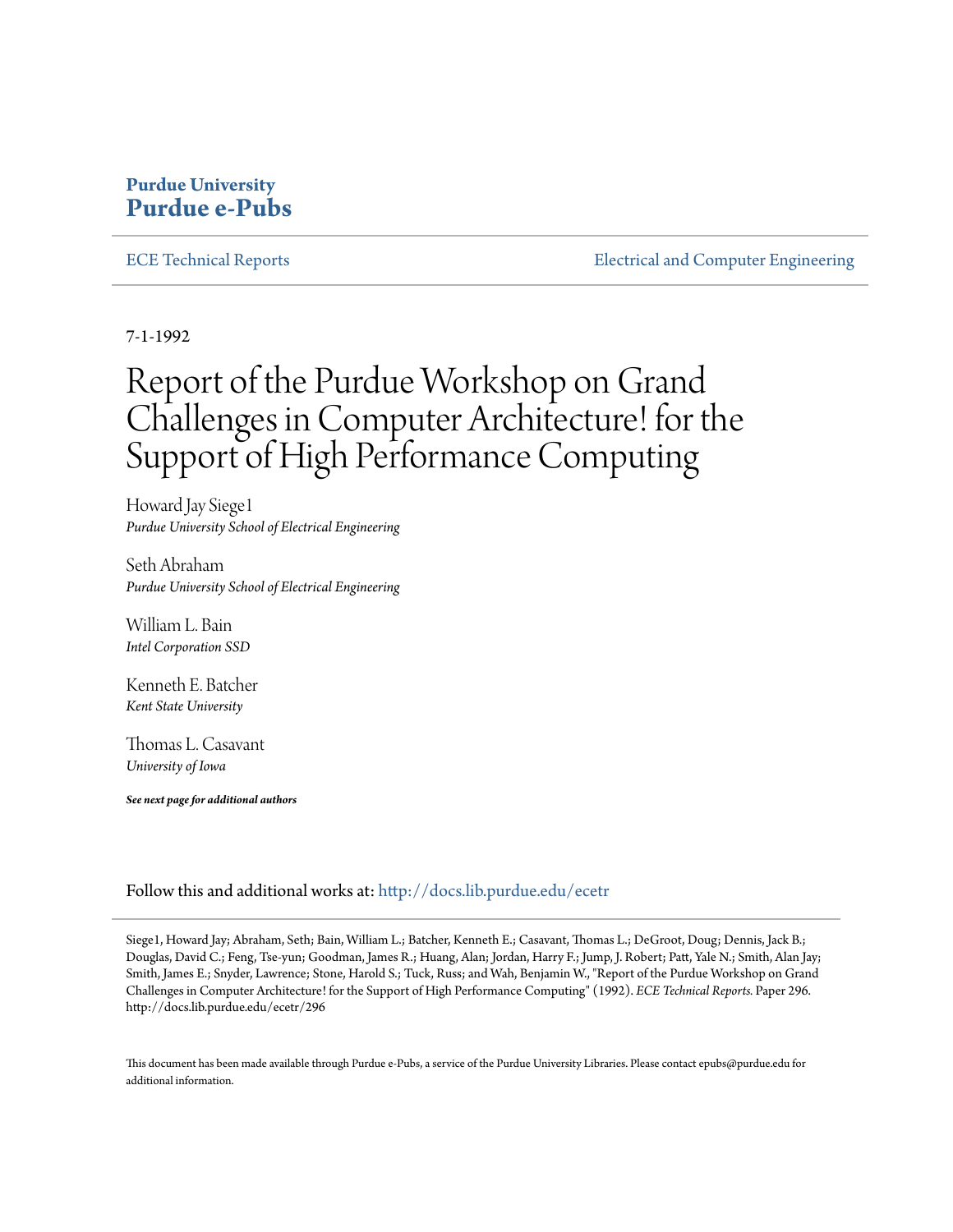#### **Authors**

Howard Jay Siege1, Seth Abraham, William L. Bain, Kenneth E. Batcher, Thomas L. Casavant, Doug DeGroot, Jack B. Dennis, David C. Douglas, Tse-yun Feng, James R. Goodman, Alan Huang, Harry F. Jordan, J. Robert Jump, Yale N. Patt, Alan Jay Smith, James E. Smith, Lawrence Snyder, Harold S. Stone, Russ Tuck, and Benjamin W. Wah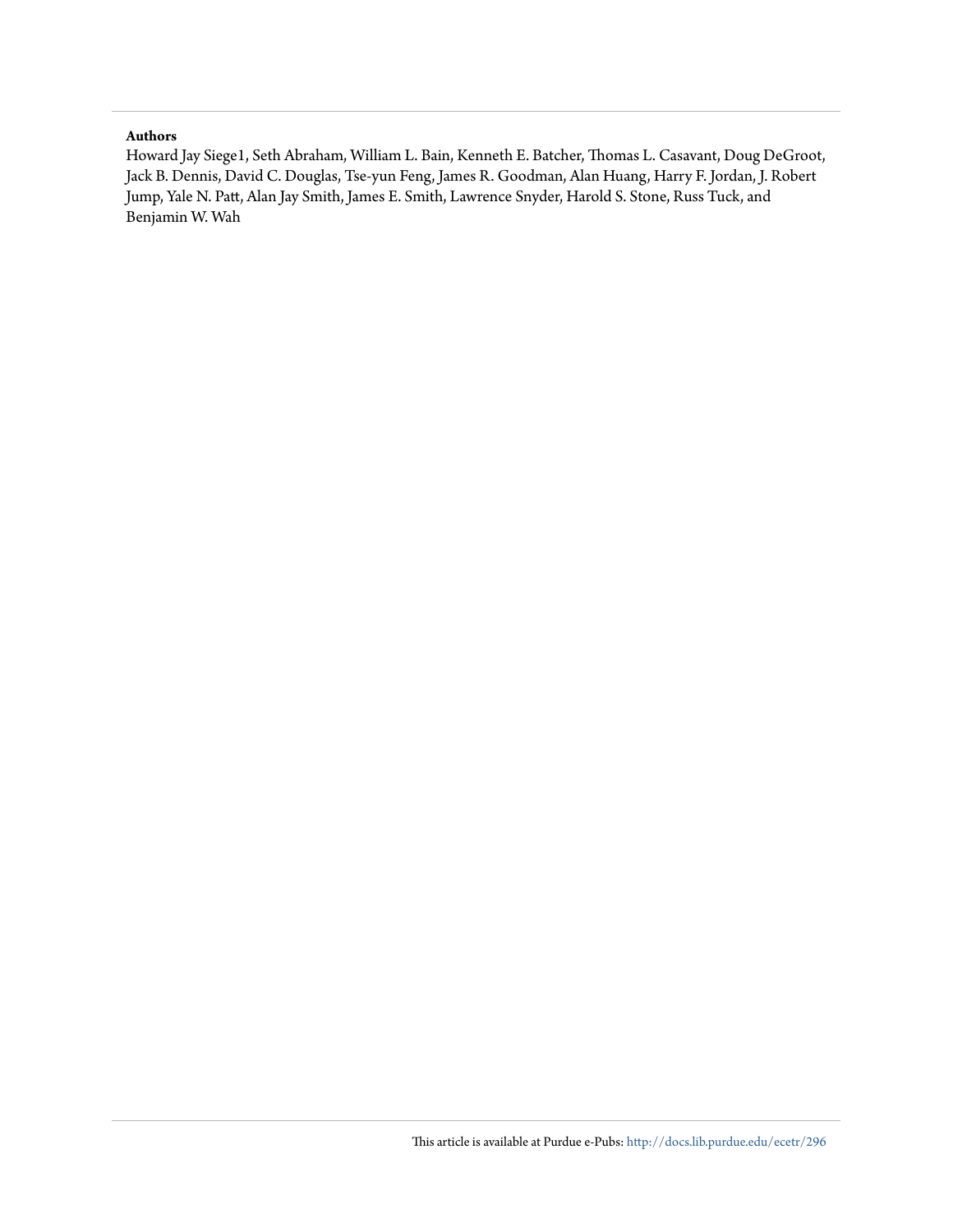# **REPORT OF THE PURDUE WORKSHOP ON GRAND CHALLENGES IN COMPUTER ARCHITECTURE FOR. THE SUPPORT OF HIGH PERFORMANCE COMPUTING**

H. J. SIEGEL S. ABRAHAM W. L. BAIN K. E. BATCHER T. L. CASAVANT D. DEGROOT J. B. DENNIS D. C. DOUGLAS T. FENG J. R. GOODMAN

A. HUANG H. F. JORDAN J. R. JUMP Y. N. PATT A. J. SMITH J. E. SMITH L. SNYDER H. S. STONE R. TUCK B. W. WAH

**TR-EE 92-26 JULY 1992** 

THIS WORK WAS SUPPORTED BY THE NATIONAL SCIENCE FOUNDATION **DIVISION OF COMPUTER AND COMPUTATION RESEARCH SYSTEMS PR~GRAM UNDER GRANT NUMBER CCR-9200735.** 



**SCHOOL OF ELECTRICAL ENGINEERING** PURDUE UNIVERSITY WEST LAFAYETTE, INDIANA 47907-1285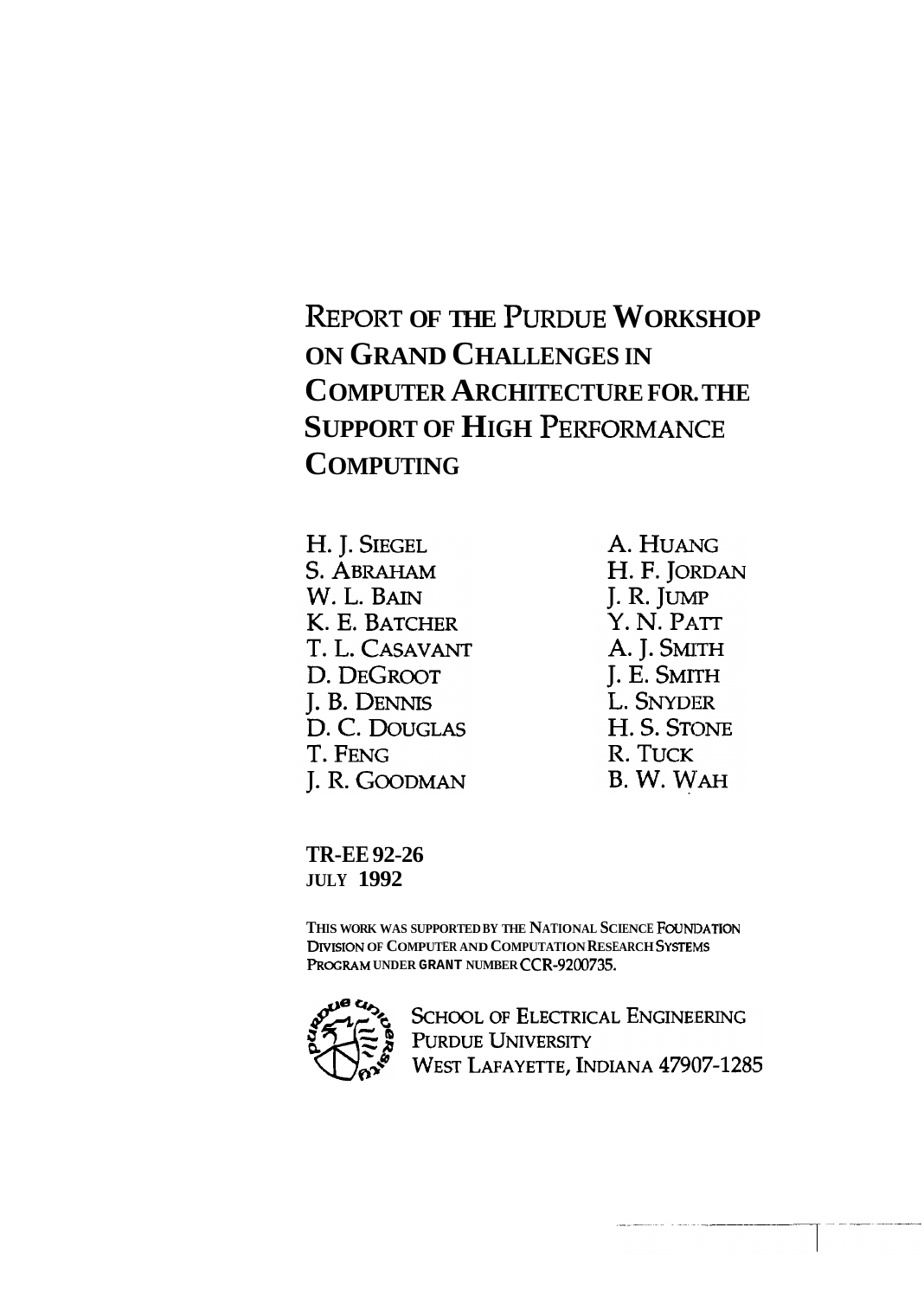## **Report of the Purdue Workshop on Grand Challenges in Computer Architecture! for the Support of High Performance Computing**

| a Howard Jay Siegel      | Purdue University (Co-Chair)                |
|--------------------------|---------------------------------------------|
| • Seth Abraham           | Purdue University (Co-Chair)                |
| a William L. Bain        | <b>Intel Corporation SSD</b>                |
| a Kenneth E. Batcher     | Kent State University                       |
| a Thomas L. Casavant     | University of Iowa                          |
| $\bullet$ Doug DeGroot   | <b>Texas Instruments</b>                    |
| $\bullet$ Jack B. Dennis | Massachusetts Institute of Technology       |
| • David C. Douglas       | Thinking Machines Corporation               |
| a Tse-yun Feng           | Pennsylvania State University               |
| a James R. Goodman       | University of Wisconsin                     |
|                          |                                             |
| a Alan Huang             | <b>AT&amp;T</b> Bell Laboratories           |
| a Harry F. Jordan        | University of Colorado                      |
| a J. Robert Jump         | <b>Rice University</b>                      |
| a Yale N. Patt           | University of Michigan                      |
| a Alan Jay Smith         | University of California at Berkeley        |
| a James E. Smith         | Cray Research, Inc.                         |
| a Lawrence Snyder        | University of Washington                    |
| a Harold S. Stone        | <b>IBM Thomas J. Watson Research Center</b> |
| a Russ Tuck              | <b>MasPar Computer Corporation</b>          |

Purdue University School of Electrical Engineering Technical Report Number 92-26

## July 1992

This work was supported by the National Science Foundation Division of Computer and Computation Research Systems Program under grant number CCR-9200735.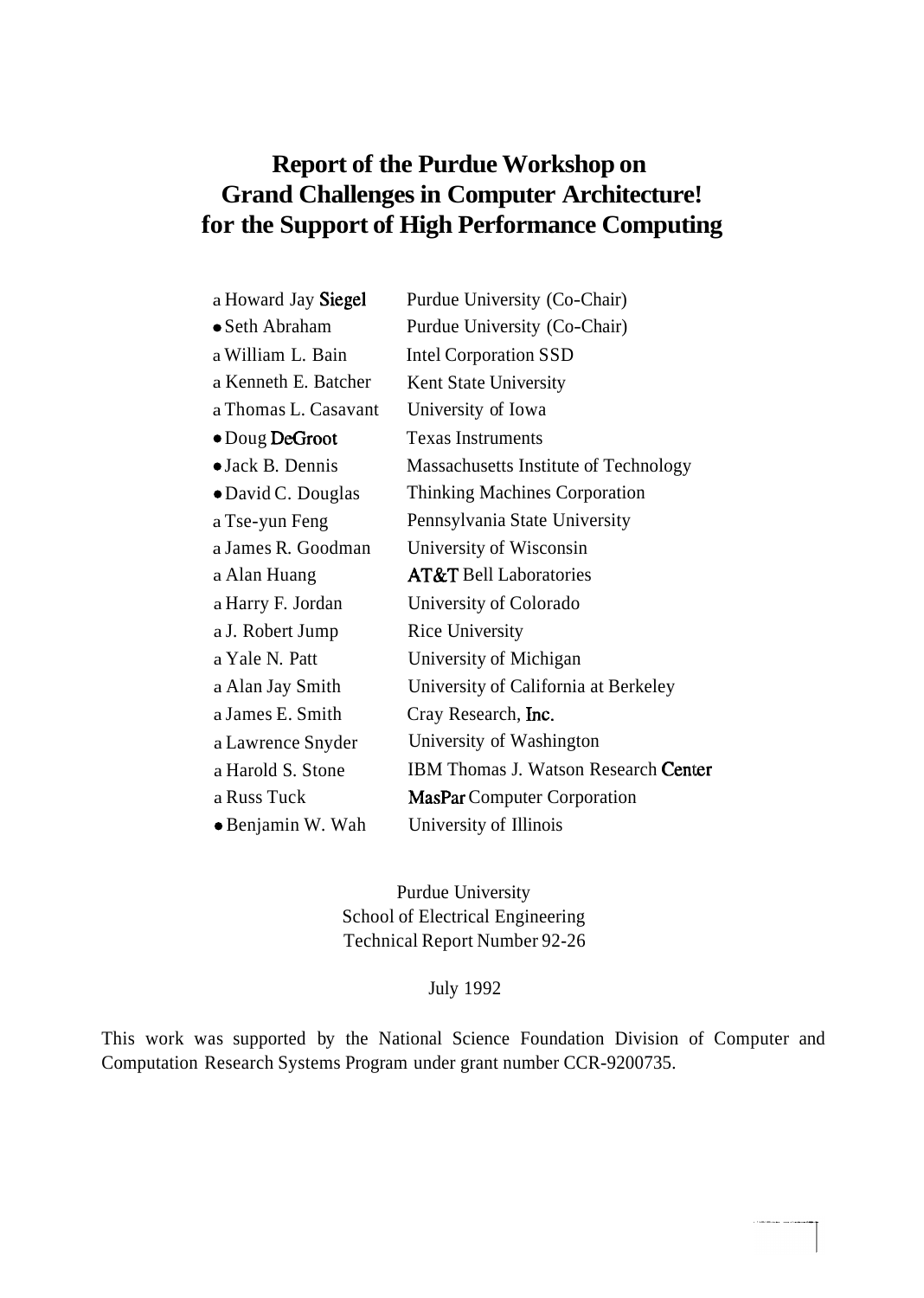#### **Executive Summary**

The **Purdue** Workshop on Grand Challenges in Computer Architecture for the Support of High Performance Computing was held at Purdue University on December 12 and 13, 1991. The workshop was sponsored by the National Science Foundation to identify critical research topics in computer architecture as they relate to high performance computing.

After a wide-ranging discussion of the computational characteristics and requirements of the grand challenge *applications,* four major architectural challenges were identified as crucial to advancing the state of the art of high performance computation in the coming decade. These *computer architecture* grand challenges are summarized below.

#### *Challenge 1: Idealized Parallel Computer Models*

A parallel computer model provides the interface between parallel hardware and parallel software. It is the idealization of computation that computer architects strive to support with the greatest possible performance. Although a single model may not fulfill the requirements of all effective architectures and applicatiion domains, the multitude of alternatives must be reduced to a small number to support portability of programs and reusability of program parts.

#### *Challenge* **.2:** *Usable Peta-Ops Peiformance*

This challenge addresses the need for usable computer performance orders of magnitude greater than both the giga-ops performance available today and the tera-ops performance which may be achieved soon. This computer perfonmance cannot be obtained by simply interconnecting massive quantities of existing **processor**, memory, and I/O resources. Such a system would be unmanageable to program and would ineffectively utilize its processors. The challenge is to (1) dramatically improve and **(:2)** effectively harness the base technologies impacting processors, memory, and UO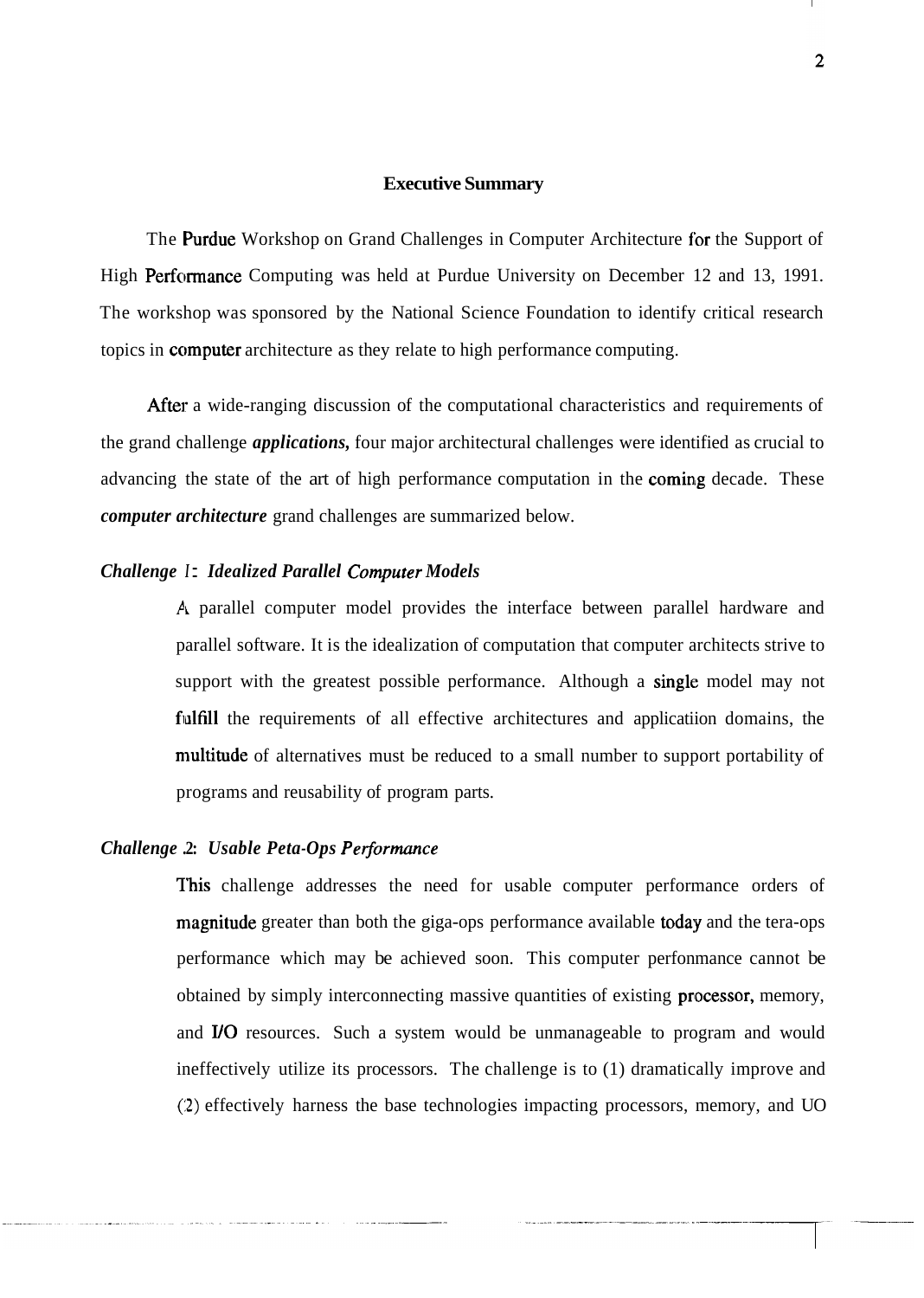into a computer system such that the grand challenge applications programmer has available peta-ops **(10"** ops) of usable processing performance.

#### *Challenge 3: Computers in an Era of HDTV, Gigabyte Networks, and Visualization*

Emerging technologies are providing an opportunity to support startling new communication-intensive applications, such as digital video workstations that treat images as easily as characters are treated today. How can computer architecture and new communications technology evolve to enable such applications?

#### *Challenge 4: Infrastructure for Prototyping Architectures*

Testing a new idea in computer architecture has been a difficult **process** requiring large investments in building design tools and providing a suitable software environment for an experimental machine. Prototype development involves not only hardware, but also software in the form of compilers and operating systems. An infrastructure is needed to facilitate the study of the effects of new hardware technologies and machine organizations against different application requirements.

These grand challenges in computer architecture are inherently multidisciplinary and will require team efforts crossing boundaries from software to hardware to applications. While it is crucial that the above challenges be addressed, it is important to stress that the viability and usability of parallel computers is also a function of the supporting software systems. Thus, a substantial effort must be devoted to advancing the software aspects of high performance computing. This involves improving the software interface supported by **parallel** computers and developing languages, compilers, and software tools that simplify the task of parallelizing, mapping, and optimizing algorithms for efficient execution on parallel computers. In the arena of high performance parallel computers, it is more important than ever for computer architects to consider the issues of system software, application needs, and usability when designing and implementing machines. To address the interaction of this full range of subjects is a challenge in itself.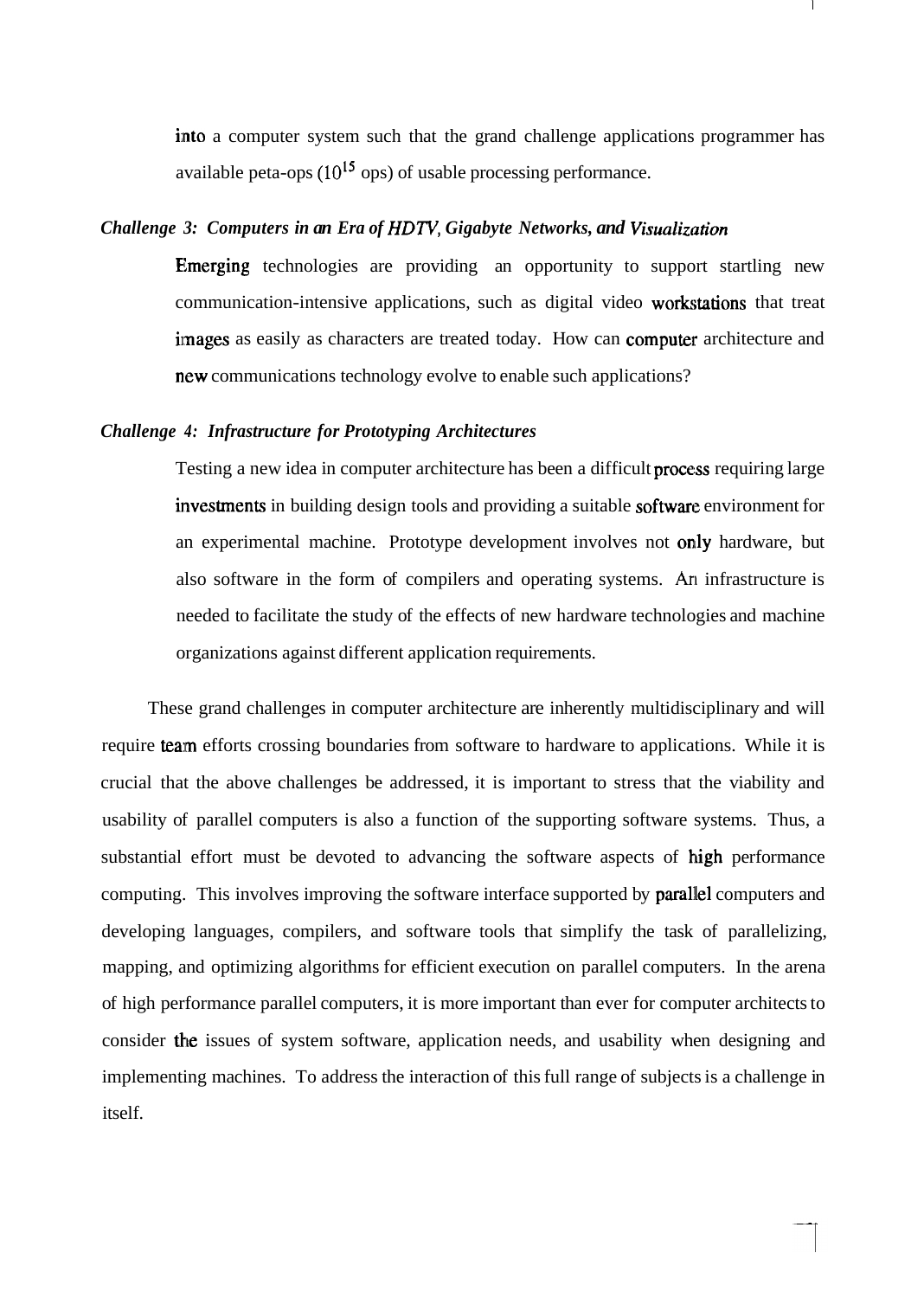## **To Receive A Copy of This Report**

This report will be available in three printed forms.

A. Journal Article

This entire report is scheduled to appear in the November 1992 issue of the *Journal of Parallel and Distributed Computing* (published by Academic Press, Orlando, FL).

## B. Conference Paper

A summaly of this report will appear in the proceedings of *Frontiers* '92: *The Fourth Symposiuml on the Frontiers of Massively Parallel Computation,* sponsored by the IEEE Computer Society and NASA, October 1992 (proceedings published by the IEEE Computer Society Press, LOS Alamitos, CA).

## C. Technical Report

To receive a copy of this technical report, send a letter requesting "Purdue University, School of Electrical Engineering, Technical Report Number 92-26" to:

> Technical Reports School of Electrical Engineering 1285 Electrical Engineering Building Purdue University West Lafayette, IN 47907-1285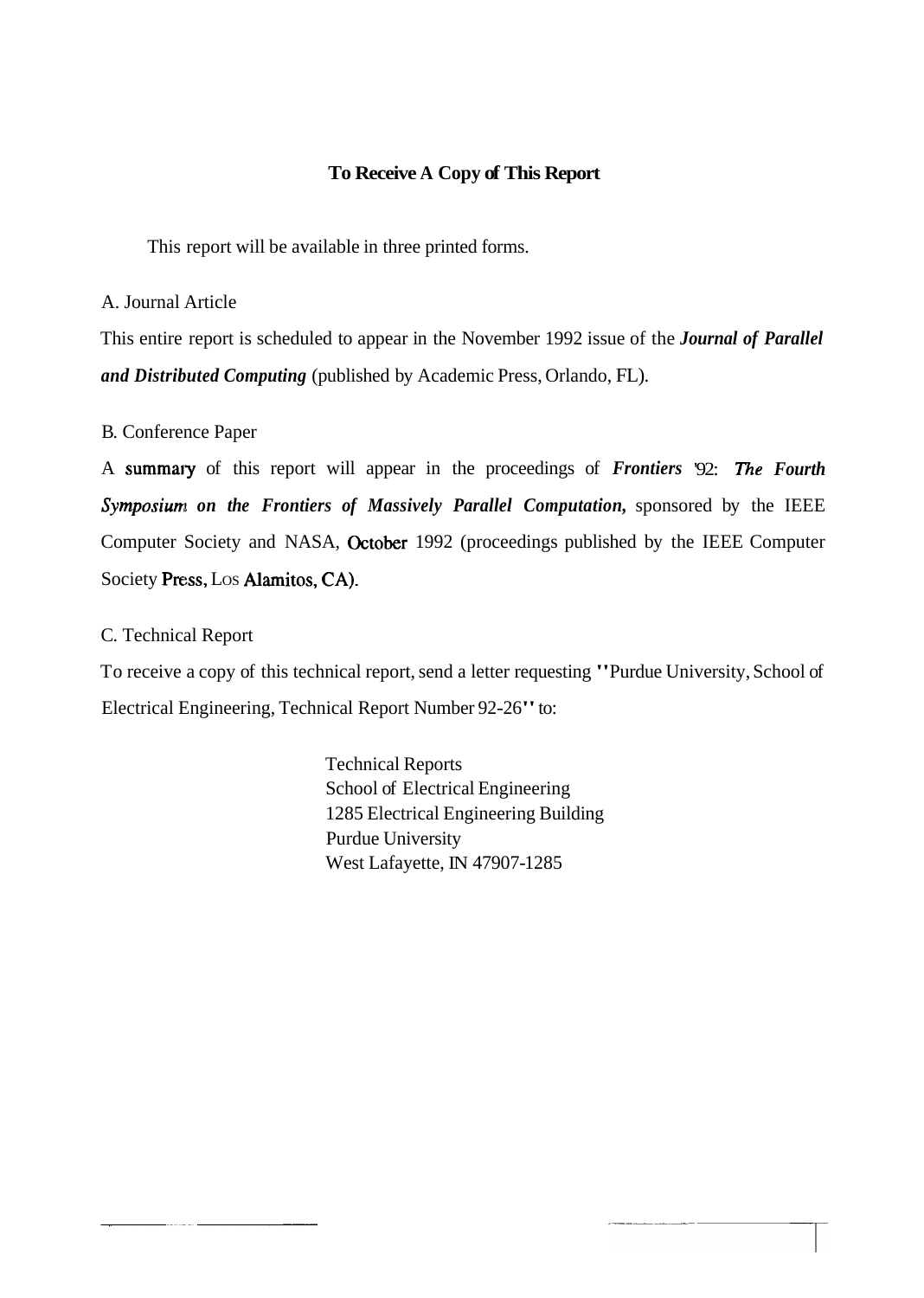## **Table of Contents**

| II. Grand Challenge Application Problems and Computer Architecture10   |  |  |
|------------------------------------------------------------------------|--|--|
|                                                                        |  |  |
|                                                                        |  |  |
|                                                                        |  |  |
| VI. Grand Challenge 3: Computers in an Era of HDTV,                    |  |  |
|                                                                        |  |  |
| VII. Grand Challenge 4: Infrastructure for Prototyping Architectures34 |  |  |
|                                                                        |  |  |
|                                                                        |  |  |
|                                                                        |  |  |

 $\label{eq:1} \omega_{\mathbf{q}}(\cdot) = \left( \begin{array}{cc} \mathbf{q} & \mathbf{q} & \mathbf{q} \\ \mathbf{q} & \mathbf{q} & \mathbf{q} \\ \mathbf{q} & \mathbf{q} & \mathbf{q} \\ \mathbf{q} & \mathbf{q} & \mathbf{q} \\ \mathbf{q} & \mathbf{q} & \mathbf{q} \\ \mathbf{q} & \mathbf{q} & \mathbf{q} \\ \mathbf{q} & \mathbf{q} & \mathbf{q} \\ \mathbf{q} & \mathbf{q} & \mathbf{q} \\ \mathbf{q} & \mathbf{q} & \mathbf{q} \\ \$ 

 $\overline{\phantom{a}}$ 

----------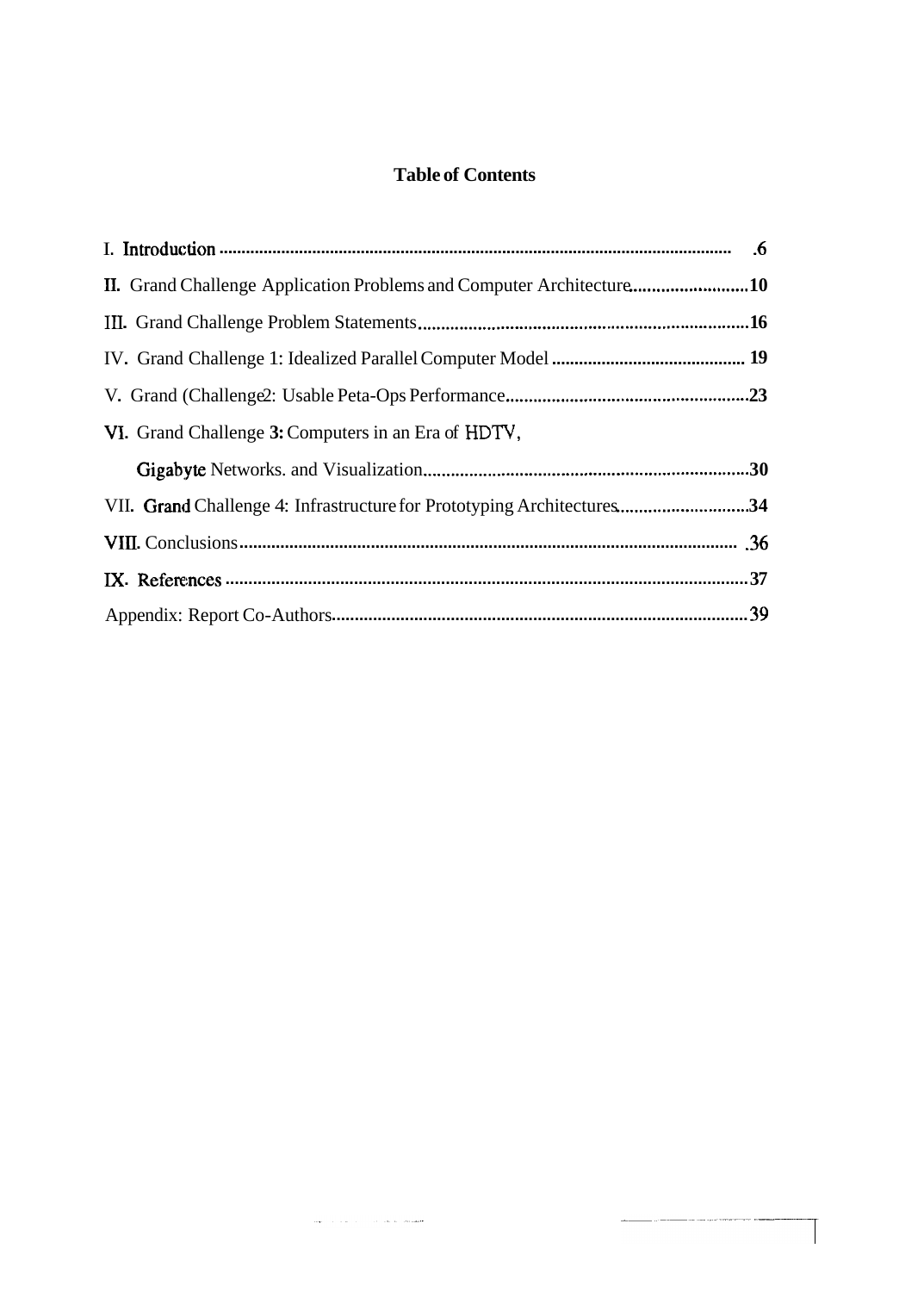#### **I. Introduction**

#### **A. Origin of the Workshop**

"Grand Challenges: High Performance Computing and Communications" is the title of the widely distributed "blue book" [GrC91] that describes the United States Federal High Performance Computing and Communications (HPCC) program. The goal of this program is "to accelerate significantly the commercial availability and utilization of the next generation of high performance computers and networks." The booklet presents a set of "grand challenge<br>problems" — applications that need the major gain in processing power that the HPCC initiative is expected to provide. These problems are characterized by massive data sets, complex operations., and/or irregular data structures that exceed the limits of current supercomputers and programming paradigms.

However, the blue book does not explicitly explore what developments in computer architecture are needed to support the grand challenge applications. This topic arose in discussions between Dr. Zeke Zalcstein of the National Science Foundation and Prof. H. J. Siegel of Purdue University. Dr. Zalcstein felt it was important to explore, in a workshop environment, what the relevant key issues in computer architecture are. This report is the result.

"The Purdue Workshop on Grand Challenges in Computer Architecture for the Support of High Performance Computing" was held at Purdue University on December 12 and 13, 1991 to identify critical research topics in computer architecture as they relate to high performance computing. The workshop was sponsored by the Computer Systems Program of the Division of Computer and Computation Research at the National Science Foundation and brought together a small but diverse group of computer architecture researchers. Professors H. J. Siegel and Seth Abraham, both of the School of Electrical Engineering at Purdue University, were the workshop co-chairs, and Dr. Zeke Zalcstein was the NSF liaison.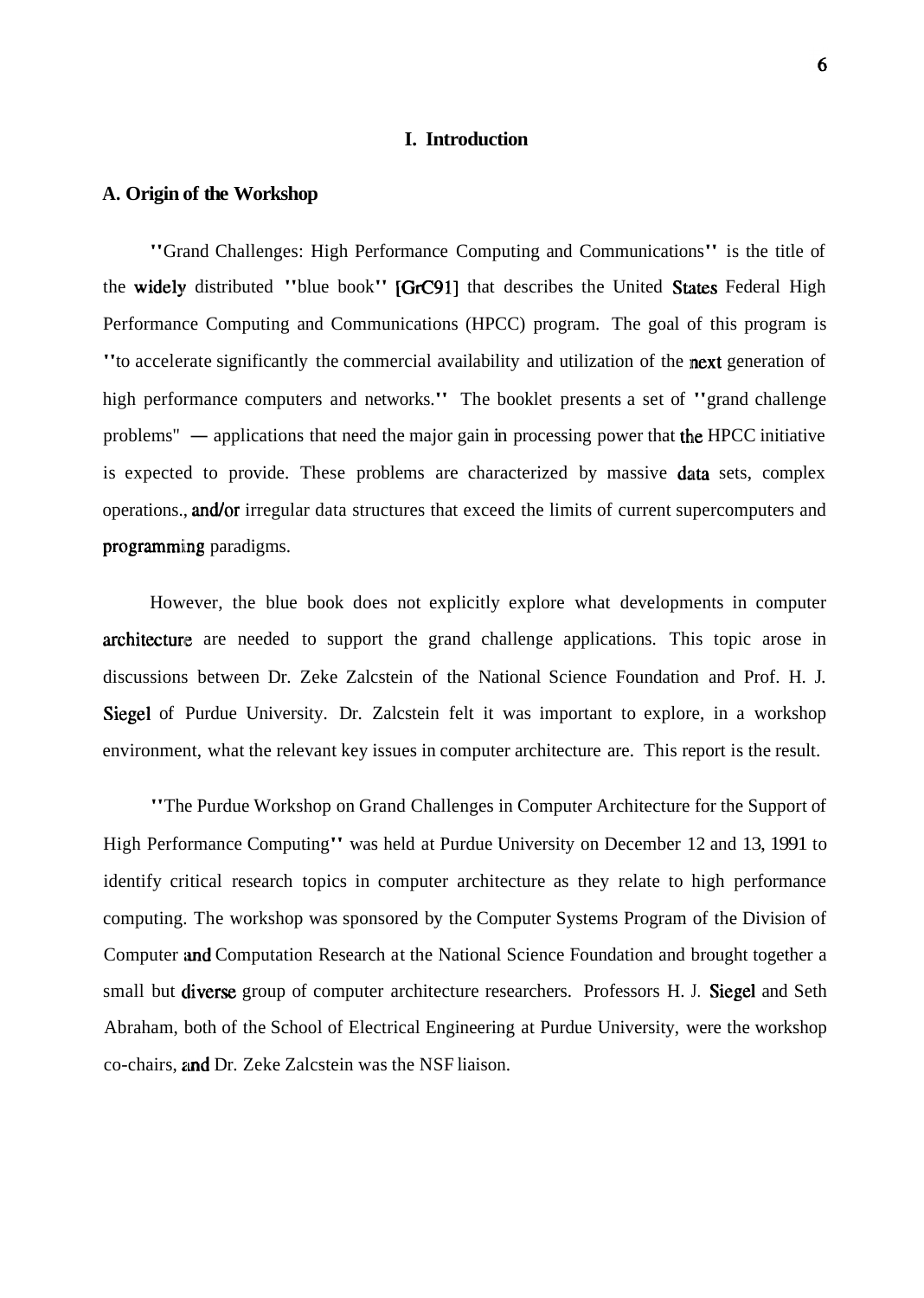#### **B. The Workshop Charter**

To :fully appreciate the architectural grand challenges that were the "output" of this meeting, it is instructive to keep in mind the "input" to which the group was responding. To clarify this, the plan for the workshop is quoted below from the invitation sent to the participants.

> 'There is a desire to advance significantly the state of the **art** of high performance computing. The grand challenges for high **performance** computing have been discussed in terms of the applications that can make use of the computing power to be made available. The focus of this workshop can be stated succinctly as follows: what are the grand challenges facing computer architecture that must be met to build high performance computers? The workshop will focus on the design and construction of the hardware architecture. While the hardware cannot be considered in isolation, application and system software issues are beyond the scope of this workshop. This workshop will consider software aspects and application characteristics only where there is an impact on the hardware design.

> The goals of the workshop are to list, characterize, categorize, **assess** the clifficulty of, and interrelate these "grand challenges" for computer architecture for the support of high performance computing. This meeting will indicate the areas of computer architecture research that the participants feel are most important and should receive the most attention.

Computer architects from both academia and industry were invited to the workshop. Some invitees could not attend due to scheduling conflicts. Those who attended the workshop are the co-authors of this report. Information about the co-authors is provided in the Appendix.

While it was recognized that hardware technology and software are important considerations and are strongly interrelated with architecture, the group's instructions from NSF were to focus mainly on the hardware architecture organization. Such a focus was necessary due to the limited time duration of the workshop.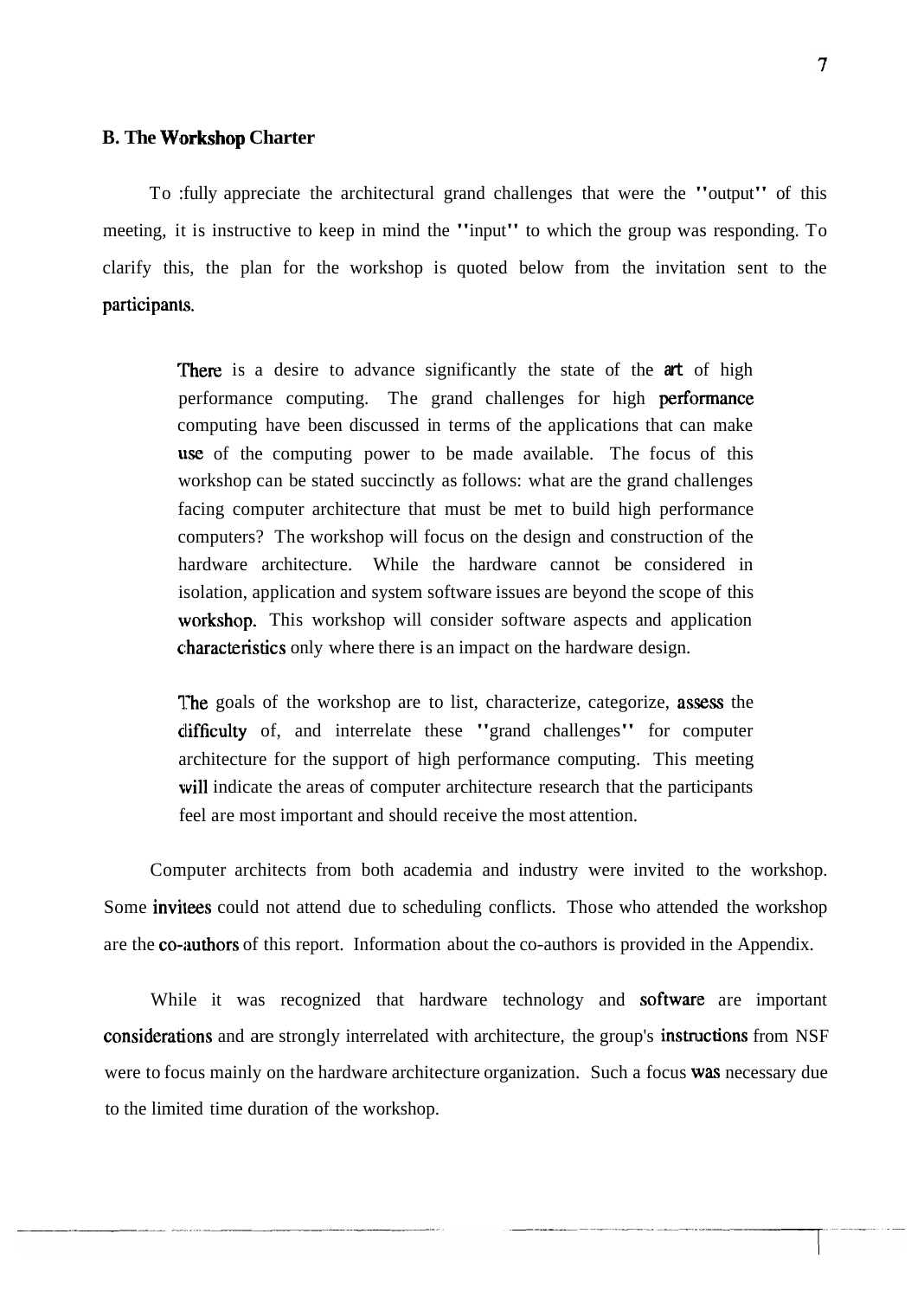#### **C. The Report**

This report presents four architectural grand challenges whose achievements would make significant advances towards the goals of high performance computing and communication. These four challenges were distilled from a great variety of views expressed by individual participanls and this report is closer to a union of those views than an intersection.

The workshop co-chairs have assembled this report from draft material contributed by all workshop participants. Every attempt has been made to reflect fairly the (sometimes conflicting) views expressed, while maintaining a coherent style.

Section **I1** of the report establishes the background for the group's selection of grand challenges in computer architecture by discussing the demands on **architecture** implied by the U.S. national commitment to supporting the solution of the grand challenge problems. The grand challlenges in computer architecture the group felt were most important **are** stated in Section **111.** Each challenge is developed in one of the following four sections. Section **IV** notes that the program execution model supported by a computer system has a strong influence on the performance achievable for applications, and then recommends work toward unifying existing models and developing more comprehensive models for parallel computation. Section **V** points out that all components of a computer system must evolve to meet the demand for further orders of magnitude improvement in performance, and that special attention is needed to ensure that high performance is realizable in practical applications. Section **VI** observes that new developments in computer architecture will be needed to support the new communicationintensive applications made possible by advancing technology. Section VII stresses the need for advanced infrastructure tools and software to support the design and evaluation of prototypes for new architectures. Section **VIII** concludes the report.

This report presents architectural grand challenge problems to the **technical** community as issues in computer architecture that deserve study. Our hope is to stimulate interest in funding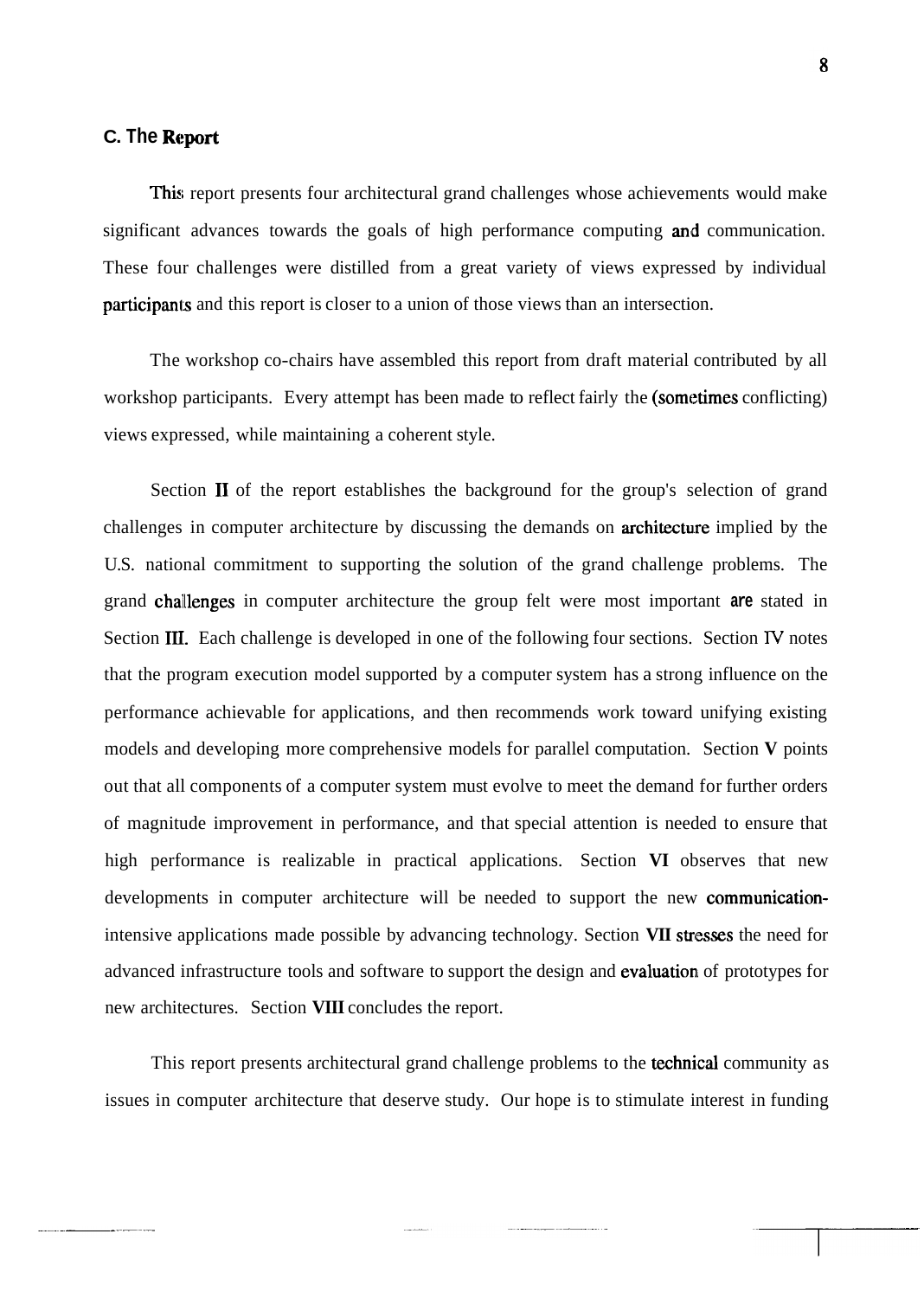**and supporting research efforts to meet the grand challenges of computer architecture and hasten the day that high performance computers for the grand challenge application problems will be a practical reality.** 

 $\overline{\phantom{a}}$ 

 $\label{eq:reduced} \frac{1}{2} \left( \frac{1}{2} \left( \frac{1}{2} \frac{1}{2} \left( \frac{1}{2} \frac{1}{2} \frac{1}{2} \frac{1}{2} \frac{1}{2} \frac{1}{2} \frac{1}{2} \frac{1}{2} \frac{1}{2} \frac{1}{2} \frac{1}{2} \frac{1}{2} \frac{1}{2} \frac{1}{2} \frac{1}{2} \frac{1}{2} \frac{1}{2} \frac{1}{2} \frac{1}{2} \frac{1}{2} \frac{1}{2} \frac{1}{2} \frac{1}{2} \frac{1}{2} \frac{1}{2}$ 

 $\label{eq:1} \begin{aligned} \text{where} \quad \mathcal{L}_{\text{max}}(\mathcal{L}_{\text{max}}) = \mathcal{L}_{\text{max}}(\mathcal{L}_{\text{max}}) \end{aligned}$ 

.<br>Martxo de Martxo de Ale

 $\top$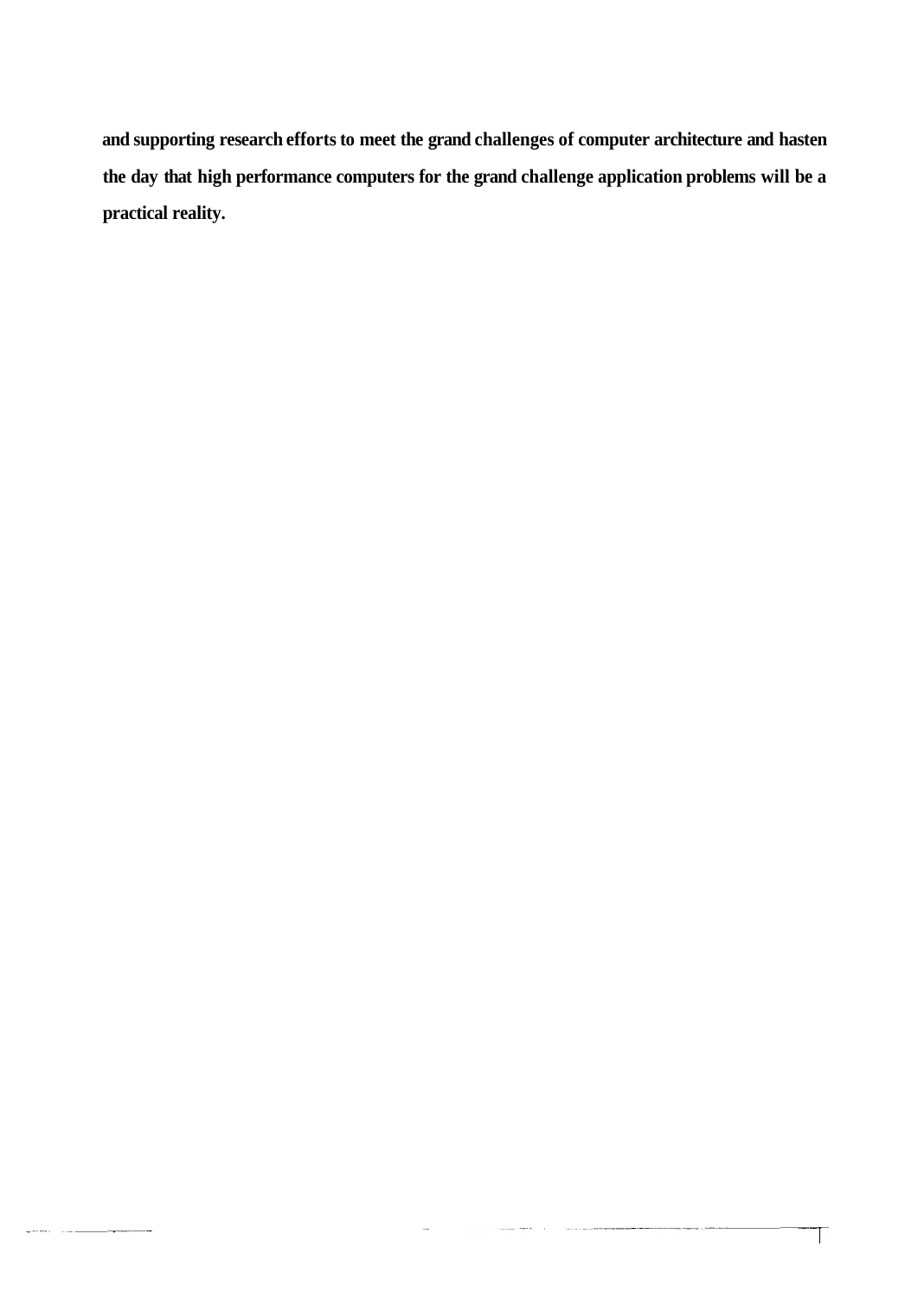#### **11. Grand Challenge Application Problems and Computer Architecture**

#### **A. Grand Challenge Application Problems**

The U. S. Committee on Physical, Mathematical, and Engineering Sciences has identified a set of "grand challenge problems" that set a goal for the HPCC initiative, now funded by the U. S. Congress through several agencies. The grand challenge application problems concern pressing issues of human welfare on planet Earth, and problems at the exciting frontiers of science that may open doors to better living for future generations.

The blue booklet published by the committee [GrC91] lists ten areas as posing "problems" whose solution is critical to national needs."

| Climate Modeling            | <b>Quantum Chromodynamics</b>  |
|-----------------------------|--------------------------------|
| <b>Fluid Turbulence</b>     | Semiconductor Modeling         |
| <b>Pollution Dispersion</b> | <b>Superconductor Modeling</b> |
| Human Genome                | <b>Combustion Systems</b>      |
| Ocean Circulation           | Vision and Cognition           |

It is estimated that a serious attack on any of these problems will require computer performance in excess of one trillion floating point operations per second (one teraflops).

The grand challenge problems have enormous computational requirements. Consider, for example, tlhe problem of modeling the weather. In five years time, data collection facilities will be in place to define detailed atmospheric structures and permit significant advances in forecasting capabilities. However, today's most powerful supercomputers cannot meet the computational requirements. The goal of improving atmospheric modeling resolution to a fivekilometer scale and providing timely results is believed to require 20 teraflops of performance.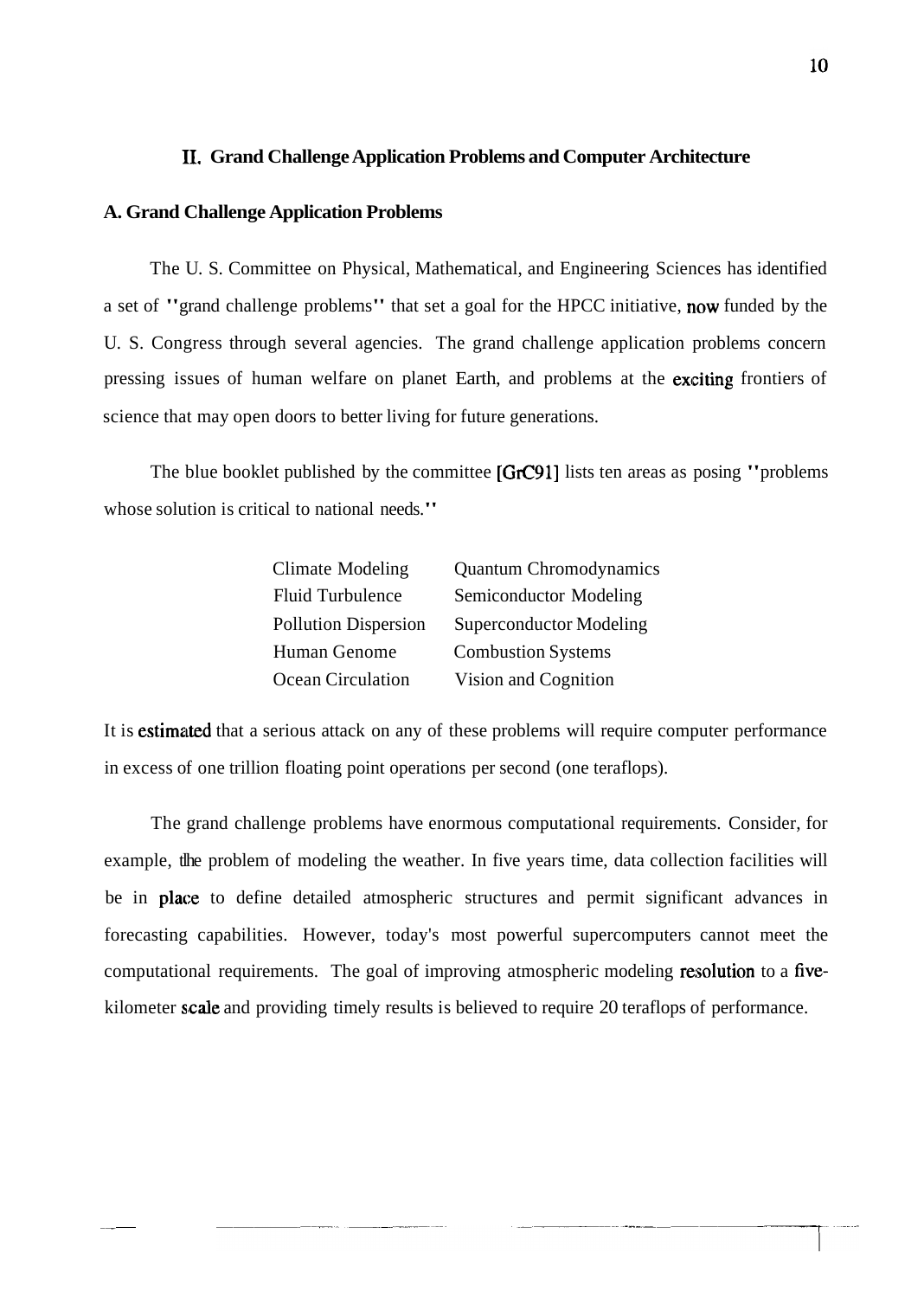#### **B. One Teraflops and Beyond**

Although substantial progress remains to be achieved in uniprocessor technology, because of inherent physical limitations it is assumed that high performance computing will employ parallel systems. The peak performance of currently available massively parallel computers of practical size and cost is at the level of hundreds of gigaflops  $(10^9)$  floating point operations per second). To produce practical massively parallel computers having at least one teraflops  $(10^{12})$ floating point operations per second) performance, only engineering effort to fully utilize existing, demonstrated technology is needed. These teraflops computers can become available in a few years; however, there is much debate about whether such machines can be produced at a low enough cost to make them commercially viable for a large customer base. Furthermore, there is a need for environments that will allow application programmers to realize a significant fraction of such a machine's peak speed.

Providing performance significantly beyond teraflops will require major innovations in computer hardware architecture, packaging, and device technology. Optical technology [StB89] may offer a breakthrough in performance, but it will require a radical rethinking of computer structure and how the technology can support appropriate models of computation. Of course, cost and usability concerns remain.

Many supporting and related areas must also be developed. Improvement is needed in the infrastructure that supports the design, prototyping, and construction of advanced computer hardware. This is also true for high performance peripherals to match the **capabilities** of the processors. Reliability and fault tolerance will become increasingly critical issues as high performance machines become incorporated into networks, begin to handle communicationsintensive information processing, and satisfy real-time demands. Programmability and usability must be facilitated by new programming models and environments.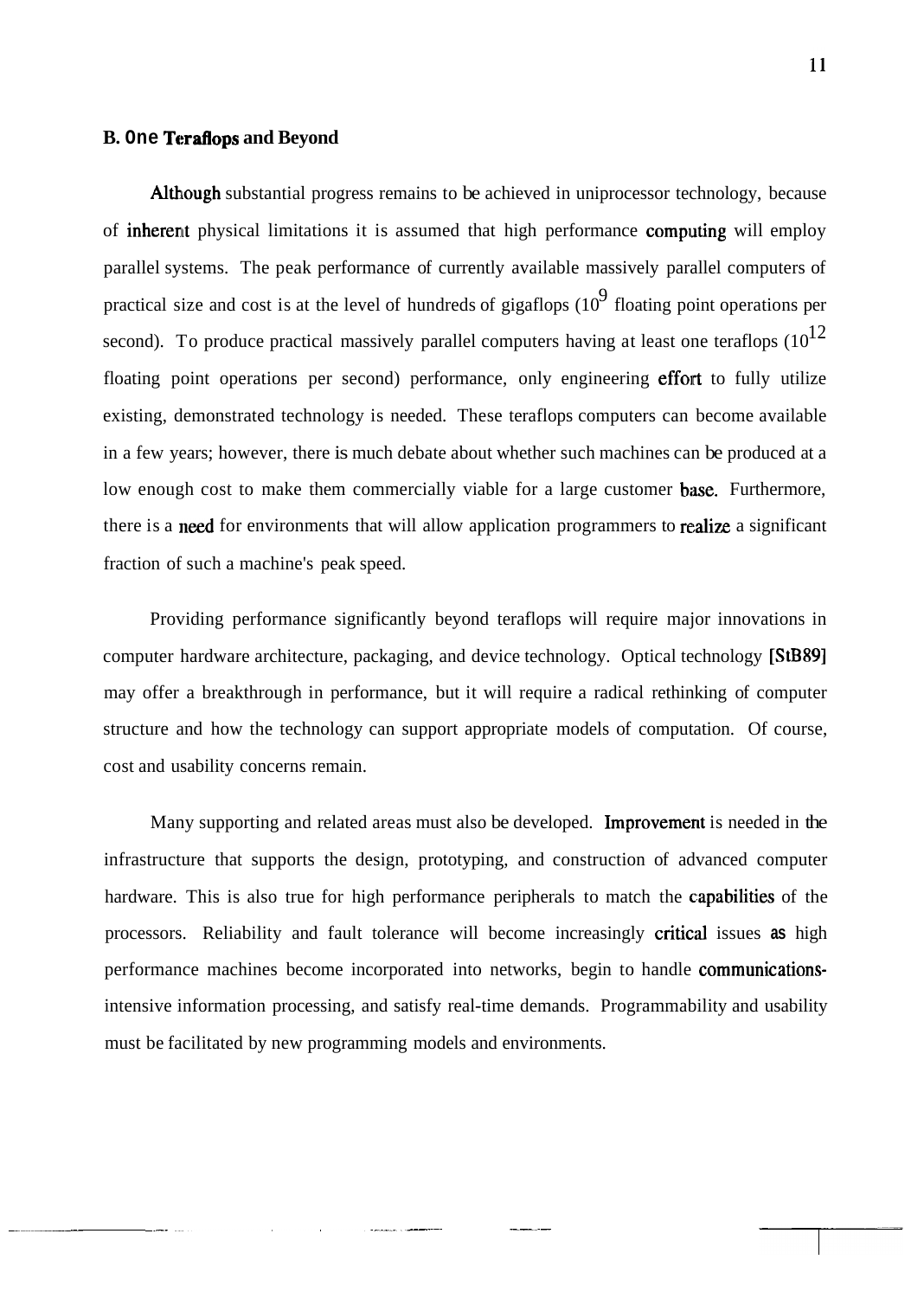#### **C. Effective Use of Potential Performance**

Achieving ever greater levels of peak performance is not the only challenge resulting from the goals of high performance computing; a significant challenge is to **make** those levels of performance easily accessible to the end user. We are living in a new era of computing in which the U.S. national laboratories will no longer be the dominant users of high performance computation, and it is no longer feasible to spend ten person-years of effort to implement an important problem on a supercomputer. In contrast to this circumstance, in **many** situations the computational models used with current massively parallel computers are disrnal in comparison to those **familiar** to users of conventional computers and workstations. The feeling one senses among sonne in the community is that increased difficulty of programming is a necessary price to be paid for the benefits of high performance. One of the challenges is to show that this need not be so.

In the near future, most high performance computing will be at the level of  $100$  megaflops to several gigaflops and will be performed by machines assigned to individuals or small groups of workers, or used in operational information/communication systems of business and industry. The effective use of large-scale parallel machines in these roles requires programming support at least comparable in power and generality to that available on present day workstations. The required programmability demands the adoption of more general models of computation. Development of satisfactory computational models for parallel computers that are efficiently supported by the hardware is a grand challenge of computer architecture. Without support for such computational models, the impact of architectural advancements will be severely impaired.

#### **D. Programming for Massively Parallel Computation**

Current programming practice for most massively parallel computers is based on the *data parallel* model of computation [HiS86]. In this model, the principal data structures of a problem (usually large data arrays) are partitioned and assigned to the processors of the machine. It is

12

 $\mathcal{L}$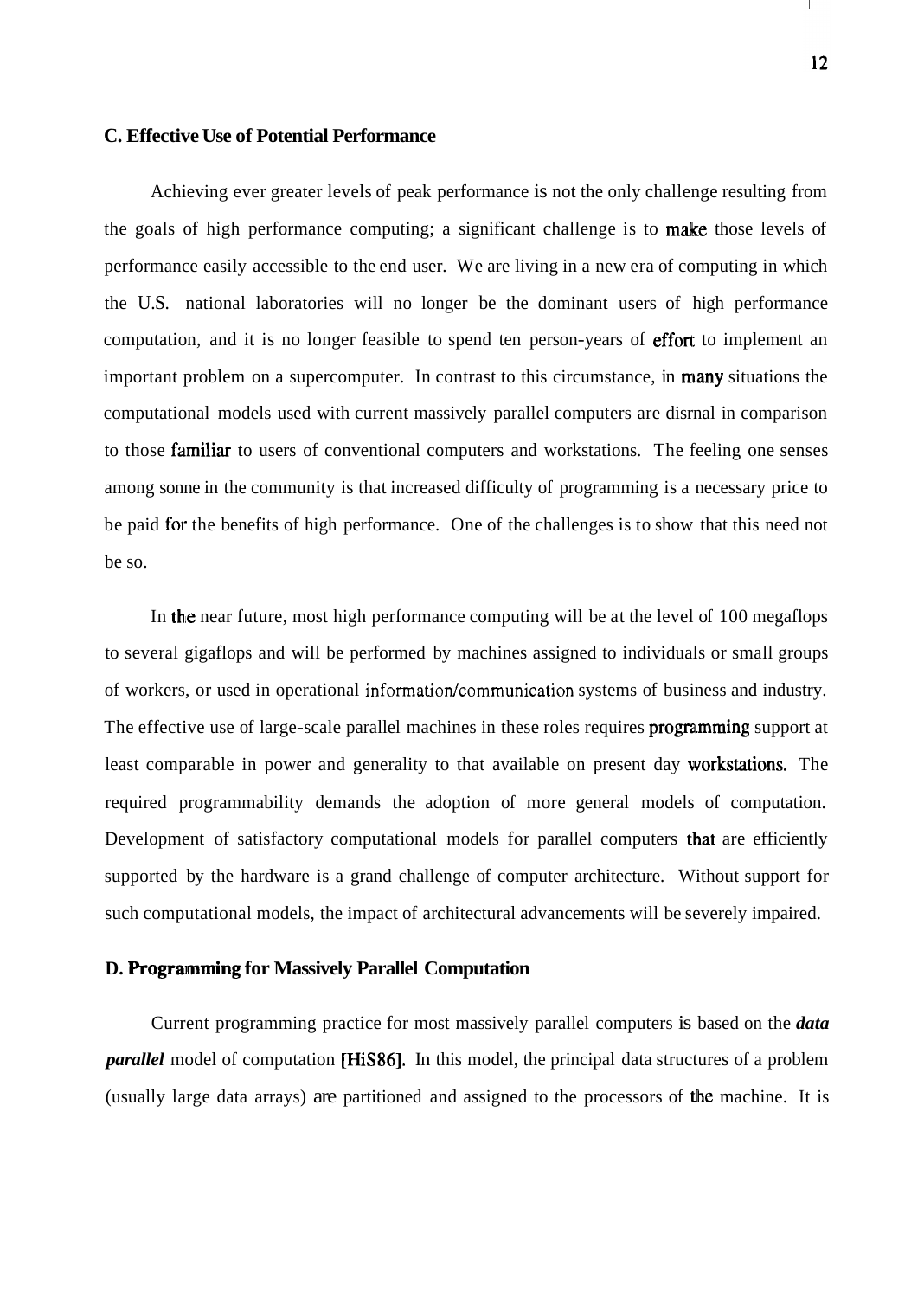13

rare to see large-scale parallel computation where hundreds of **processors** are performing functionally distinct parts of a job (this is sometimes referred to as *functional* parallelism).

In the case of machines having a distributed memory architecture:, a data parallel algorithm is expressed as machine code that is executed by all processors and the necessary communication among processors is implemented by manually coding explicit message-passing commands; or by the use of a logically shared address space; the former approach is currently prevalent. Compilers available and under development will automate this process by letting the programmer specify data partitioning and by automatically generating the **communications** code for the given data partitioning.

A widespread misconception is that the two most important parts of the high performance field are architectures and algorithms. However, the interface between the **architecture** and the algorithm is a crucial issue as well. The effective programmability of the **machine** is limited by the computational model, and how well that model is supported by the **hardware** and software of the system., as mentioned in the previous subsection. A major challenge is to move toward architectures that can efficiently implement a truly general-purpose parallel computation model. Architectures must support environments that facilitate functional parallelism in a massive way, as well as data parallelism.

## **E. The Goal of General-Purpose Parallel Computation**

General-purpose computation is not well defined. At one extreme, the term means simply that one is able to perform any algorithm expressed in a complete language. At the other extreme, a general-purpose computer is expected to be efficient for **applications** ranging from science and engineering to business and industry.

Important programmability features that are standard for general-purpose workstations are not typically available for massively parallel computers. One of these is the ability to execute programs much larger than the physical main memory of the machine without having to program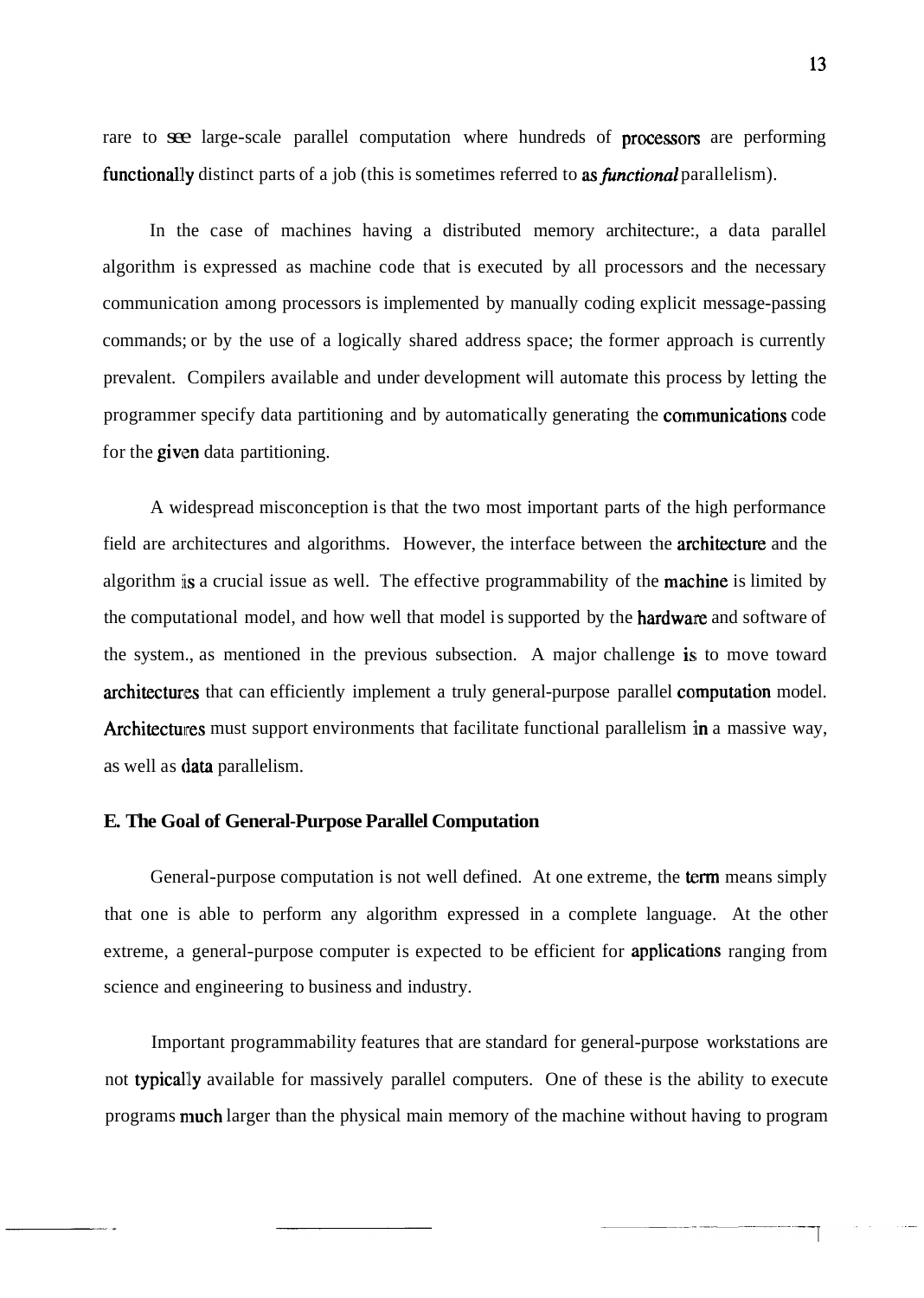the swapping of information between main memory and disk; this is the familiar virtual memory idea **implemented** in all workstations. Another limitation concerns the linking of separately compiled :programs; there are no standards for communicating large partitioned data structures between compiled modules. Realizing these features within the framework of massively parallel machines is a major challenge in computer science -- one that is often lost amid the concentration on hardware and algorithms.

Two of the major issues to be addressed are: (1) providing a global **virtual** memory for massively parallel computers; and (2) expressing and supporting parallelism and the interaction of **concurrent** activities. The model of computation supported by the architecture must have the properties necessary to create the desired programming environment. A basic approach to the challenge is to choose a model of computation that simultaneously serves as the specification of an architecture and the target language for high-level programs. However, portability of parallel programs is also an important consideration.

#### **F. Demands of the New Applications**

The enormous rise in computer performance is making qualitative changes in the expectations and interests of users. For example, experience with larger computational grids and three-dimensional modeling of physical phenomena is motivating the use of more sophisticated data structures. In weather modeling, more effective methods are possible if computing resources are concentrated on unstable portions (e.g., storm systems) of the simulated space. However, unstructured grids make efficient usage of the processors in a parallel machine difficult.

Other areas include symbolic manipulation, compiling, heuristic search, etc. These types of **computation are** important in image analysis [KaK90] and may be crucial to solving the human genome problem [GrC91]. University research has shown that these problems often have high levels of parallelism. However, as mentioned earlier, these problems **are:** characterized by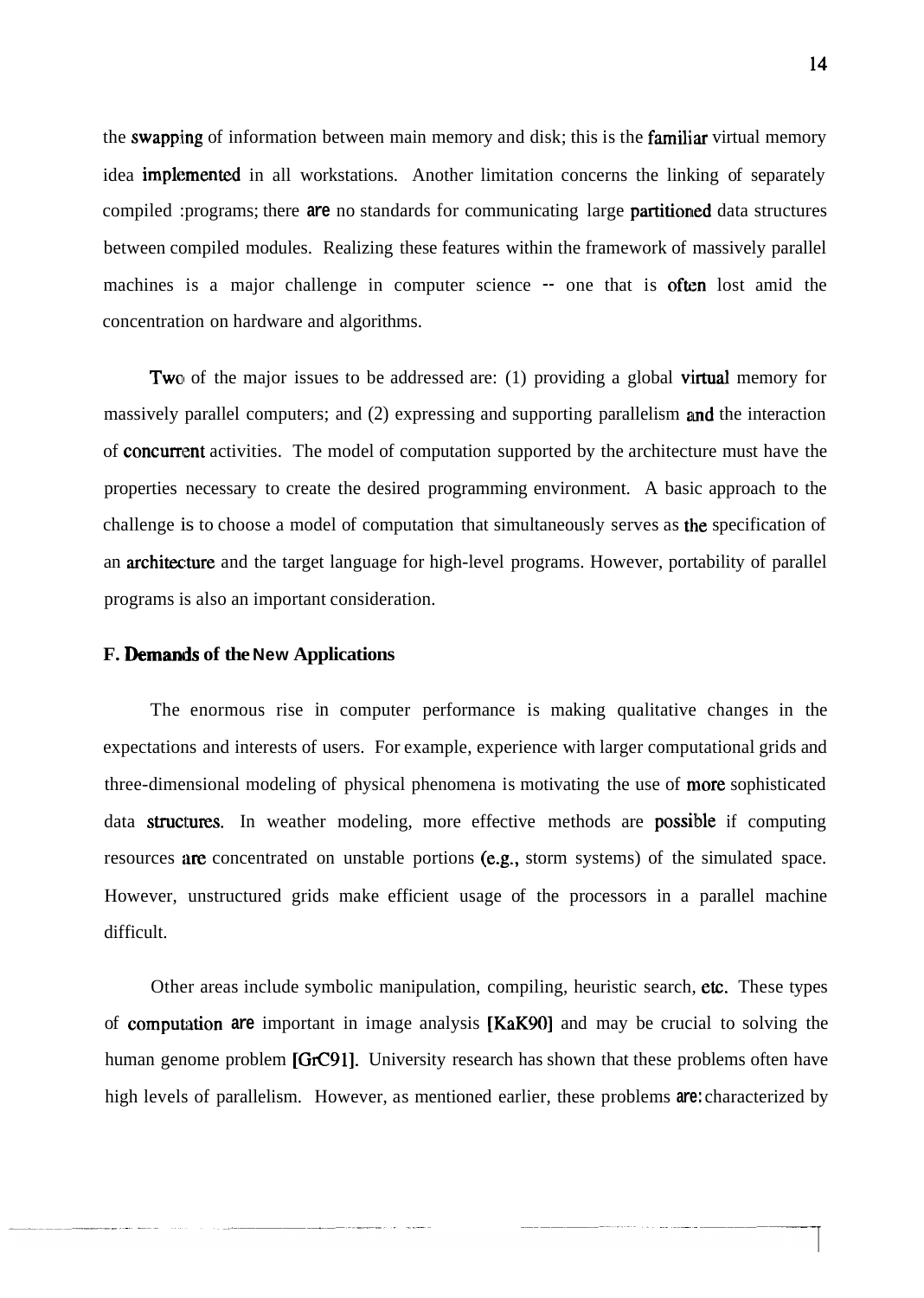massive data sets, complex operations, and/or irregular data structures that exceed the limits of current supercomputers and programming paradigms. Making massive parallelism readily available in an effective and "user-friendly" manner for applications involving these characteristics requires the development of new techniques for mapping **tasks** onto parallel arc hitectur'es.

Finally, the computing technology of the 1990s will enable access to vast information sources such as digital libraries, visualization images, and multimedia information objects [Fox91]. Future computers must deal with such data entities as though they were the simple textual messages of today. The challenge is to incorporate into computers a high capacity to handle **and** transform these data.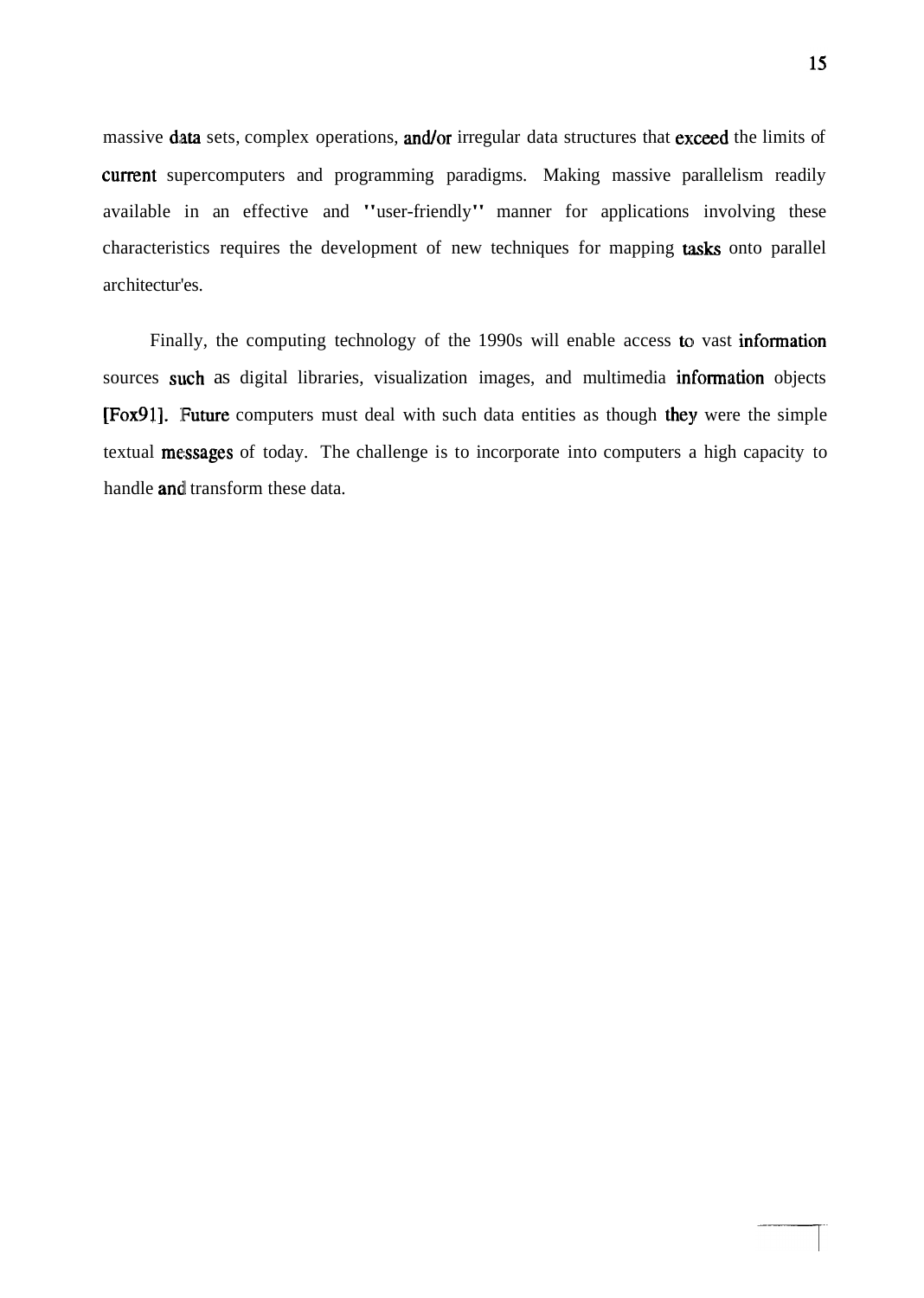#### **111. Grand Challenge Problems in Computer Architecture**

#### **A. The Architectural Grand Challenges**

The workshop opened with a wide-ranging discussion surrounding the computational characteristics and demands of the grand challenge *application* problems. From these requirements, the participants translated the application-centered grand challenges into grand challenges for *computer architecture* for high performance computing. Froni a lengthy list of challenges, the attendees selected four primary challenges for presentation:

- 1. idealized parallel computer models,
- 2. usable peta-ops performance,
- 3. support of I/O and intensive communications, and
- 4. infrastructure for prototyping architectures.

It was recognized that the list from which these four were selected was by no means exhaustive, and that these four challenges overlapped and interacted.

This subsection summarizes these grand challenges for computer architecture. Sections IV though VII examine each problem in more detail, and consider approaches for attacking them.

#### *Grand Challenge I: Idealized Parallel Computer Models*

The model of parallel computation is fundamental to progress in high performance computing because the model provides the interface between parallel hardware and parallel software. It is the idealization of computation that computer architects strive to support with the greatest possible performance. The model is the specification of the computational engine that language and operating systems designers can assume **as** they seek to enhance the power and convenience of parallel machines. It is not clear that a single model can fulfill all of the requirements, but it is essential to reduce the multitude of alternatives to the fewest possible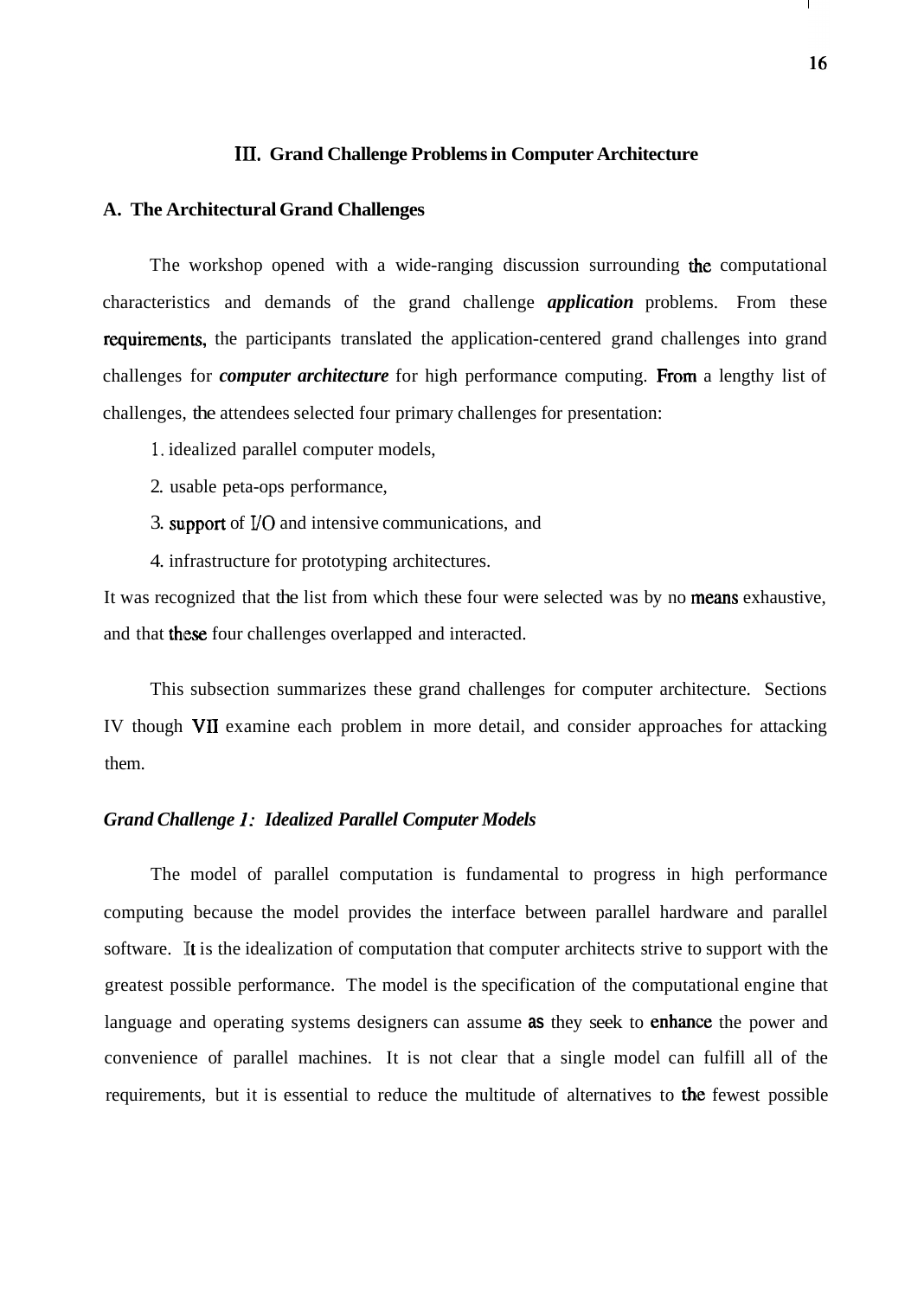number. 'Therefore, it is important to identify one "universal" or a small number of "fundamental" models of parallel computation that serve as a natural basis for programming languages and that facilitate high performance hardware implementations.

#### Grand Chtzllenge 2: Usable Peta-Ops Performance

Grand challenge applications require usable computer performance orders of magnitude greater than the giga-ops performance available today and the tera-ops perforrnance that may be achieved :soon. This computer performance cannot be obtained by simply interconnecting massive quantities of existing cpu, memory, and I/O resources, because the collective overhead associated with these interconnected resources can produce a system that is unmanageable to program and ineffectively utilizes its components. The challenge is to (1) dramatically improve and (2) effectively harness the base technologies impacting processors, memory, and I/O into a computer :system such that the grand challenge applications programmer has easy access to a peta-ops  $(1.0^{15}$  operations per second) of usable processing performance.

#### *Grand Challenge 3: Computers in an Era of HDTV, Gigabyte Networks, and Visualization*

Technology will be able to support startling new communications-intensive applications. For example, concurrent access by thousands of people to a digital version of the Library of Congress may be within reach in this decade. Digital video will enable workstations of the future to **treat** images as easily as characters and words are treated today. How can computer architecture and new communications technology evolve to facilitate such applications?

#### *Grand Challenge 4: Infrastructure for Prototyping Architectures*

Given that computer generations change every two to three year:, new ideas on architecture must be evaluated and prototyped quickly. Prototype development involves not only hardware, but also software in the form of compilers and operating systems. An infrastructure is needed to facilitate the study of the effects of new hardware technologies and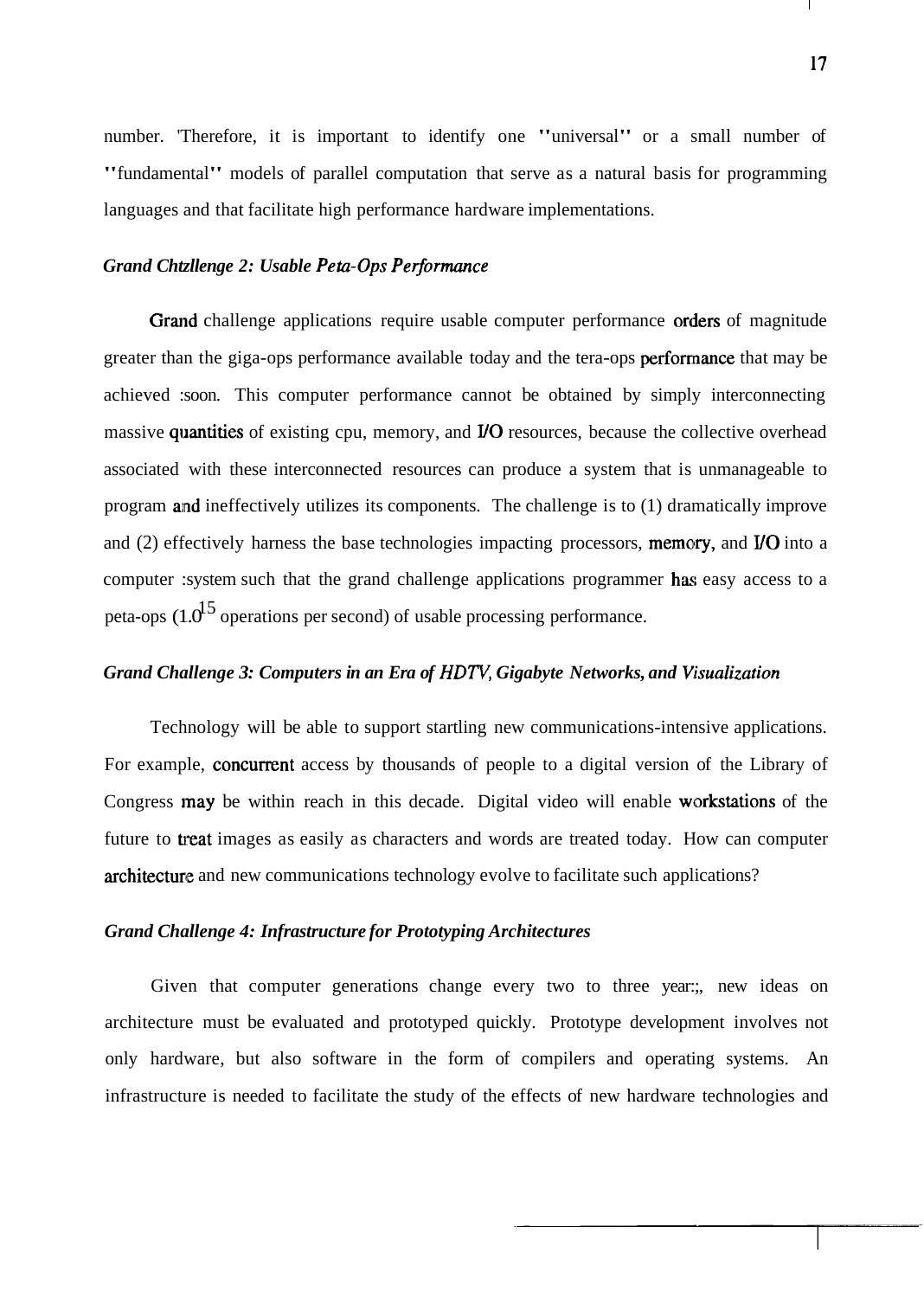machine organizations against different application requirements. This computer architecture challenge is to develop sufficient infrastructure to allow rapid prototyping of hardware ideas and the associated software in a way that permits realistic evaluation.

#### **B. Multidlisciplinary Approach**

The architectural grand challenges stated above are inherently multidisciplinary and involve team efforts that cross boundaries from software to hardware to applications. Early efforts in the development of parallel computers have shown that their viability and usability is a strong function of the supporting software systems. A substantial component of effort must be devoted to the automation of the software development process to exploit the power of the underlying hardware. This includes such problem areas as algorithm selection, algorithm optimization, data mapping, and parallelization. In the arena of high performance parallel computers, it is more important than ever for computer architects to consider the issues of system software, application needs, and usability when designing and implementing machines. Computer architects must design systems that will efficiently support the **software** tools that will make the systems useful; it is a symbiotic relationship that must be leveraged to the fullest extent.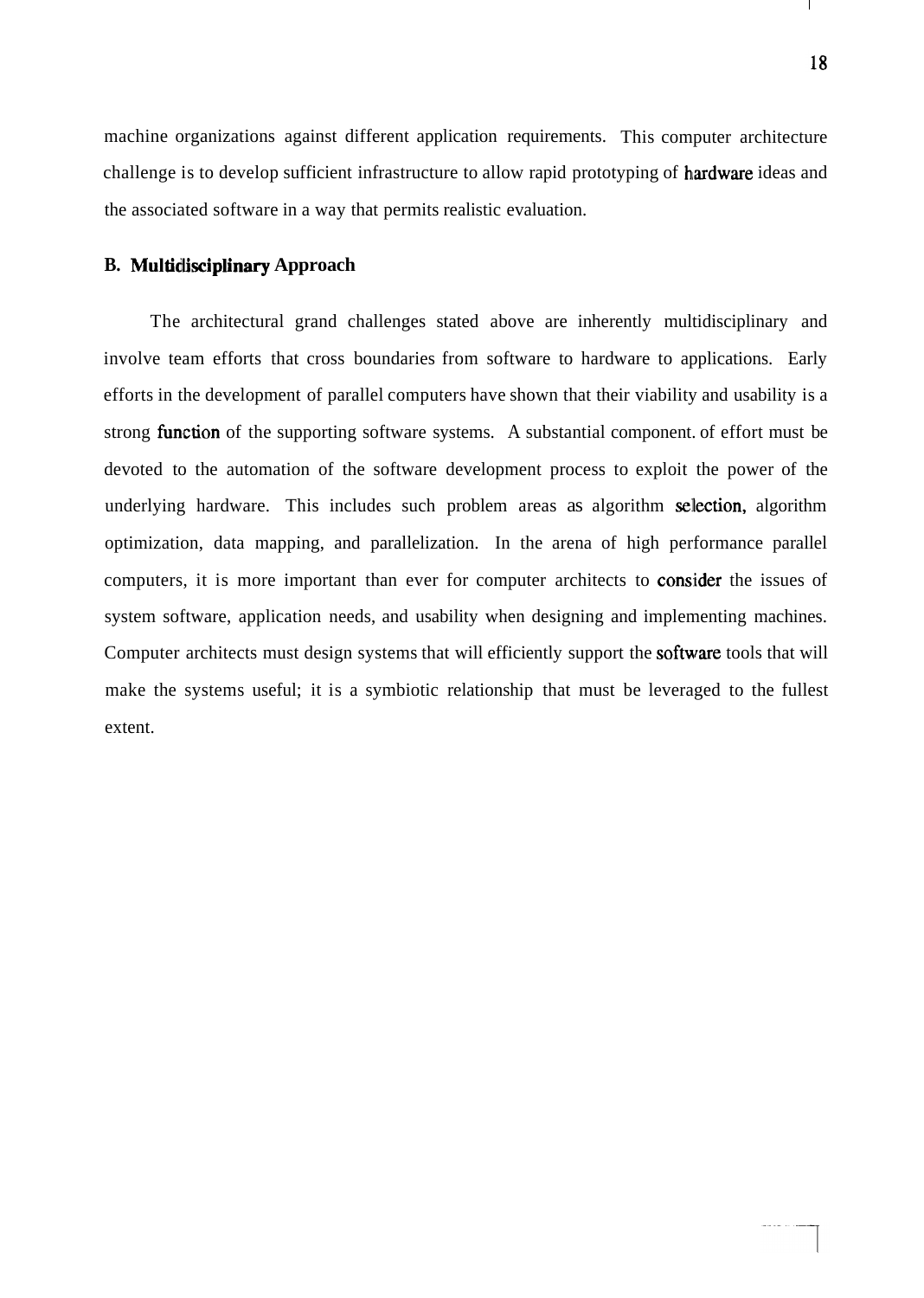#### **IV. Grand Challenge 1: Idealized Parallel Computer Model**

This architectural grand challenge is to identify one "universal" or a. small number of "fundamental" models of parallel computation that abstract the essential features of parallel machines. The desired model is an idealized parallel computer analogous to the familiar von Neumann machine. This idealized machine model must characterize those cirpabilities that are so fundamental to parallel computation that all but the most specialized parallel computers can be expected to provide them. The abstraction need not imply any structural information, but it should capture implicitly the relative costs of parallel computation.

A piuallel computation model differs from the von Neumann model in the ways parallel computing differs from serial computing,  $e.g.,$  having multiple processors and a communications structure. Implementation details such as the number of processors and the interprocessor communications structure are unimportant except to the extent to which they affect performance. The challenge of constructing such a model is to be "precise enough" about performance without being "too explicit" about the implementation details.

This challenge is one of the most widely discussed topics in parallel architecture circles. The need for a parallel model characterizing the capabilities and costs of **parallel** computers has long been recognized [Sny86,Tuc88]. Such a model is essential for computer architects, software developers, and algorithms designers.

For parallel computer architects, the model should define those capabilities that are critical to parallel computation and should execute as fast as possible in any parallel computer design. Enhancing these basic features (as caches have enhanced memory references for the von Neumann :model) then becomes the focus of computer engineering and **architecture** research. The hardware must support the parallel computation model in a cost-effective way by dealing with practical design constraints including packaging, available commodity **parts**, standard buses and protocols, and many other technological considerations. These considerations lead to the

 $\mathbf{L}$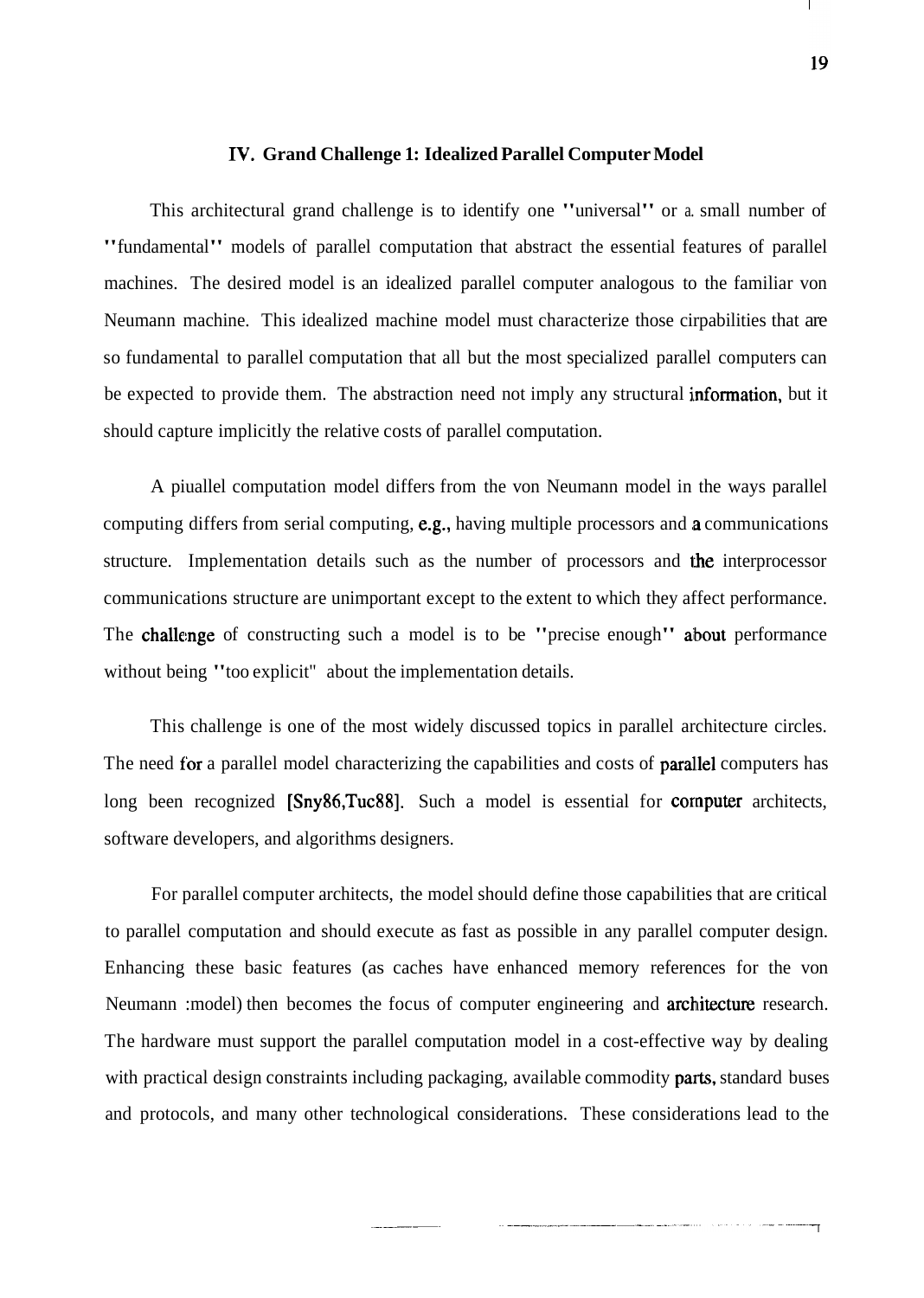use of multiple highly-integrated processors, memory hierarchies, and physically and/or logically distributed memories. Some implementations may even provide a physical structure that is quite different from the logical model. Thus, the model must have practical hardware realizations, but not dictate specifics of those realizations. The goal of computer architecture research will continue to be what it has always been; finding hardware realizations that perform the computations of the model faster.

For software developers, the model will specify those facilities that can be assumed in the underlying parallel computers. Languages and compilers can target this idealized machine model and then be specialized to any particular hardware platform, as is done for portable compilers for sequential machines. The model must be capable of providing information about the relative costs of parallel computations. This is essential so that language designers can judge the efficiency of the likely implementations of their language constructs, and compiler writers can develop efficient execution-time virtual machines. The model must be capable of supporting a wide range of high-level programming structures. Moreover, it should permit program specification with a minimum of explicit synchronization. With such a model as a guideline, it should be possible to develop efficient and portable parallel programming systems.

Finally, for algorithm designers and programmers, this fundamental model of parallel computation will provide the basis for program development and accurate algorithm analysis, as well as providing the foundation for a realistic theory of parallel algorithms. To do so, the model must provide meaningful information on the relative costs of computation, communication, and synchronization. It must also provide a basis for useful feedback of performance and debugging information to the programmer. The model, therefore, is the foundation on which efficient algorithms and programs can be developed.

The properties described above are goals. A model can be useful even if it does not achieve all of them. Nevertheless, they serve as a yardstick by which proposed computation models can be judged.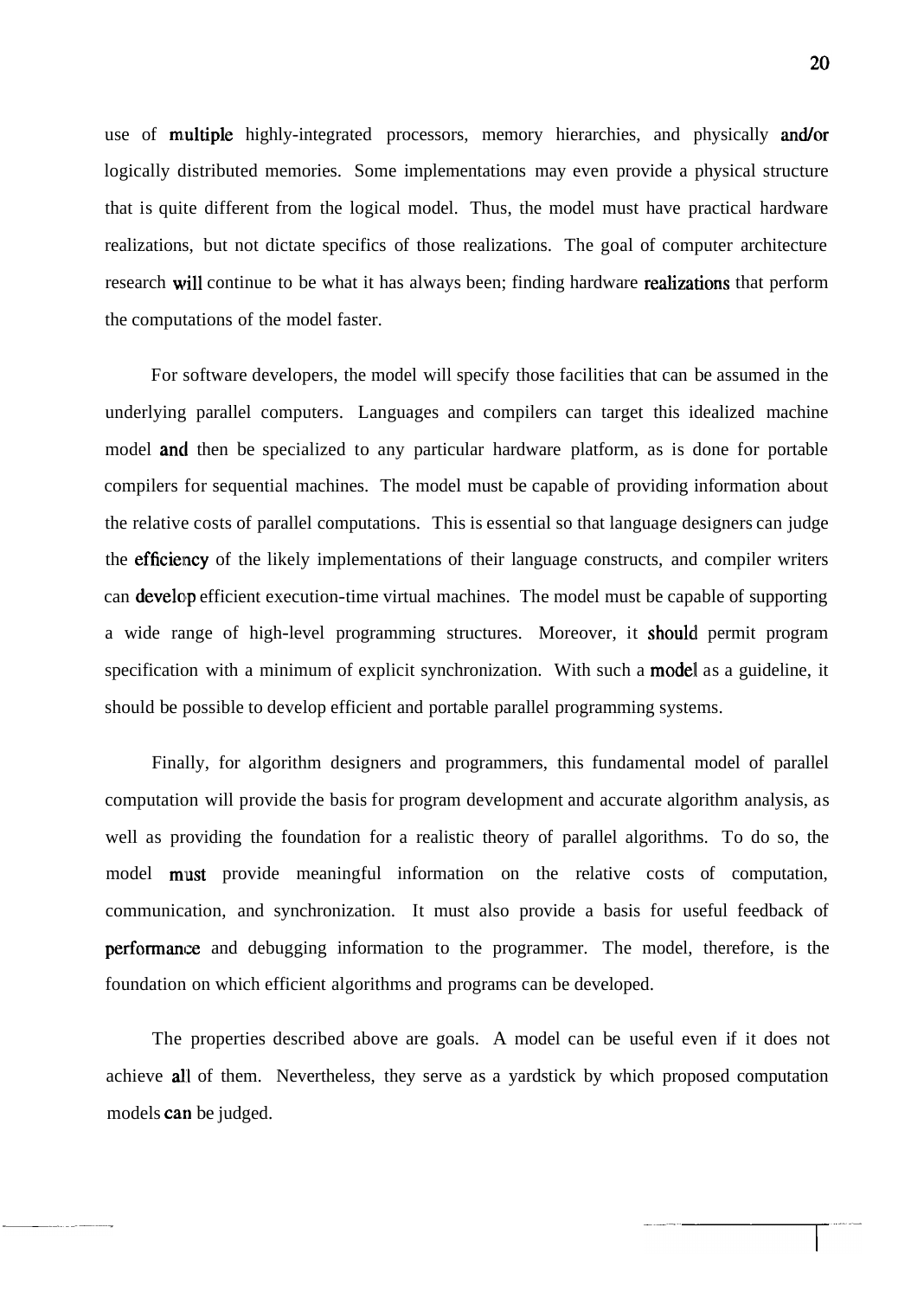21

 $\mathbf{I}$ 

Developing a model to meet the above specifications will be a challenge. However, with the understanding of parallel computers, algorithms, and languages expanding, the prospects for creating an ideal model of parallel computation improve. The obvious approaches have advantages and disadvantages.

- 1. Existing model: There is no existing model of parallel computation that satisfies the conditions above. For example, the well-known PRAM model does not capture communication costs. There does not appear to be an existing **model** that is generally applicable, provides the necessary information, and is practically realizable.
- 2. New model: Discovering an entirely new model of parallel computation is perhaps the most ambitious solution to the problem. It is not only difficult to fulfill the above goals, such as building a physical realization, but it appears that feedback and experience are needled to correct and enhance a model. Starting from first principles is difficult and success is perhaps unlikely. However, due to limitations of existing models, this may be a worthwhile pursuit for the adventurous.
- 3. Evollution: Perhaps the most productive approach would be to revise an existing model to resolve its inadequacies. This adaptation, for example, might add structure-specifying capabilities to the shared memory model or assistance for barrier synchronization in a message-passing model [GoV89,Sny86]. It may also involve combining features of different existing models. The ideal is not likely to be developed simply by going down the list of goals and adding features to the model to achieve each goal. Rather, a more satisfactory solution may be derived from the combination of an existing model and an enhancement that is tightly integrated to the other features of the model.

Among the challenges in formulating an idealized model of parallel computation and having it be widely accepted is the need to balance generality and specificity. The model must be sufficiently abstract so as not to limit the creativity of machine designers. However, as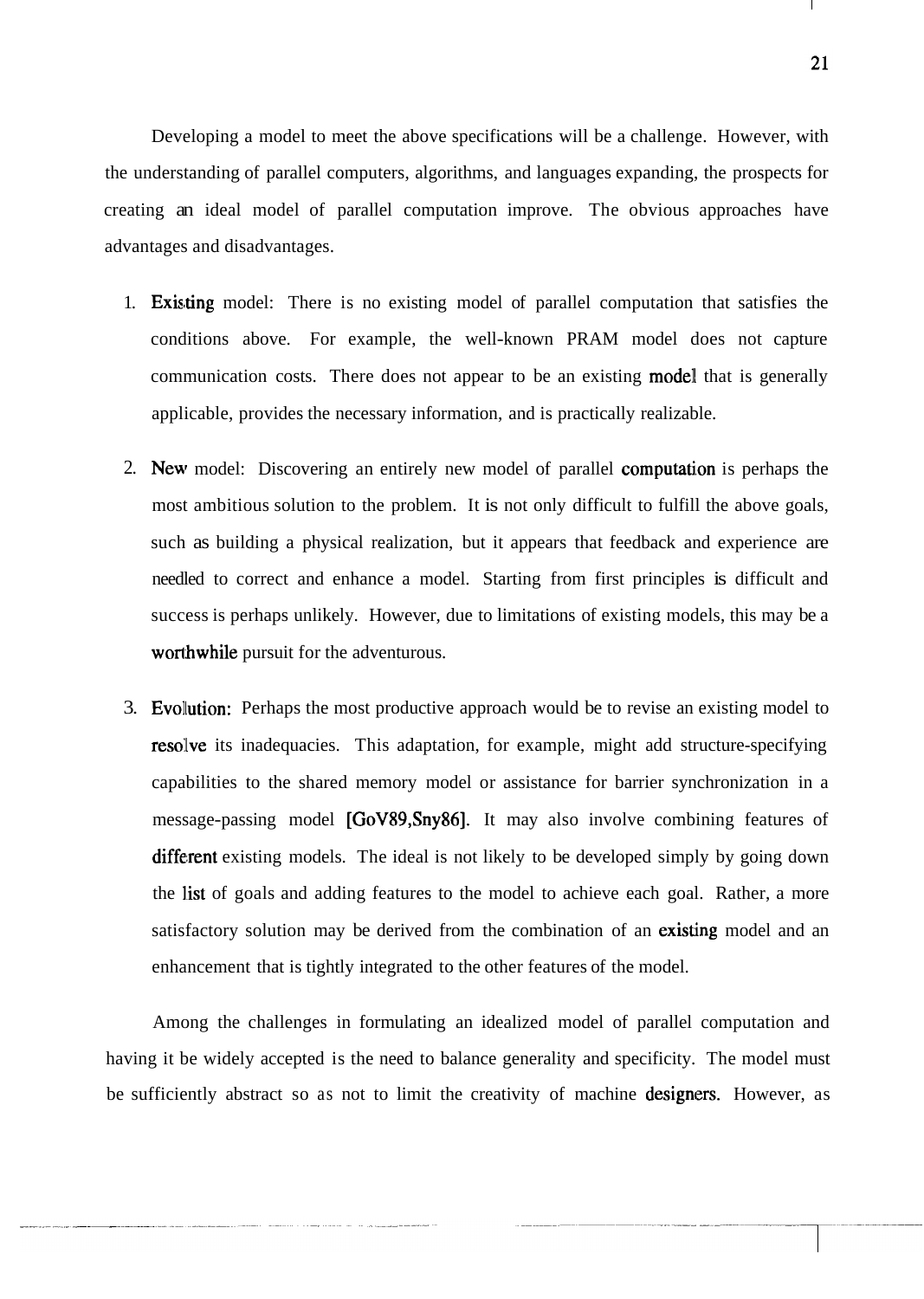previously stated, to be useful to software developers and algorithm designers, it must provide realistic information on the relative costs of computation, communication, and synchronization. At a certain level, the von Neumann model has managed to strike this balance for sequential computation. Though the parallel case is more complicated, achieving a balance is certainly possible in principle.

In summary, this computer architecture challenge is to formulate a model of parallel computation that abstracts the operational features and the costs of parallel **computation**. This should be approached in a way that will serve as a target for architects to implement, and the foundation on which software developers and programmers can build.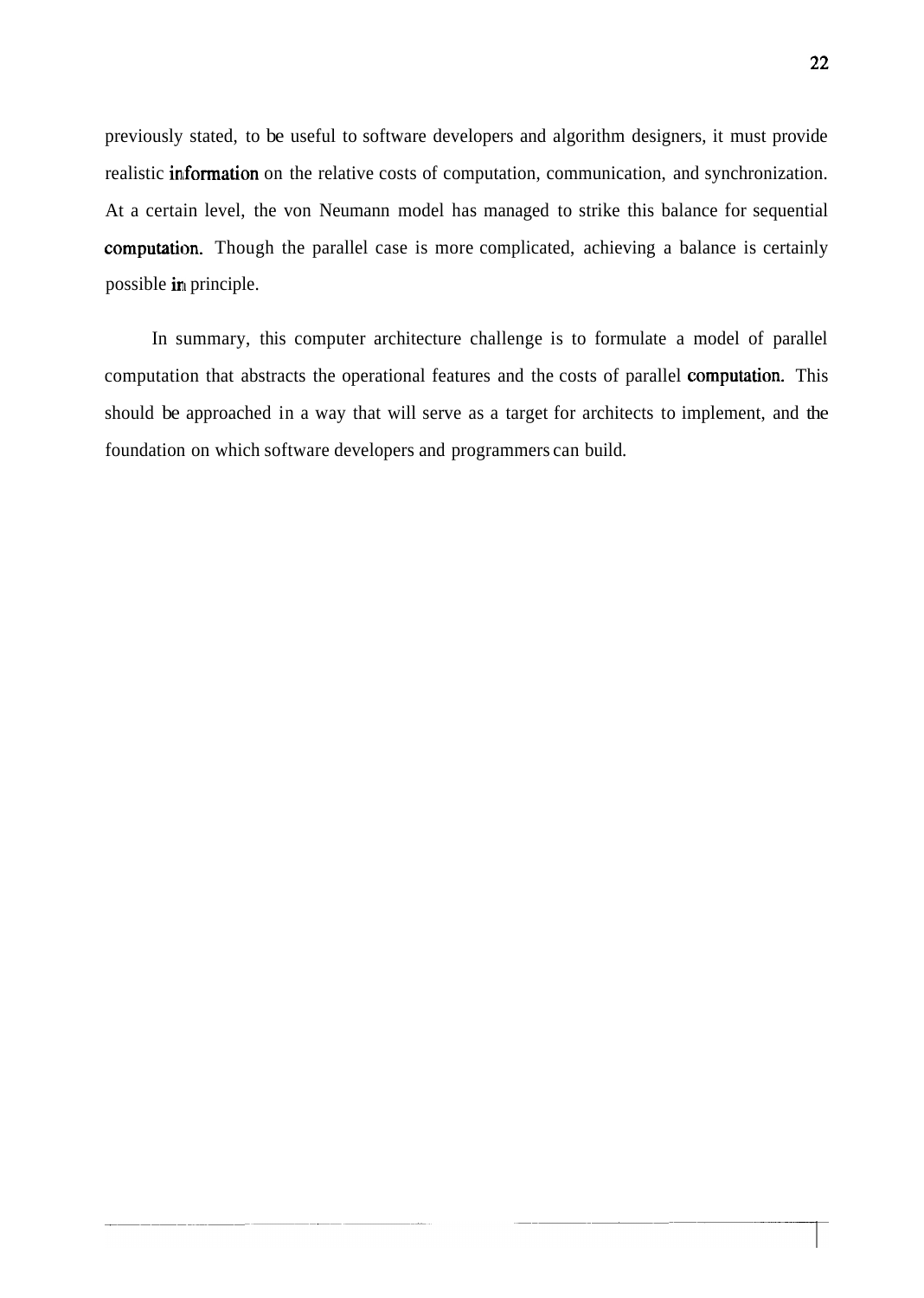#### **V. Grand Challenge 2: Usable Peta-Ops Performance**

This architectural grand challenge is to dramatically improve and effectively harness the base technologies into a future computer system that will provide usable peta-ops of computer performance to grand challenge application programmers. Meeting this challenge may require research leading to the realization of each of the following: (1) a uniprocessor whose microarchitecture alone will provide, transparent to the software, a factor of 10 improvement in performance over what is feasible today,  $(2)$  a scalable, logically **shared-memory** parallel processing: system node that will provide a seamless address space that will include a programmer-friendly connection to its  *subsystem, (3) a massive interconnection of these* system nodes that will not be severely degraded by communication software, (4) modularity of design that will allow advances in base technologies such as optical interconnects and semiconductor physics to be reflected in improved system performance without requiring massive changes to the rest of the computing paradigm,  $(5)$  massive improvements in available memory bandwidth and effective utilization of that bandwidth, (6) built-in hardware fault tolerance that will allow functioning of this massively concurrent hardware in the presence of the faults that one can expect will usually be present, and (7) cost-effectiveness that will enable a successful commercialization of the hardware.

Each of these components is important to the goal of providing; usable peta-ops performance. The current state of processor, memory, and  *technology lacks these* components: uniprocessors do not exploit available instruction stream parallelism; sharedmemory **multiprocessors** do not scale; address-space partitioning of the memory hierarchy and I/O space introduces translation overhead resulting in execution-time inefficiencies and difficulty in programming and debugging; exposure of underlying hardware idiosyncrasies adversely affect introduction of new base technologies such as optical links and new semiconductor devices; usable bandwidth is only a fraction of the peak bandwidth available; latency in information transfer adversely affects throughput; etc. A more complete discussion of the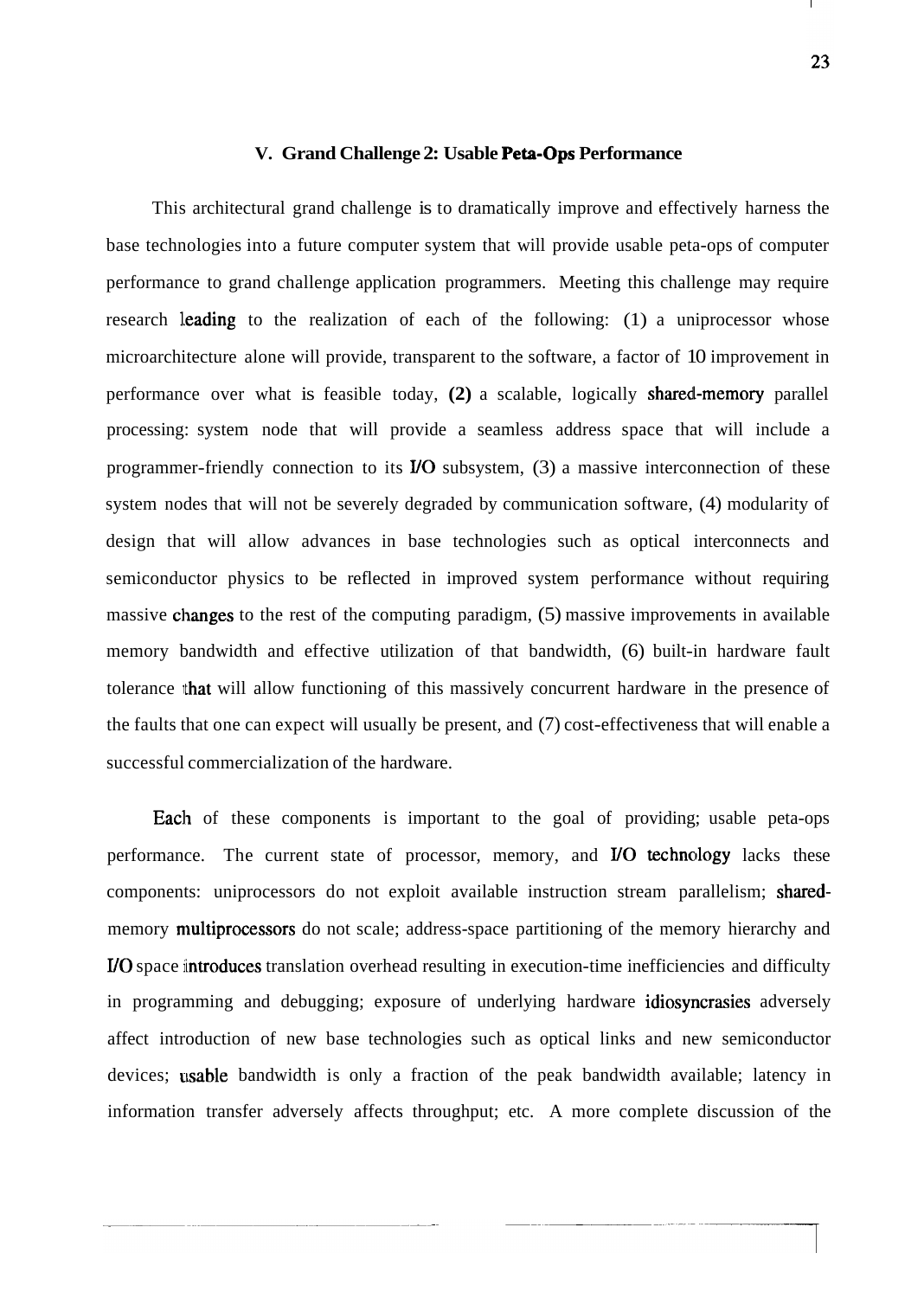importance of each component problem is contained in this section, along with a brief discussion of approaches to solving that problem. If these component challenges can be met, it will be possible to have future computer systems consisting of integrated processors, memory, and **I/O**  subsystems that provide peta-ops of usable computer performance to grand challenge applications programmers.

Ten different component problems that need to be addressed to achieve usable peta-ops performance were identified. Not all participants in the workshop agreed on the method of approach for dealing with each component, or even (more fundamentally) on the relative importance of addressing each component. Nonetheless, with this disclaimer of nonconsensus, listed below are approaches to several components of this grand challenge, along with expanded discussions of the importance of each.

1. **Optimal** uniprocessors: The uniprocessor executes the single **instruction** stream produced by the compiler. If it can exploit the existing parallelism present in the instruction stream with its microarchitecture, the performance it would obtain would be transparent to the software. It is expected that a factor of 10 improvement in performance can be realized at this level of the execution hierarchy.

Most important is to start with a clean sheet of paper, and not be **concerned** with existing software investment and the constraints that compatibility imposes. Understandably, this is not easy to undertake in an industrial environment. But it may be criitical to undertake to achieve peta-ops performance.

Second, one must understand the division of labor between what the compiler can provide and what the execution-time hardware should provide. This division should take into account dramatic increases in hardware capability that will be available in the next few years, for example, 10 to 30 million transistors on a chip and optical interconnects. One should design with these technologies in mind.

24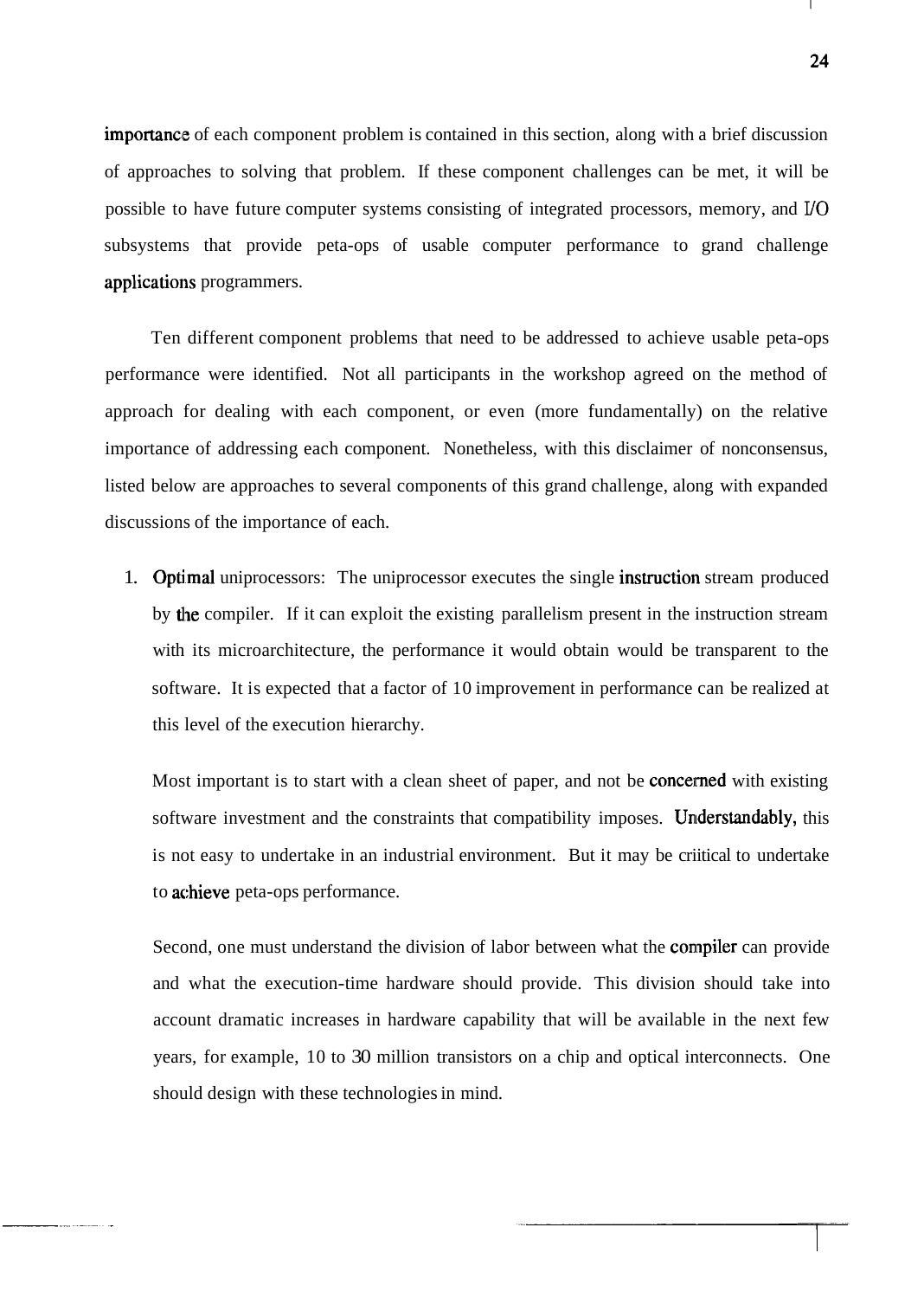One should understand the capabilities and limitations of compiler technology, and should use these in determining how best to utilize the hardware resources in designing the microarchitecture of the uniprocessor. The computational characteristics of the codes in expected workloads should also be considered. Choices with respect to superscalar, superpipelined, **VLIW,** depth of pipelining, degree of branch prediction, and additional hardware assists (such as a branch target cache) must be made in light of both semiconductor capability and compiler technology.

2. Scalable parallel processing system nodes: One element of a **peta-ops** machine is the scalable logically shared memory parallel processing system node. In this context, scalable implies that the node may be used effectively in massively parallel systems that have a shared address space and provide usable peta-ops performance. It is the architectural element for which future compilers will be required to generate optimized code. The development of a logically shared memory parallel **processing** system requires substantive awareness of the capabilities of compilers and operating systems and the detailed understanding of the individual uniprocessors, as well as knowledge of the basic issues indigenous to parallel processing itself, such as interconnection structures, cache consistency protocols, and synchronization mechanisms.

The goal is to integrate the system design with compiler optimization technology to provide performance that is a significant fraction of  $N \times P$ , where N is the number of processors and P is the power of a component uniprocessor. This means that the aggregate power grows with the number of processors, and that the power that can be applied to a single process also scales similarly with the number of processors.

3. I/O subsystems: As processor speeds continue to improve dramatically, and memory sizes (and to a lesser extent, memory access times), continue to improve, the bottleneck to a balanced high performance computing system increasingly becomes the  *subsystem.* UO subsystems should be designed to accommodate the following features. They should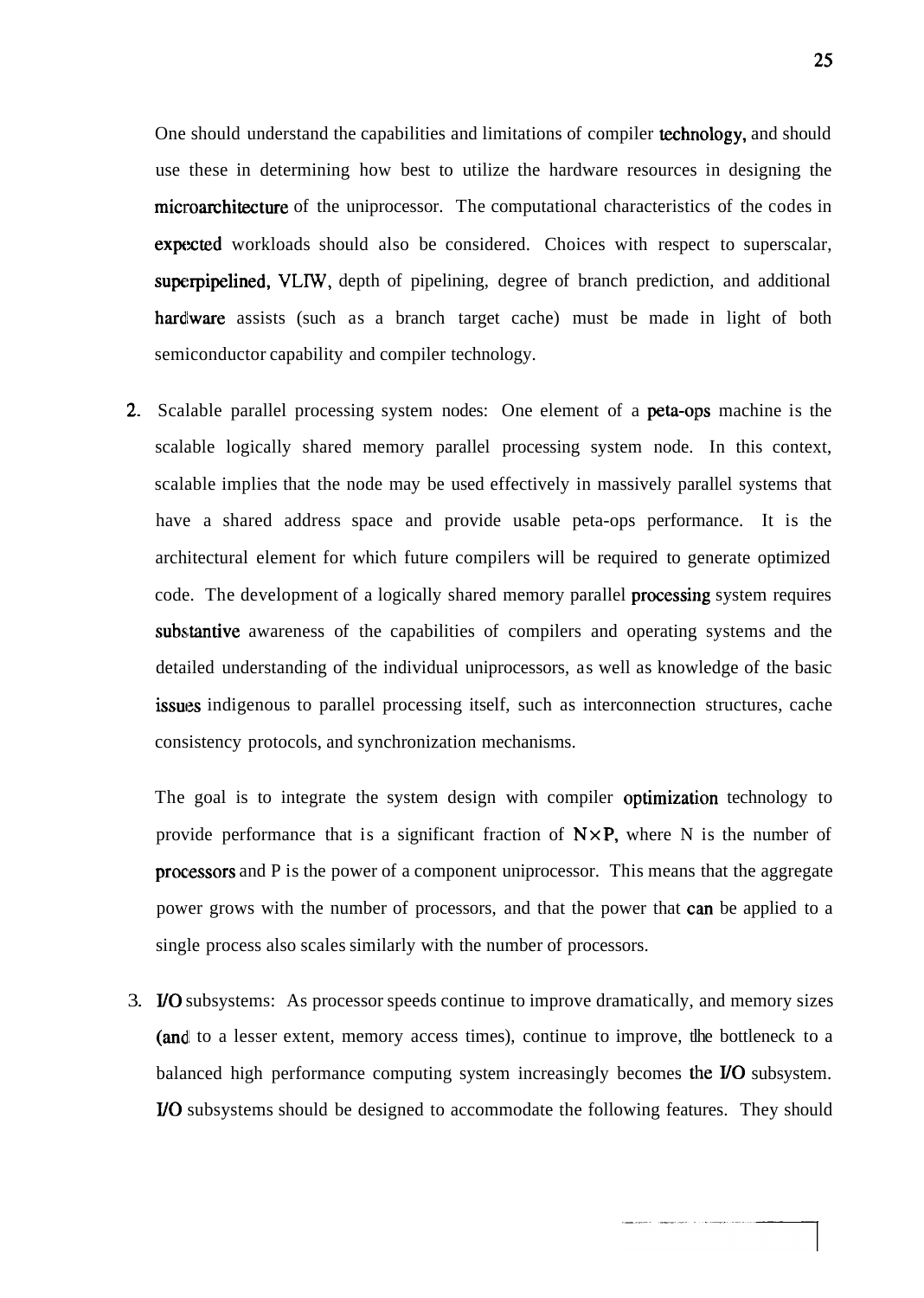be usable by applications and by most of the operating system with little or no knowledge of device technology or low-level interfaces. The actual interfaces implemented should **permit** performance close to that available from the raw hardware, with high levels of parallelism. Once they are defined, these interfaces should not be changed over time without significant reason so that investments in applications and operating system software are maintained. The interfaces should implement default parameters which give good performance over a wide variety of workloads and technologies (e.g., block sizes). Interfaces should support the use of I/O devices as part of a uniform memory address space. References to I/0 devices should be independent of the topology of the overall system and of how and where the I/O devices are connected. I/O devices should be designed to incorporate modem VLSI technology to the maximum extent possible so **as** to improve performance and reliability.

4. Uniform address space: Grand challenge applications will deal with **large** amounts of data (e.g., large data bases, extremely large data sets, **HDTV** video images). Some mechanism for addressing these data must be developed.

Considerable time and effort are required to manage the memory system. To the extent that the architectural design gives a memory hierarchy of low average access time and high average bandwidth without significant explicit programmer effort, software development is greatly facilitated, and the generality of the software: (with respect to system configuration across sites and across time) is greatly enhanced.

One approach is to design a technology transparent memory hierarchy providing a very large address space that automatically provides, with high probability, very low mean access time and high bandwidth. The memory system should be logically sharable among largt: numbers of processors. This sharing should provide a **consistency** model. The memory should be scalable to a large number of processors without **bottlenecks** or loss of performance. It should be able to integrate I/0 devices and devices at remote systems into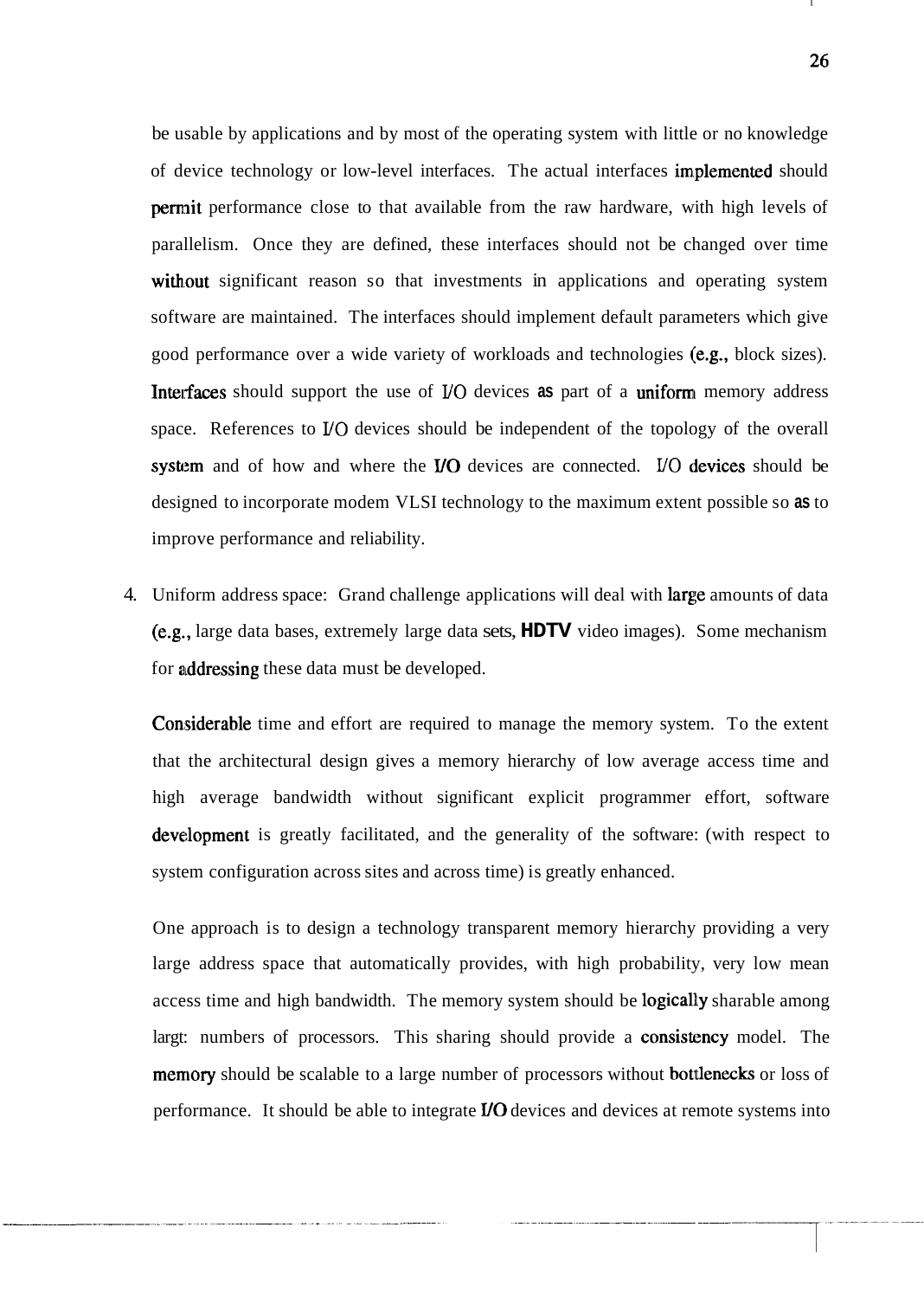the address space.

**5.** Technology evolution: Technological evolution is enhanced by hiding the detailed knowledge of underlying hardware idiosyncrasies so as to facilitate tlhe introduction of new technologies. Current high performance computing engines are designed on the basis of connectivity and serial bandwidth on the order of hundreds of connections and megabits/second, and chip densities on the order of two to three million transistors/chip. Architectural design methods will change dramatically when (in the next few years) optical links provide thousands of connections and **gigabits/second** bandwidth, and semiconductor technology provides chip densities of 10 to 30 million transistors/chip.

One approach to managing the evolution is, to the extent possible, partition and modularize the design. Also, drive the implementation details to the low level hardware structures, while retaining at the module interconnection level as high a level of abstraction as possible.

6. Memory bandwidth and access time: The actual performance of processors is strongly influenced (and limited) by the ability of the memory system to **provide** instructions and operands, and to accept results. Unfortunately, while processor performance has been growing at a rate of 50% to 100% per year for the last seven years, DRAM performance (measured in access time) has been growing at a rate of only 7% per year [HePgO]. This exponentially growing disparity in need versus supply of memory **performance** provides a grand challenge to architects.

Mennory bandwidth can be increased by addressing (1) individual DRAM device bandwidth, using techniques such as adding more pins (at **approximately** the same package cost), employing multi-chip modules that add signal wires in some other form, and implementing block mode data transfers; (2) processor-to-memory interconnect, e.g., re-examining the partitioning of processors and DRAMS vis-a-vis the same chip, same

27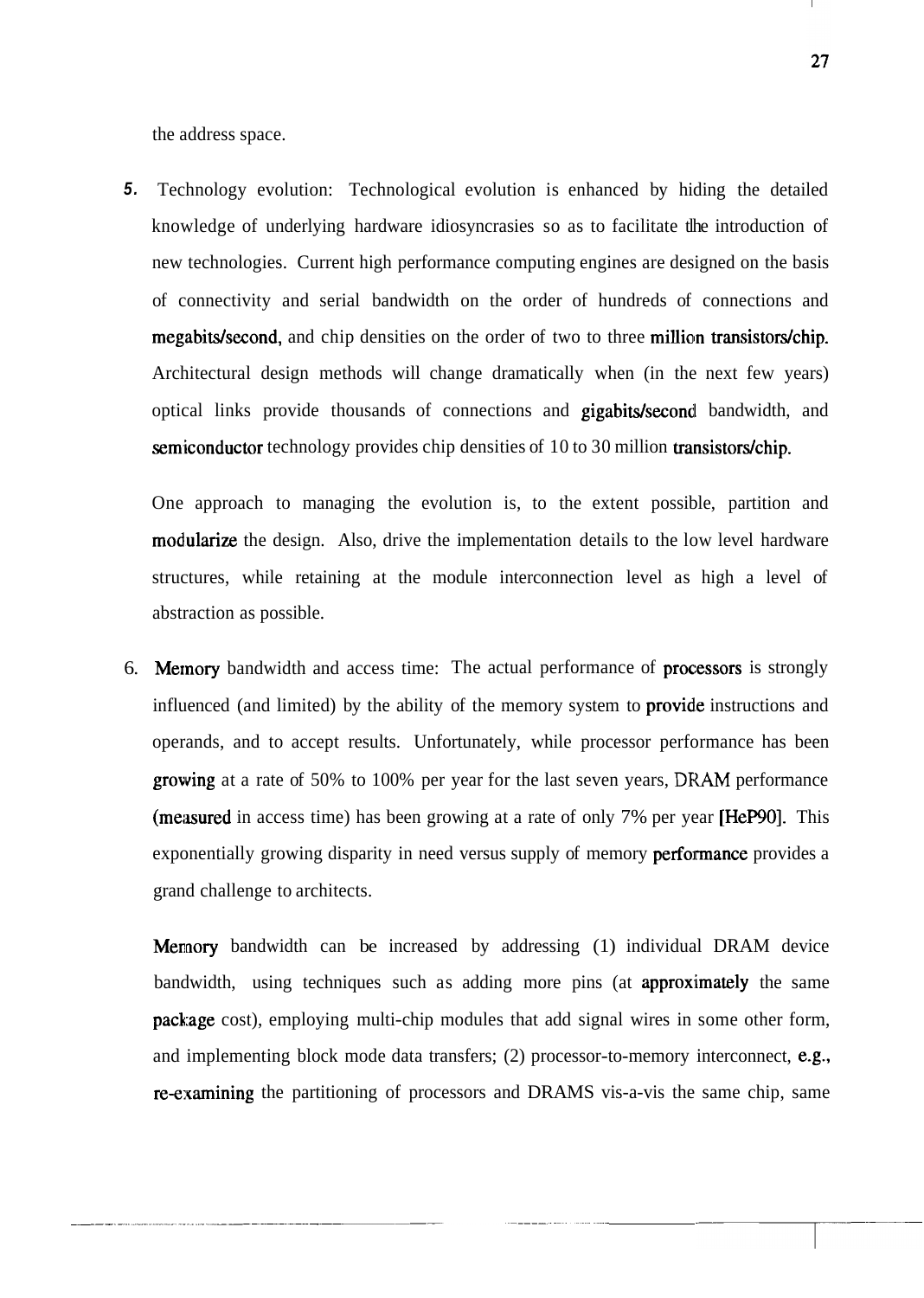**memory** control unit, **etc.**; and  $(3)$  inserting supporting computational **capabilities** directly into the memory architecture. Memory access time can be reduced by improved caching techniques and improved cache designs [Smi82]. Because processor cycle times have been reduced faster than memory access time and bandwidth have improved, this issue continues to deserve attention.

**7.** Software component of communications latency: As processor speed and network bandwidth continue to improve, communications latency has not kept pace. This is because the latency for short messages is dominated by software **overhead**. If massively parallel systems are to maintain and improve their computation/communication ratios (which fundamentally determine the speedup of an application), then communications latency must be aggressively reduced. These improvements will also enable the exploitation of finer grain programming models than are practical today.

Hardware techniques for implementing software protocols for message **passing** need to be developed. These techniques should seek to eliminate operating **system** overhead at the sending/receiving ends, while maintaining system protection. They should implement the necessary protocols to form messages, inject these messages into the network, and remove them at the receiving end. They should also deal with retransmissions and other reliability issues.

8. Fault tolerance: To achieve peta-ops of performance, parallelism should be exploited at all levels. This includes a massive number of nodes. Without substantial built-in fault tolerance, the mean time between failures will decrease rapidly as the number (and complexity) of the components increases. Maintaining acceptable system availability will become a major concern.

Research is needed to analyze the failure modes and rates for massively parallel systems. Architectural techniques are needed to detect, isolate, and recover from failures while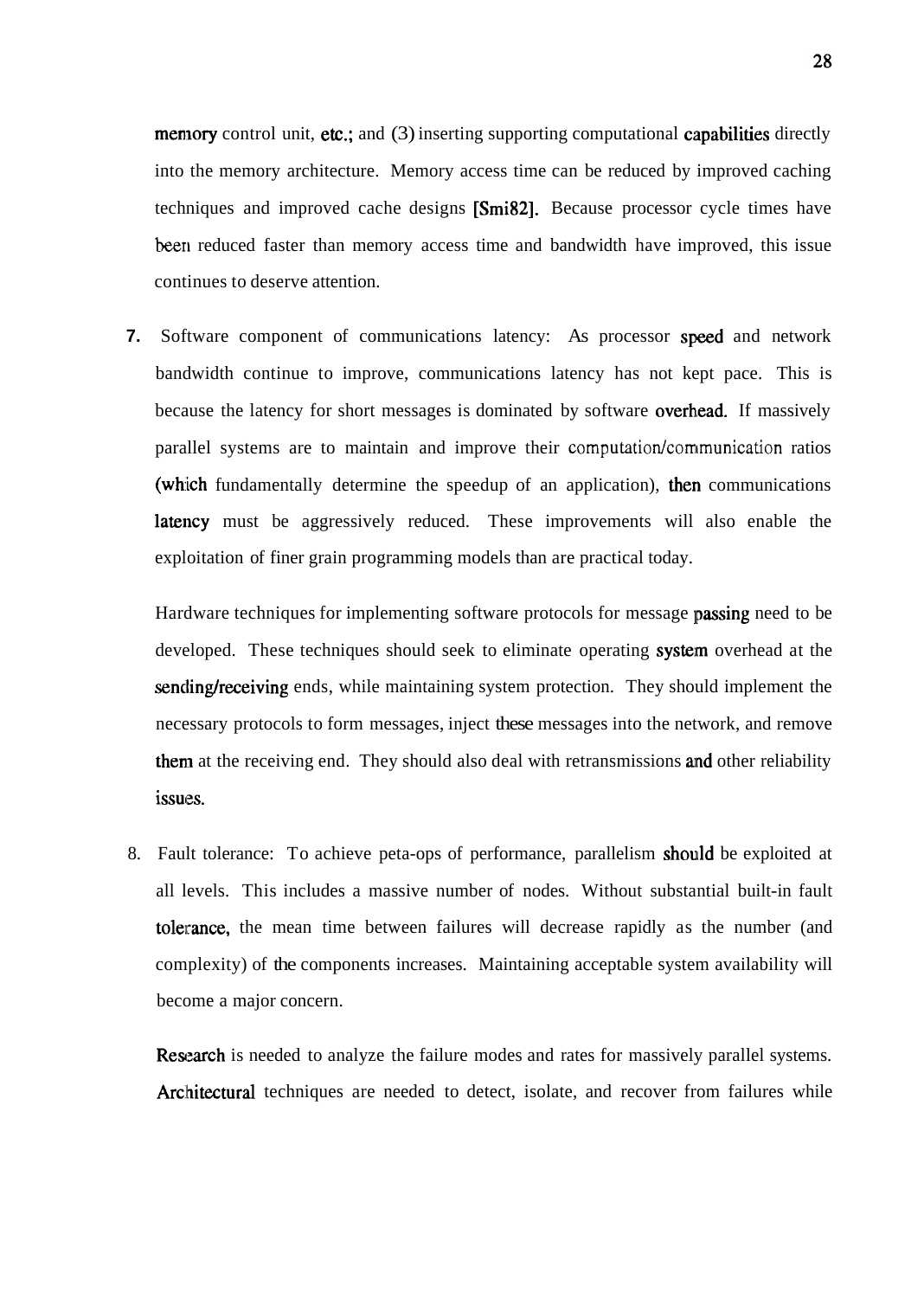$minimizing$  the need to terminate applications and/or restart the system. These techniques will impact node and network designs, as well as operating systems. For example, adaptive routing techniques are required to deal with failures in the interconnection network. Error detection and reporting techniques are needed to propagate failure information to unaffected nodes. Efficient checkpointing schemes must be developed to allow the rollback recovery of affected applications (which may be sending messages).

- 9. Reducing latency: Reducing or hiding latency makes the problem solving speed depend primarily on the bandwidth of system components. However, it is easier to increase bandwidth than to reduce latency when scaling large systems suitable for grand challenge problems. Several mechanisms can be invoked to reduce latency, including: optimal use of caches, multiplexing the execution of multiple threads, pipelining macro operations, mulitiprograrnming, parallelism (asynchronous) of computation and YO, and facilitating process and data migration.
- 10. Cost-effectiveness: An obstacle to building peta-ops/petaflops systems lies in improving the cost-effectiveness of existing architectural approaches. This is required to reduce the cost of such systems to a level that makes them affordable to build.

Meeting this challenge requires making substantial progress in the following areas: memory bandwidth and access time, communication bandwidth and latency (either explicit or implicit, as in the case of memory being treated as a single global address space), YO bandwidth and latency, processing power, and high-density packaging. Each involves dramatically improving a critical aspect of performance with **minimal** change in subsystem cost.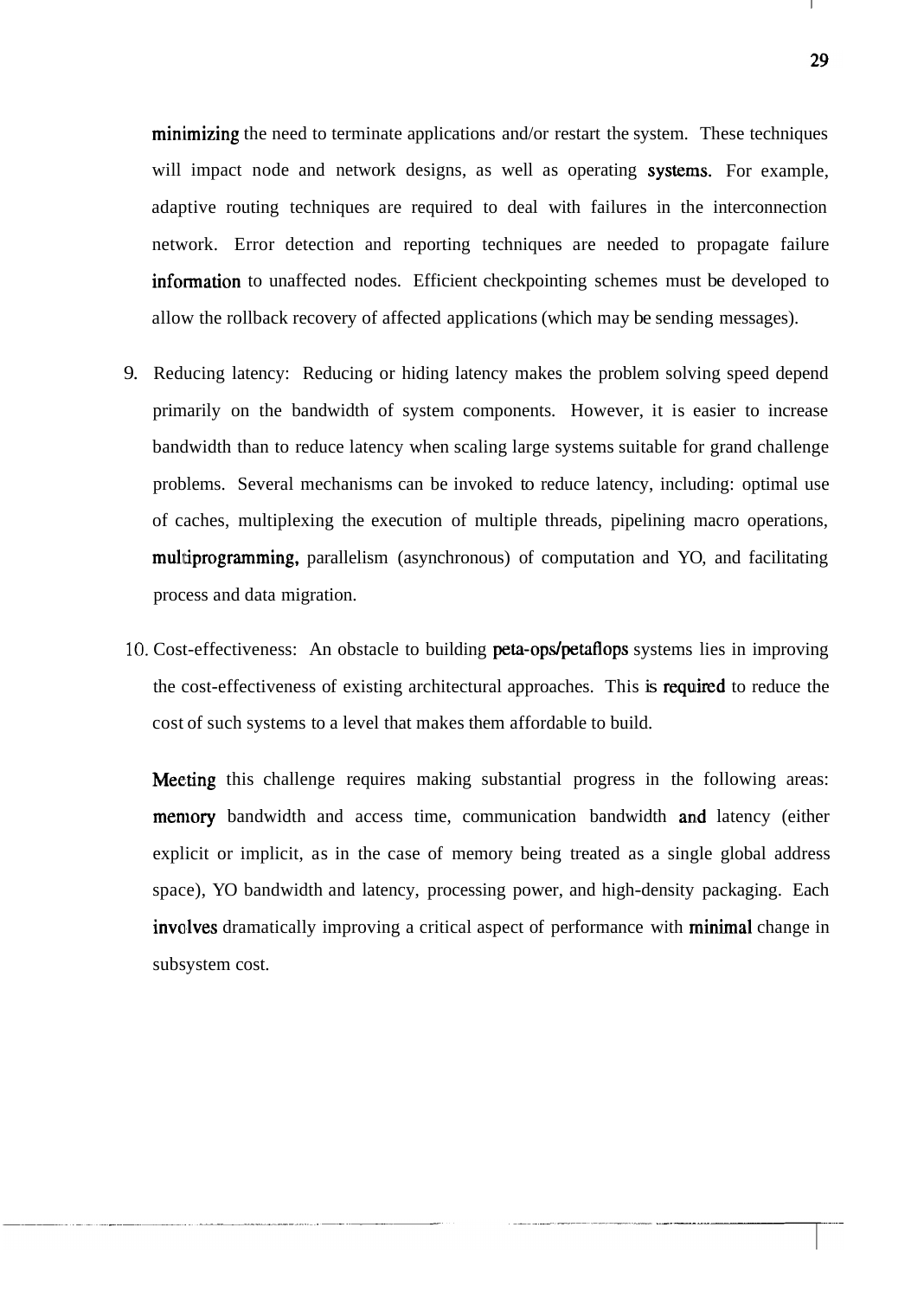## **VI. Grand Challenge 3: Computers in an Era of HDTV, Gigabyte Networks, and Visualization**

The combination of computing and communications technology in the 1990s will enable access to vast information sources such as digital libraries, images, visualization of physical processes, and interactive multimedia. For example, just as today's processors manipulate individual characters, the processors of the year 2000 will manipulate images. How can computer **architecture** and new communications technology evolve to enable such applications?

The enabling technology for communications-intensive computing exists today in primitive form, and will evolve rapidly in the next decade. This technology includes highbandwidth networking, high-definition imaging, new **compression/decomprr:ssion** techniques, gigaflops arithmetic, and high-density memory devices. The potential applications can bring a dramatic change in the way we live and work. The digital library provides easy and inexpensive access to information sources on a scale never before achieved. Scientific visualization builds physical understanding of complex phenomena and enables scientists to solve problems orders of magnitude more difficult than can be solved with conventional use of computers. Communications can be enhanced by combining voice, animated images, and text where formerly there was only voice or text in isolation, and, only in recent years, video to some extent.

The applications addressed by this architectural grand challenge are those in which a major portion of the computer power is devoted to the processing of high-bandwidth streams of data. Such computers will attach to gigabyte networks and high-definition displays to provide a means for viewing and sharing the massive pools of data that can be processed at one site.

In recent years, there have been both evolutionary and revolutionary advances in base technology. Evolutionary advances in memory devices have lowered the cost per bit and greatly increased capacity. Similar evolutionary advances exist in processing, communications, and

 $\mathbf{L}$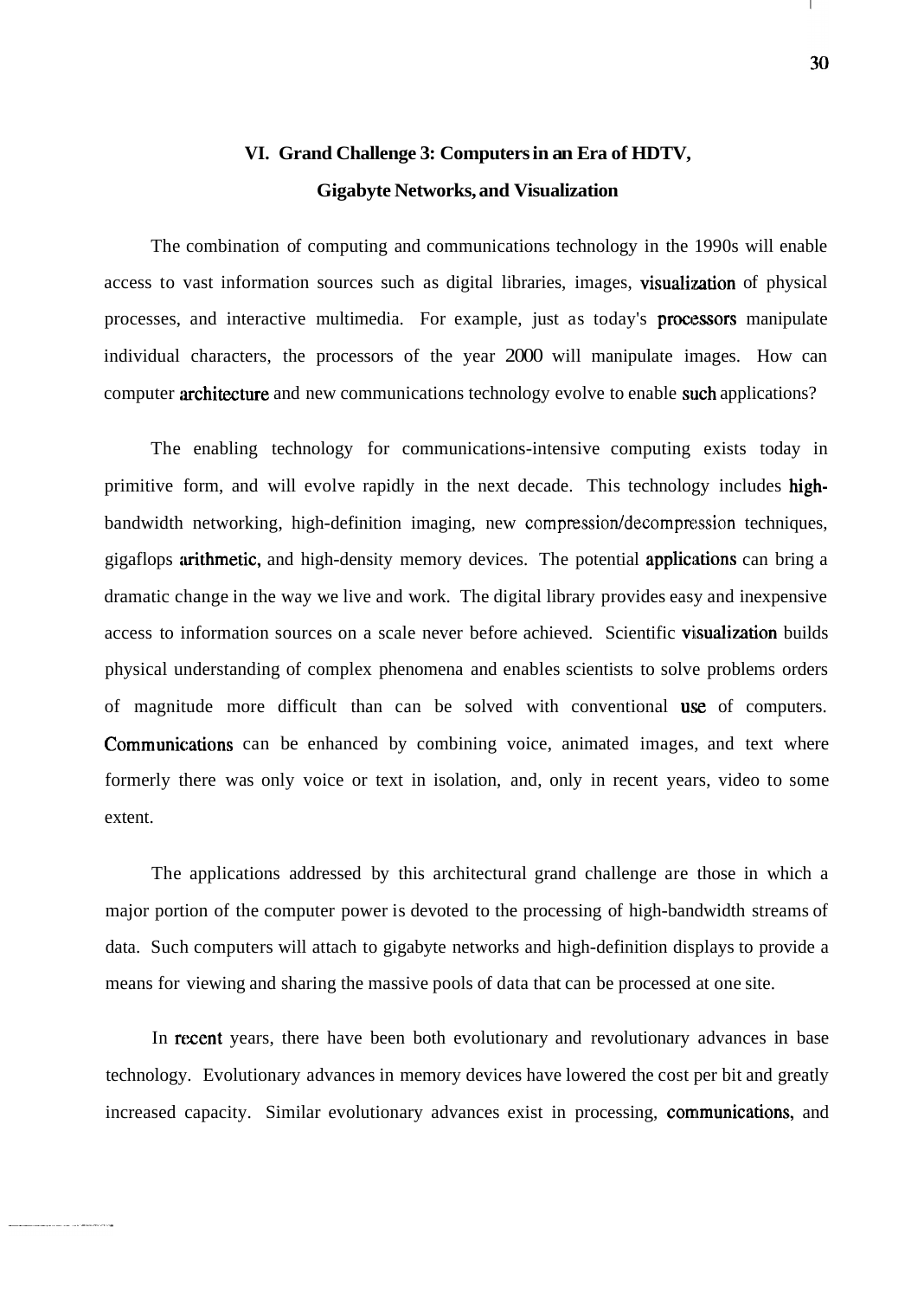storage of all types. Revolutionary advances are bringing quantum leaps in communications and storage. Examples are the application of optical transmission to long-distance networks and optical storage for write-once permanent data storage.

Needs for proposed applications, such as concurrent access to **national** databases and interactive HDTV visualization, are beyond the reach of the most aggressive existing systems. These applications require improvements in all aspects of system bandwidth, processing power, memory capabilities, and storage far in excess of today's systems. Furthermore, these applications have strict cost thresholds that must be met to make them practical to pursue. Applications for high performance computing that have yet to be conceived will further stretch the bounds of performance and cost.

The computer architecture challenge is to apply technology advances to the applications in new and innovative ways that produce results unachievable in the past. Revolutionary improvements can come from the innovative application of evolutionary technologies to existing applications.

The approach to this grand challenge will be through the **selection** of high priority problems to be addressed. Then, research efforts devoted to these priority areas will be used to solve fundamental problems, demonstrate the art, and create the market for **commercialization** of the technology. The following list of problems serves as an indication of the potential directions of this **architectural** grand challenge.

1. Highly concurrent access to huge, centralized databases such as to a digitally stored Library of Congress: This can be approached with a combination of high-speed communications, advances in data-base organization, and new means for incorporating high-speed processing capability into a database system. Such **processing** might be in the form of intelligent memory subsystems or in dedicated co-processors. A possible objective is to shift the processing load from central processors to specialized units to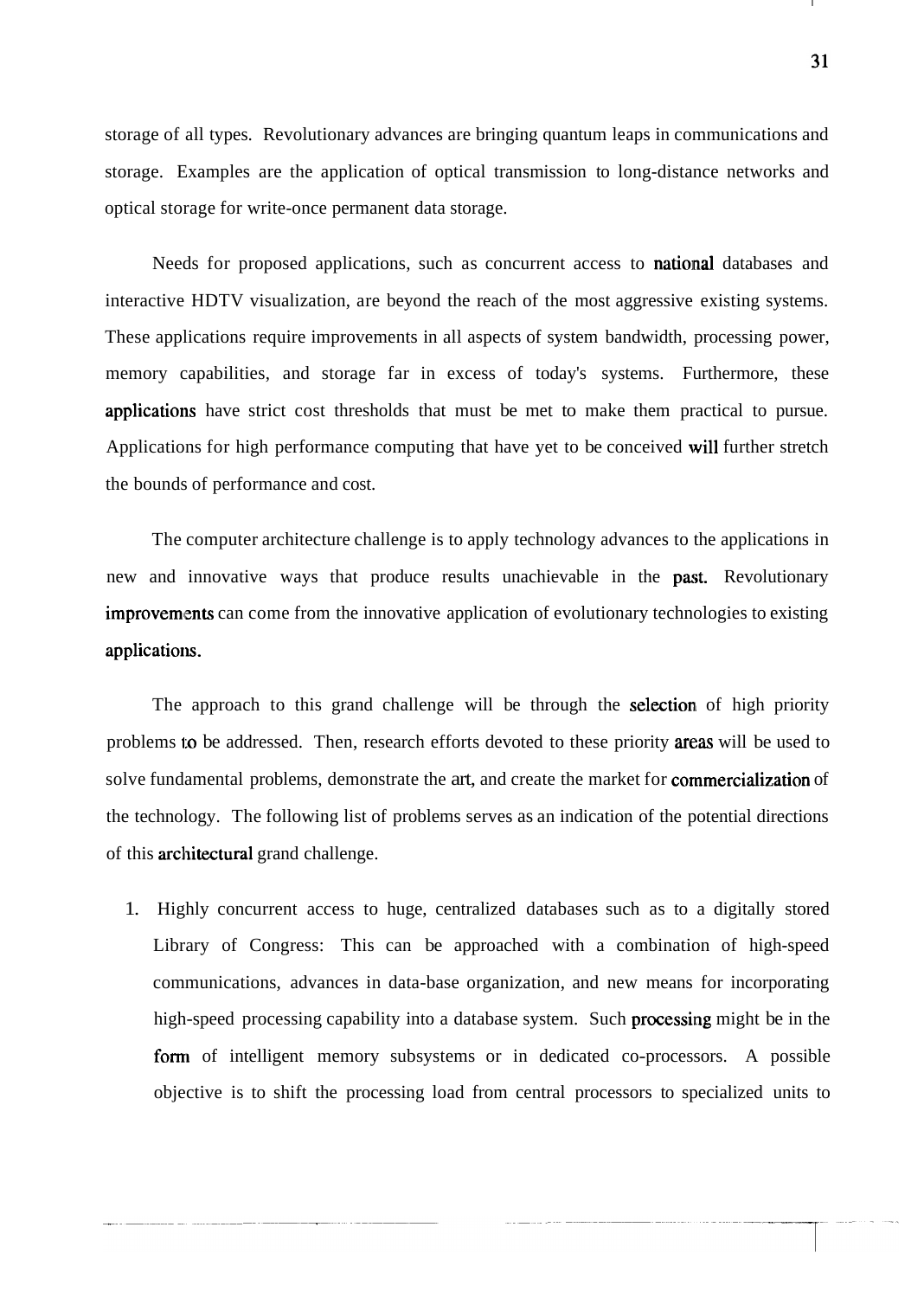increase performance and to lower system cost. The system must **also** support the highspeed transfer of digital images, multimedia, hypermedia, and hypertext.

- 2. HDTV interactive video: This may require the incorporation of specialized communications and buffering components with co-processors, such, as digital signal processors, to produce the required processing and **110** rates for high-definition video. The HDTV interface can transform a workstation into a video phone in which electronic mail or leal-time conversations can take place using multimedia: TV irnage, text, voice, computer generated graphics, and synthesized sound. Documents and information sources can be created as a combination of such sources. Consider, for example, creating video images for a high-definition display that may contain two million pixels per image. Images will be transmitted in some compressed form that might require as much as hundreds or thousands of floating-point operations per pixel to reconstruct. Because 30 or **60** frames are required each second, the data processing requirements alone exceed several gigaflops. Additionally, moving such vast amounts of data through the system rapidly will prove challenging. Given that such computing capability must find its way into costeffective consumer products as well as the scientific computing arena, the architectural challenges are formidable.
- 3. Large transaction systems: Managing this problem will involve the use of new technologies for data networks, distributed transaction storage, and a means for accessing and updating a shared, distributed data base. This enables the largest commercial and government computer users to provide centralized services on a scale never before achieved. The research should investigate special techniques for communications, journaling and logging, recovery, and consistency control that are suitable for large-scale transactions systems.
- 4. Advanced interactive design systems that produce "instant" design samples through modeling in plastic or through holographic imaging: These systems require internal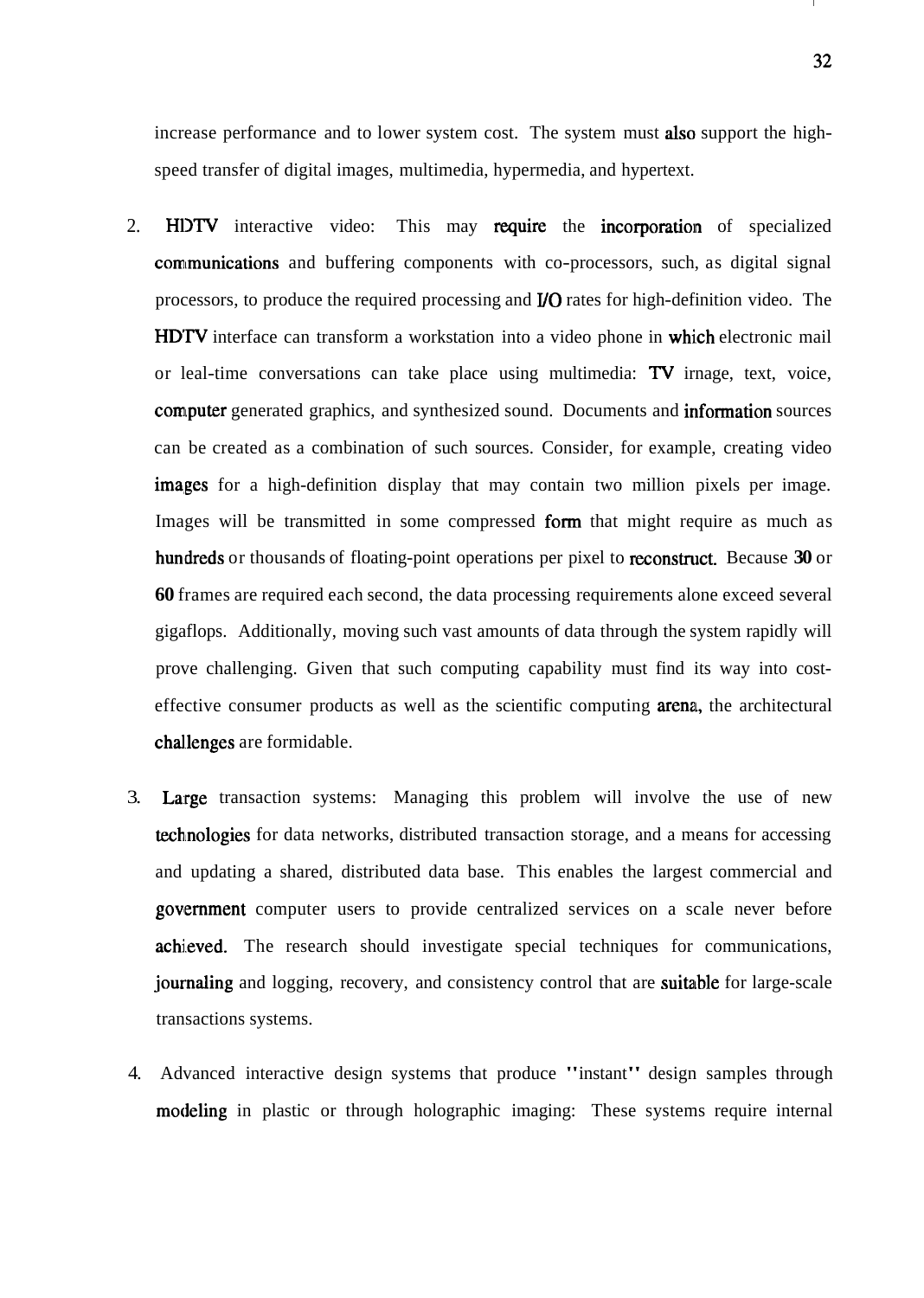communications designed for very high bandwidth, and special high performance attachment to mechanical and video peripherals. Special needs include processing power sufficient to manipulate detailed **3D** representations of objects.

- 5. Virtual reality: This research area requires the merger of new sensor technology with new **3D** ,graphics, video processing, and multimedia techniques to create new levels of virtual world fidelity. Applications include design visualization of such objects as automobiles, aircraft, buildings, and the human anatomy.
- 6. Portable high performance computers for on-site processing in specid situations: This research requires special packaging techniques plus advanced technology for low power consumption and cooling to reduce the size and weight of high perfbrmance systems. Typical applications are environments where data reduction has to be **done** at the site of data collection, and are exemplified by seismic applications and space-borne applications.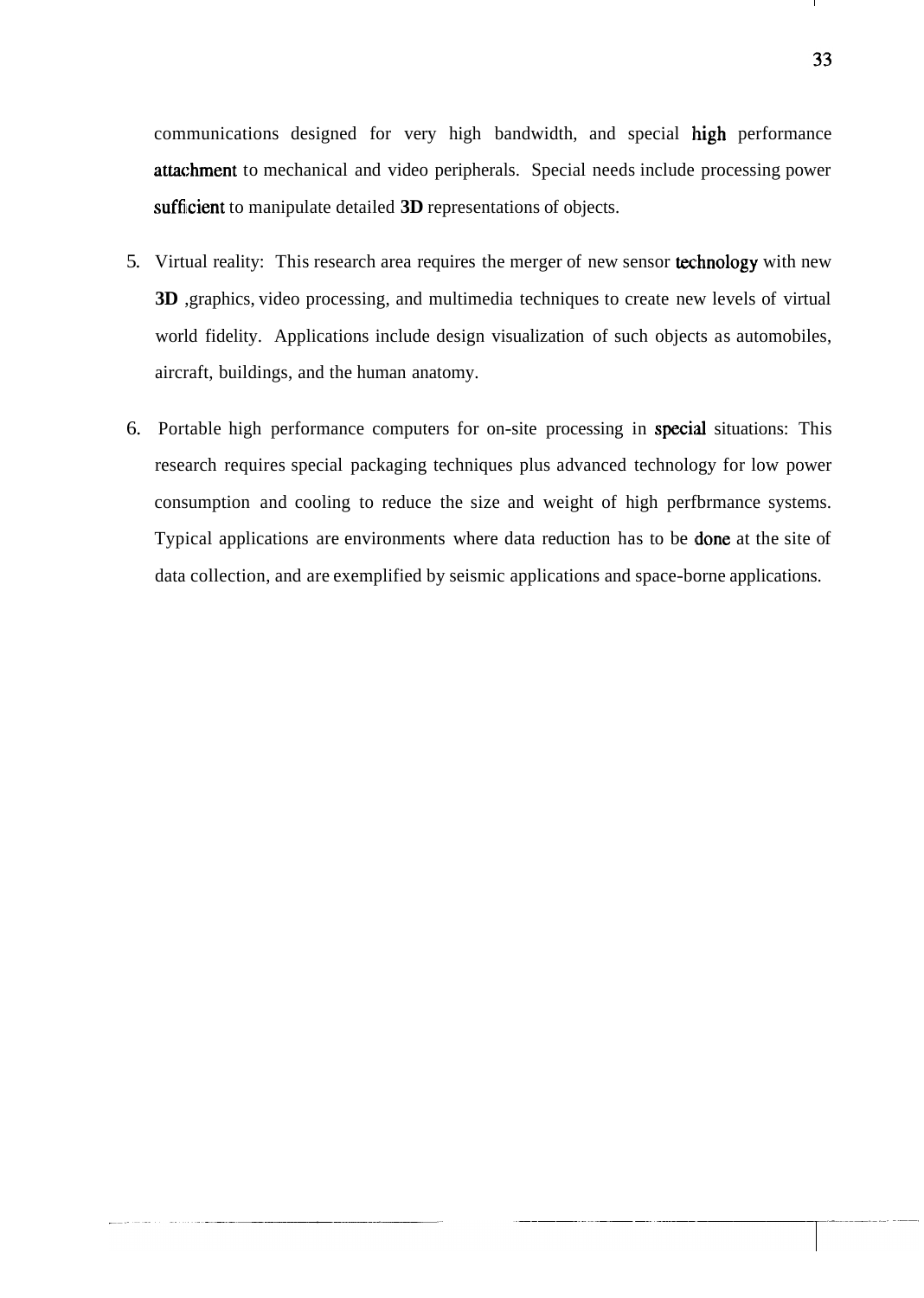#### **VII. Grand Challenge 4: Infrastructure for Prototyping Architectures**

A grand challenge in the development of new architectural ideas is the testing of architectural alternatives and their interactions with software, technology, and applications. The design of computer systems not only involves simulation tools and harclware prototyping facilities, 'but also requires compilers, operating systems, and application programs that execute on the hardware. Thus, rapid prototyping tools must include facilities for hardware and software integration.

The problem is important because it is costly and time consuming to test ideas and evaluate alternate architectural decisions, especially when hardware and software integration is needed. With computer generations changing every two to three years, it is not feasible to evaluate promising approaches for a fixed environment, but rather the evaluation requires a "guess" as to the technology and requirements of the future. Simulation is often a poor substitute for prototyping because many facets of the problem may be simplified or overlooked.

To provide an infrastructure for testing new architectural ideas and alternatives, it is essential for researchers to have easy access to new commercial computers as well as powerful prototyping facilities. The former allows grand challenge applications to be implemented and evaluated quickly, while the latter allows new ideas to be tested and prototyped with a short lead time.

The first goal can be achieved by providing one or more national facilities in which new commercial architectures and experimental parallel processing systems can be accessed. Support by a fast computer network, multimedia access, technical consultation, and on-line documentation are essential. Such facilities are currently available to a certain extent.

The second goal can be achieved by providing national facilities for testing new architectural ideas. Currently, such support is provided by MOSIS in the development of custom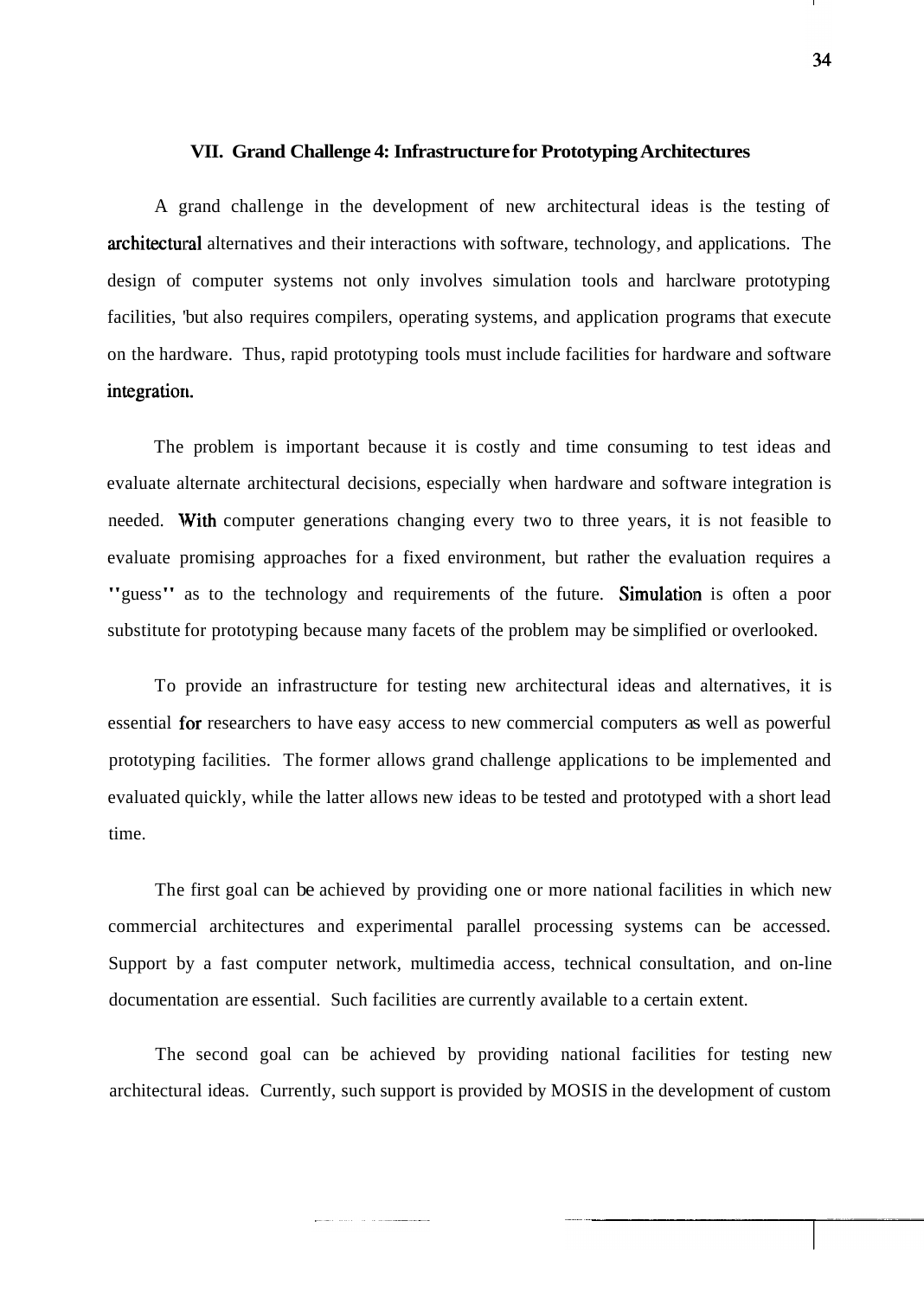chips. However, the concern here goes past chips and on to full systems.. The design and evaluation of system-level prototypes takes an inordinate amount of time, especially when it is necessary to integrate hardware and software together. To this end, support of more powerful hardware and software simulation tools can aid designers in rapidly developing new prototypes. Software tools for such rapid prototyping include the use of a common parallel programming model, and the development of portable compiler and operating system modules so a working software system can be assembled quickly. In simulating complete systems comprised of both hardware and software, better tools that span the spectrum from chip-level timing analysis to program-level debugging are desirable.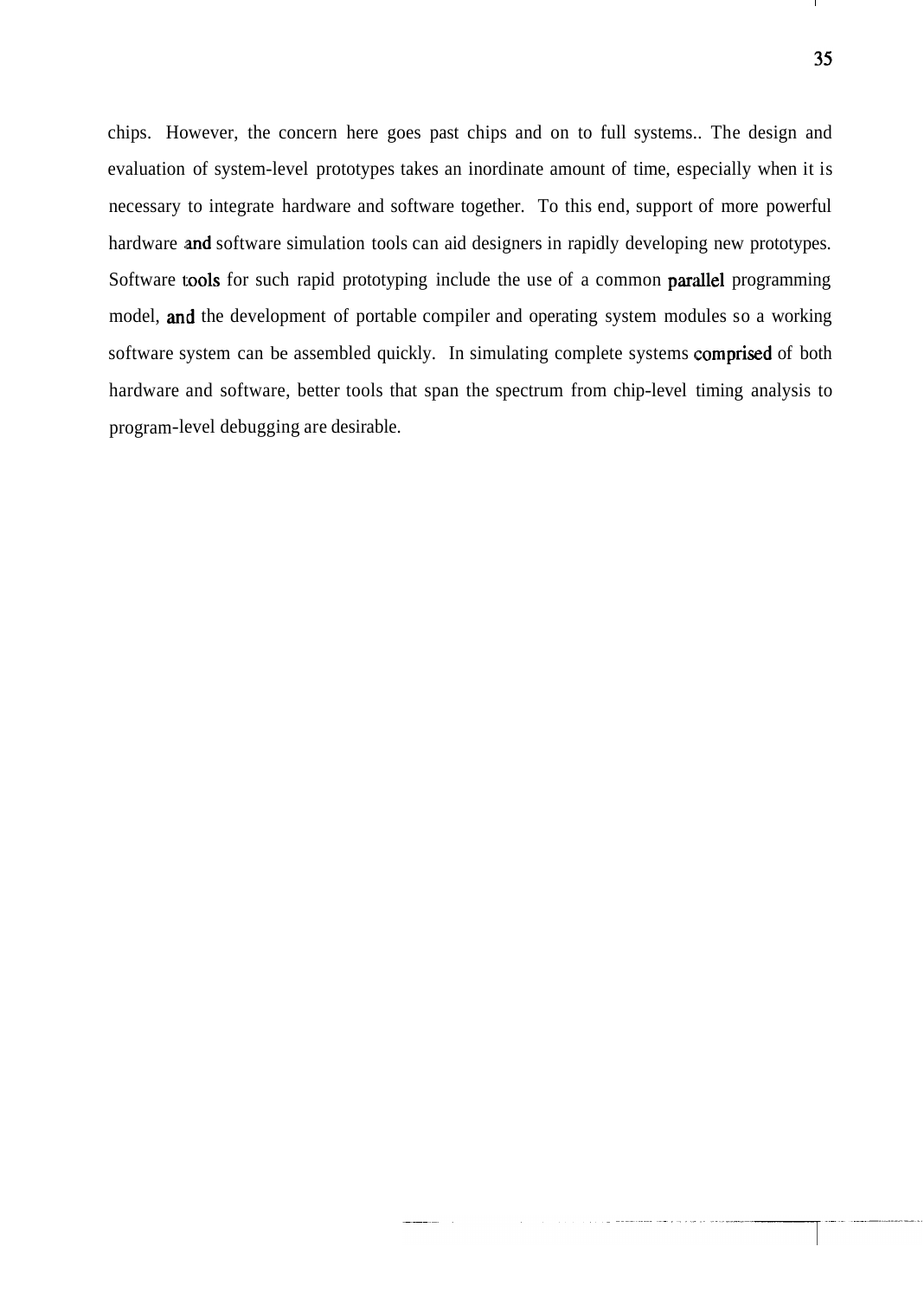#### **VIII. Conclusions**

The grand challenge application problems are far more difficult than any problems yet solved by computers. They require systems of unheralded capability. Such systems appear to be within **reach** by the year 2000 at reasonable cost, but only if significant advances are made in a large number of interrelated areas. Advances in device technology can supply only some of the improvement. The remainder has to be provided by architectures, algorithms, matching architectures and algorithms, system models, and new ideas in structuring systems to meet the application problem challenges.

Computers for the grand challenge application problems will necessarily have characteristics not present today, such as advanced visualization, access to geographically distributedl data bases, multigigabyte main memories, and terabyte per second communications links. These characteristics need to be factored into the design of **architectures** to create the hardware and software features that can support and exploit them.

This report has discussed some of the grand challenge problems in computer architecture for the support of high performance computing. In particular, (1) inventing a useful and widely accepted idealized parallel computer model or small set of models; (2) implementing systems that provide sustained usable peta-ops performance;  $(3)$  designing architectures that provide the capabilities needed in an era of **HDTV,** gigabyte networks, and visualization; and (4) creating an infrastructure for the rapid prototyping of new architectural organizations with the associated system software.

These problems are presented to the technical community as issues in computer architecture that demand further study if success is to be achieved in this nation's grand challenge applications. The purpose of this report is to help stimulate some of the research needed to make high performance computers for the grand challenge application problems a practical reality.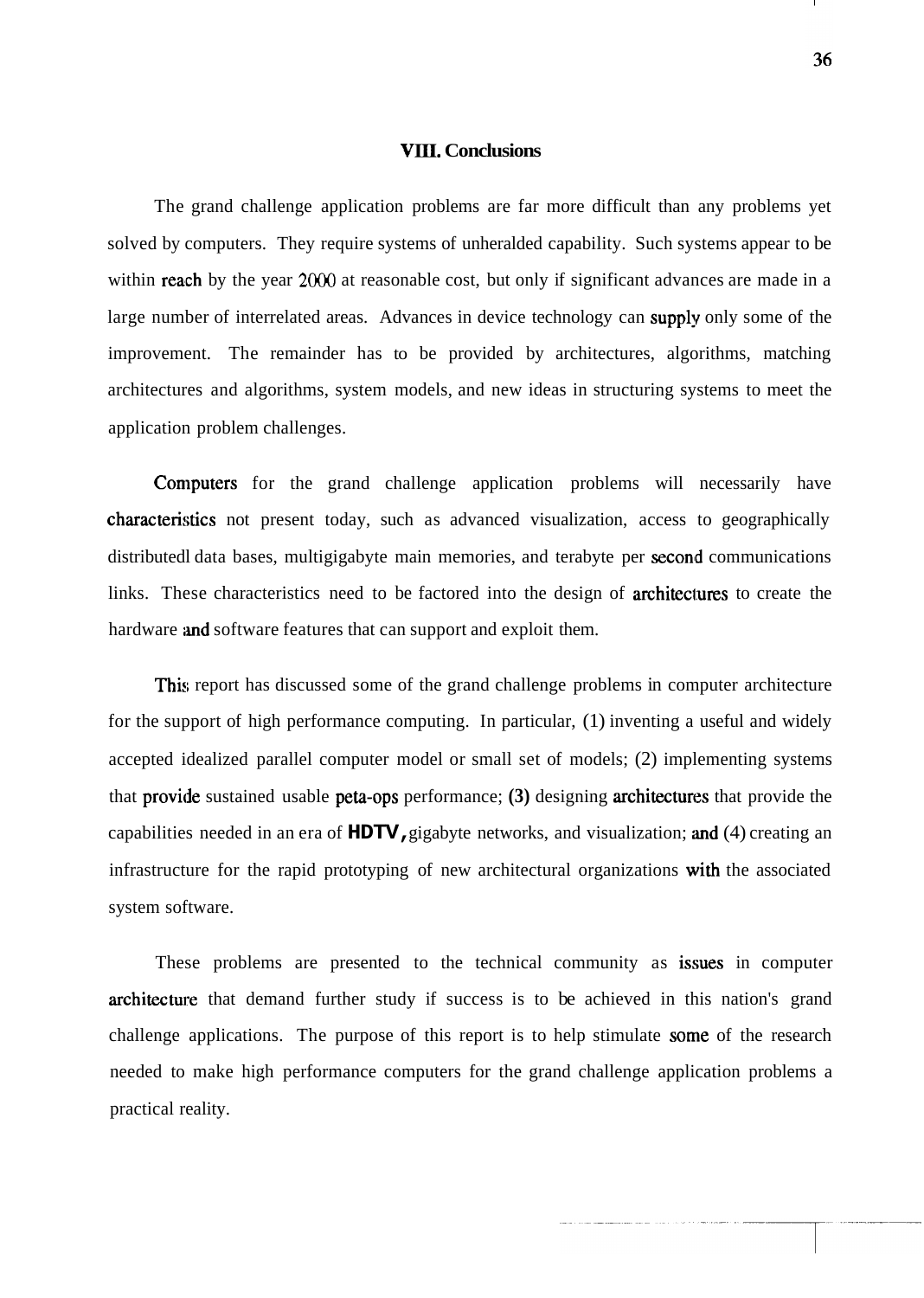#### **Acknowledgments**

The co-authors express their gratitude to Dr. **Zeke** Zalcstein of NSF for suggesting the workshop and making it possible. In addition, the workshop co-chairs thank: Dr. **Zalcstein** for his advice in organizing and focusing the workshop. The co-chairs appreciated the efforts of the following people at Purdue University for their assistance in administering the workshop and producing the report: their secretaries Mary DeBruicker and Carol Edmundson; the technical typists Vicky Spence and Kitty Cooper; the workshop student assistants **James** B. Armstrong, Sameer Ciupta, Gene Saghni, and Daniel W. Watson; the financial coordinator Brenda McElhinney; and Continuing Education Administration Conference Coordinator Susan Umberger. We also thank Pearl Wang and Gene Saghi for their comments on the manuscript.

#### **IX. References**

- [Fox911 E. A. Fox, "Advances in interactive digital multimedia systems," *Computer,* Vol. 24, No. 10, Oct. 1991, pp. 9-21.
- [GoV89] J. R. Goodman, M. K. Vernon, and P. J. Woest, "Efficient synchronization primitives for large-scale cache-coherent multiprocessors," Third International *Conference on Architectural Support for Programming Languages and Operating Systems (ASPLOS-III),* Apr. 1989, pp. 64-75.
- [GrC91] *Grand Challenges: High Performance Computing and Communications,* Committee on Physical, Mathematical, and Engineering Sciences, National Science Foundation, 1991.
- [HeP90] J. L. Hennessy and D. A. Patterson, *Computer Architecture.: A Quantitative Approach,* Morgan Kaufman Publishers, Inc., 1990, p. 426.
- [HiS86] W. D. Hillis and G. L. Steele, Jr., "Data parallel algorithms," *Communications of the ACM, Vol. 29, No. 12, Dec. 1986, pp. 1170-1183.*
- [KaK90] L. Kanal, V. Kumar, and P. S. Gopalakrishnan, editors, *Parallel Algorithms for Machine Intelligence and Pattern Recognition,* Springer-Verlag, New York, **NY,**  1990.
- [Smi82] A. J. Smith, "Cache memories," *Computing Surveys*, Vol. 14, No..3, Sept. 1982, pp. 473-530.
- [Sny86] L. Snyder, "Type architecture, shared memory and the corollary of modest potential," *Annual Reviews of Computer Science,* Vol. 1, 1986, pp. 289-318.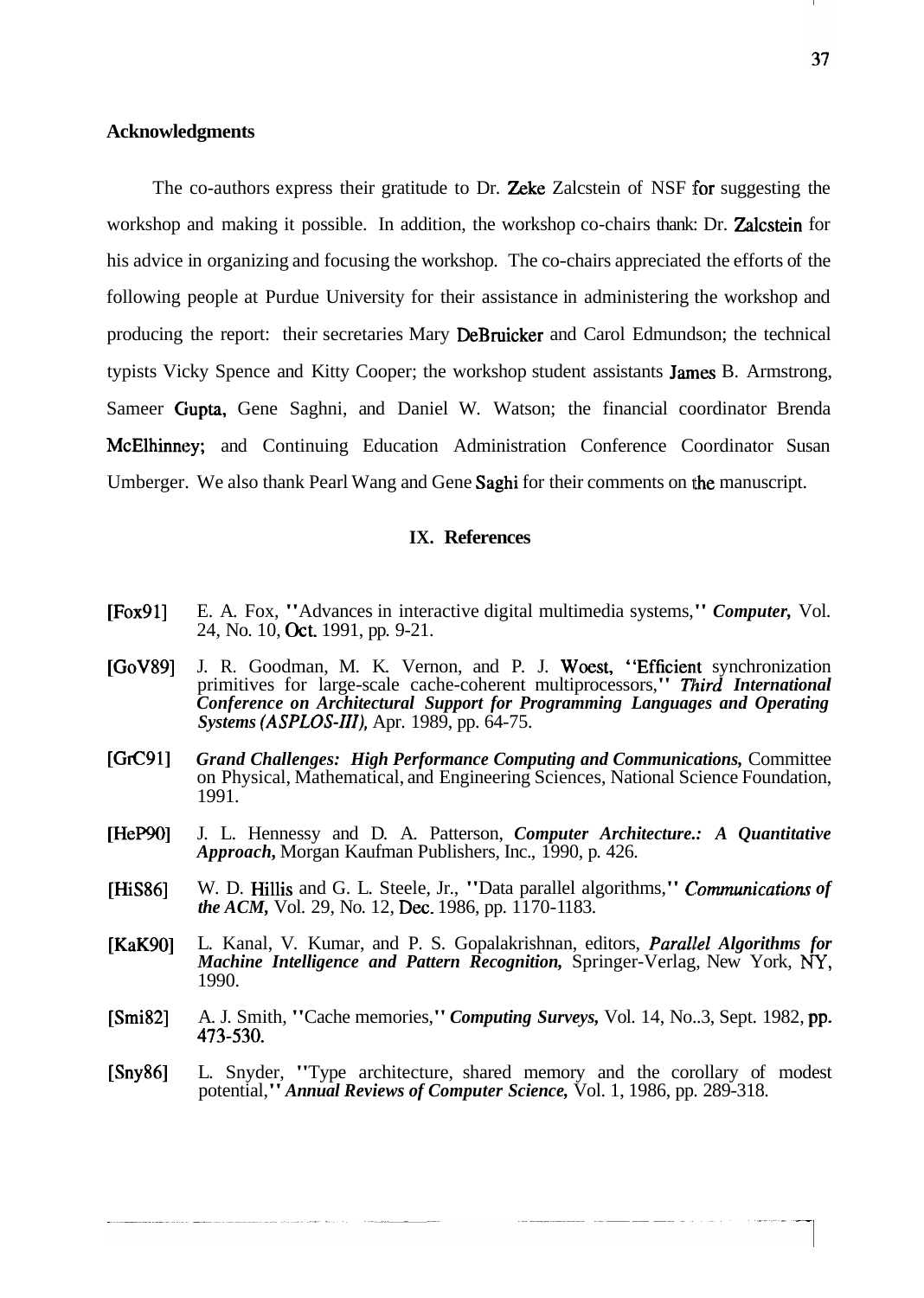- **[StB89] N. Streibl, K.-H. Brenner, A. Huang, J. Jahns, J. Jewell, A. W. Lohmann, D. A. B. Miller, M. Murdocca, M. E. Prise and T. Sizer, "Digital optics,"** *proceedings of the IEEE,* **Vol. 77, No. 12, Dec. 1989, pp. 1954- 1969.**
- **[Tuc88] R. Tuck, "An optimally portable SIMD programming language,''** *.Frontiers* **'88:** *The Second Symposium on the Frontiers of Massively Parallel Computation,* **Oct. 1988, pp. 617-624.**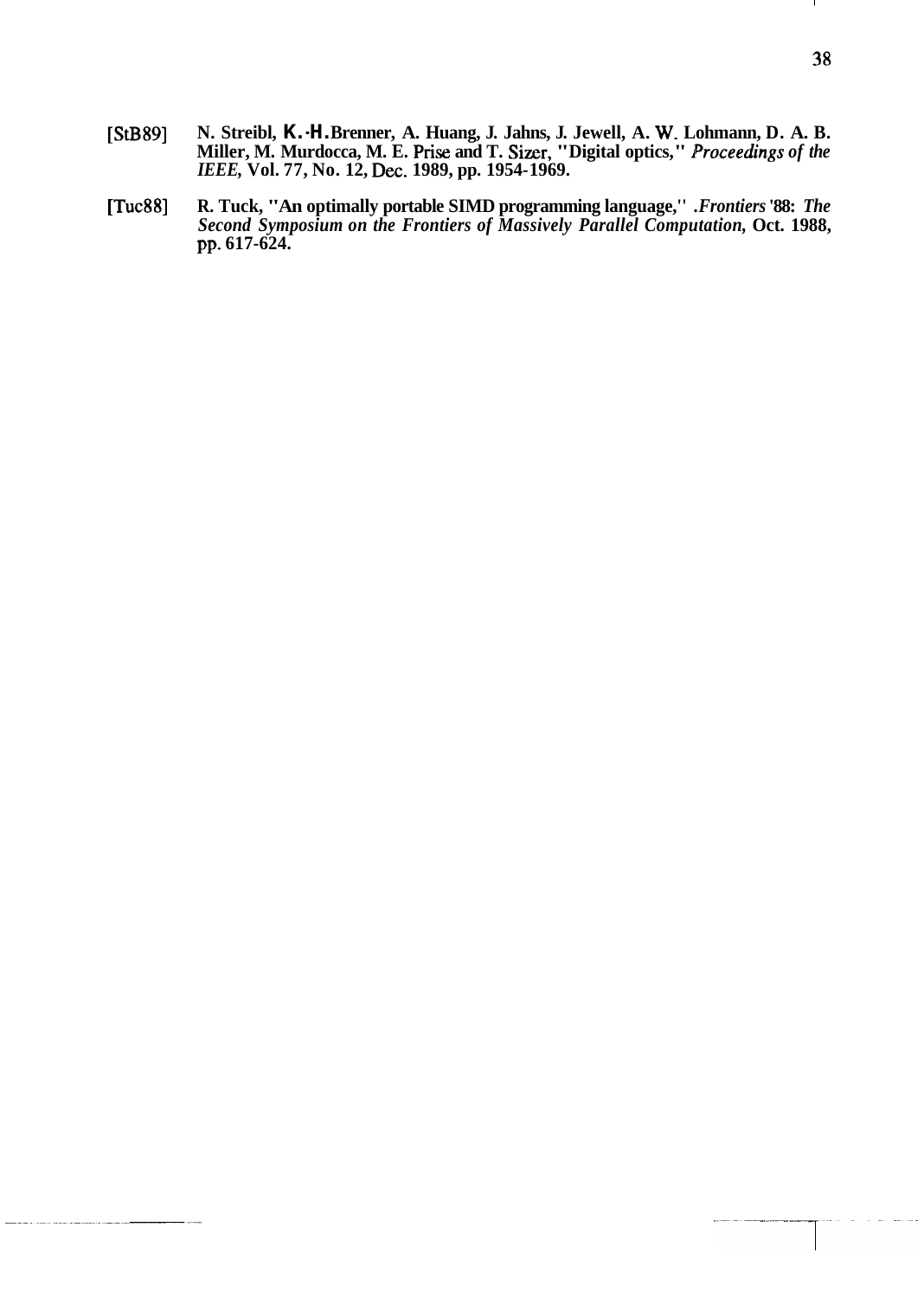## **Appendix: Report Co-Authors**

Howard Jay Siegel (Workshop Co-Chair) Parallel Processing Laboratory School of Electrical Engineering 1285 Electrical Engineering Building Purdue University West Lafayette, IN 47907-1285

Howard Jay Siegel is a Professor and Coordinator of the Parallel Processing Laboratory in the School of Electrical Engineering at Purdue University. He received two BS degrees from the Massachusetts Institute of Technology, and the MA, MSE, and PhD degrees from Princeton University. His current research focuses on interconnection networks, heterogeneous computing:, and the use and design of the PASM reconfigurable parallel computer system (a prototype of which is supporting active experimentation). He is a Fellow of the IEEE and was a Coeditor-in-Chief of the Journal of Parallel and Distributed Computing.

Seth Abraham (Workshop Co-Chair) Parallel Processing Laboratory School of Electrical Engineering 1285 Electrical Engineering Building Purdue Urdversity West Lafayette, IN 47907-1285

Seth Abraham is an Assistant Professor in the School of Electrical Engineering at Purdue University, West Lafayette, IN. He received the BS degree in Computer Engineering, the MS degree in Electrical Engineering, and the PhD degree in Computer Science, all from the University of Illinois at Urbana-Champaign. His research interests **include** interconnection networks and high performance computer architectures.

William **L,.** Bain (formerly with Intel SSD) Block Island Technologies 15455 **NV!** Greenbrier Parkway, Suite 210 Beaverton, Oregon 97006

William L. Bain is currently developing Block Island Technologies, a parallel software company. He worked at Bell Laboratories from 1978 to 1981 and at Intel Corporation from 1981 to 1992. He received his PhD in Electrical Engineering from Rice University in 1978. His research interests include parallel computer architecture, concurrent programming, and parallel simulation.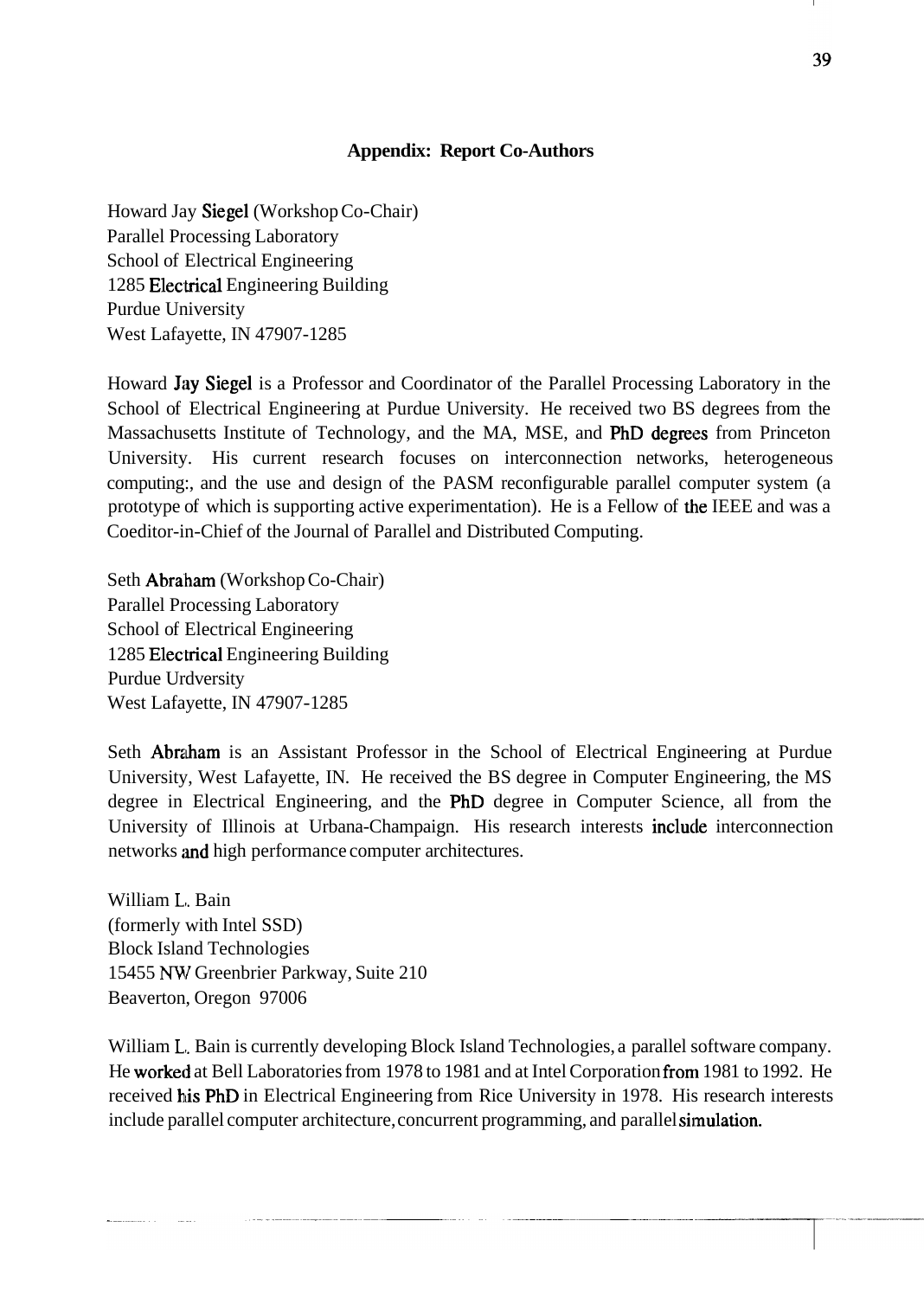Kenneth **B.** Batcher Department of Mathematics and Computer Science Kent State University Kent, OH 44242-0001

Kenneth **El.** Batcher is a Professor in the Department of Mathematics and Computer Science at Kent State: University, Kent, OH. He received a BSEE degree from Iowa State University and an MS and PhD from the University of Illinois. His current research focuses on parallel sorting algorithms, shuffle-exchange networks, and other interconnection networks. He received the ACM - IEEE Computer Society Eckert-Mauchly Computer Architecture Award in 1990.

Thomas L. Casavant Department of Electrical and Computer Engineering University of Iowa Iowa City, **IA** 52242

Thomas Lee Casavant is an Associate Professor with the Department of Electrical and Computer Engineering at the University of Iowa. From 1986 to 1989, he was on the faculty of the School of Electrical Engineering at Purdue University, where he also served as director of the Parallel Processing Laboratory. He received the BS degree in Computer Science in 19112, and the MS and PhD degrees in Electrical and Computer Engineering from the University of Iowa in 1983 and 1986, respectively. His research interests include parallel processing, computer architecture, programming environments for parallel computers, and performance analysis. He is a member of the IEEE Computer Society and the ACM.

Doug DeCiroot Texas Instruments Advanced Technologies and Components 6550 Chase Oaks Boulevard, MS 8435 Plano, **TX** 75023

Doug DeGroot is a Senior Member of Technical Staff in the Advanced Technologies and Components Division of Texas Instruments. He received both a BS and a PhD degree from the University of Texas at Austin. His current activities center on reconfigurable parallel processing architectures, architectural synthesis, and visualization design and analysis tools. He is coprincipal architect of the TI Tapestry/Aladdin parallel processor. DeGroot is past Chairman of the ACM SIGARCH, and he is a Subject Area Editor of the Journal of Parallel and Distributed Computing and an Associate Editor of the the IEEE Transactions on Parallel and Distributed Systems.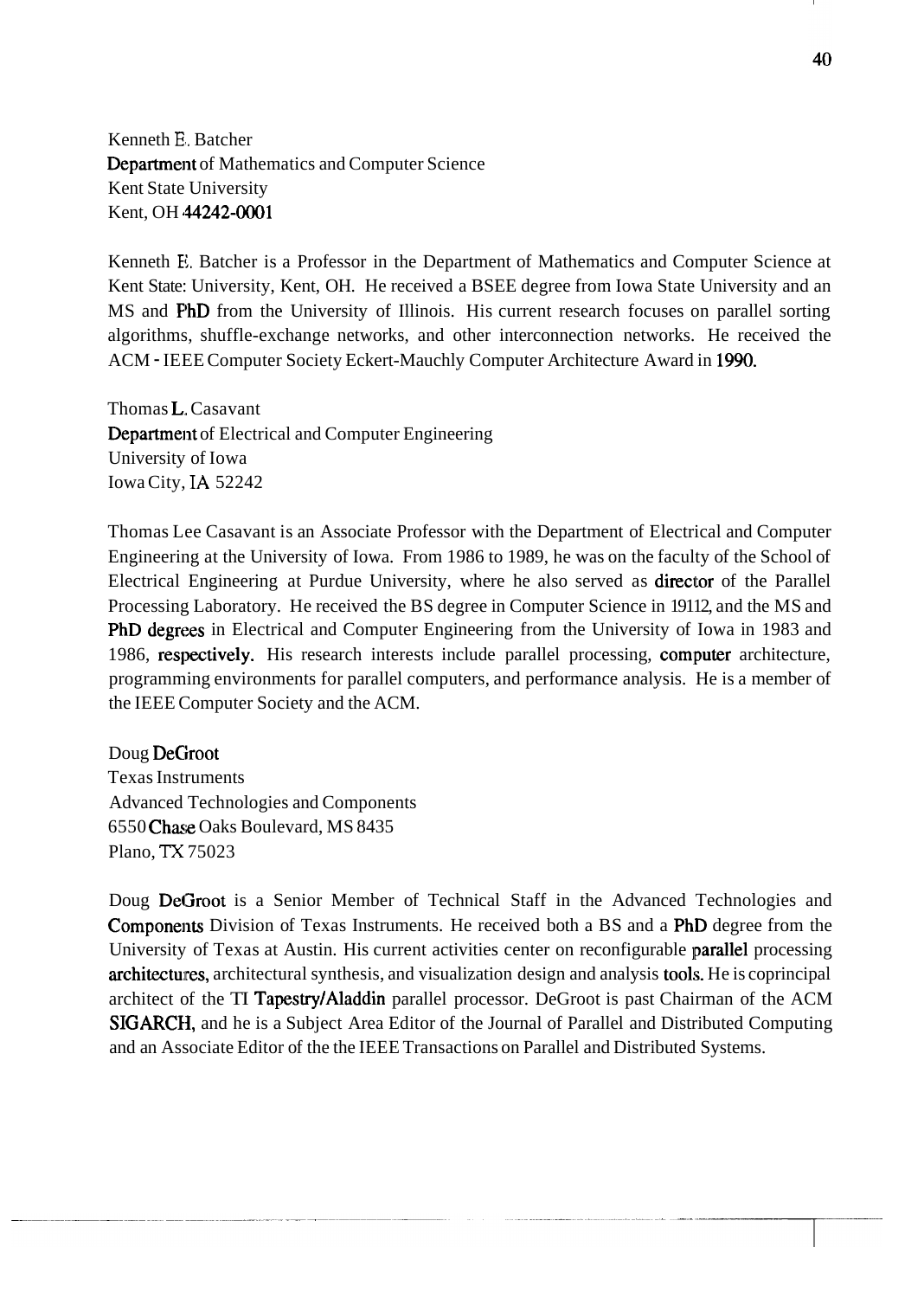Jack B. Dennis Massachusetts Institute of Technology Laboratory for Computer Science 545 Technology Square Cambridge, MA 02139

Jack B. Dennis is Professor Emeritus in the Department of Electrical Engineering and Computer Science at the Massachusetts Institute of Technology, where he led a research group in computer system architecture that developed and refined concepts for dataflow computation. He has founded a company to develop and market dataflow computers for scientific computation. Professor Dennis earned his undergraduate and graduate degrees in Electrical Engineering at MIT. He is a Fellow of the IEEE and the 1984 recipient of the ACM - IEEE Computer Society Eckert-Mauchly Award for his work in advanced computer architecture.

David C. Douglas Thinking Machines Corporation 245 First Street Cambridge, MA 02142

David C. Douglas is the leader of the Connection Machine system architecture group for Thinking Machines Corporation in Cambridge, MA. He received a BSEE and an MSEE from the Massachusetts Institute of Technology, and has contributed to the architectures of the CM-2 and CM-5 versions of the Connection Machine. He is currently working on future CM architectures.

Tse-yun Feng Department of Electrical Engineering 121 Electrical Engineering East The Pennsylvania State University University Park, PA 16802

Tse-yun Feng is Binder Professor of Computer Engineering in the Department of Electrical and Computer Engineering at the Pennsylvania State University. He received his BS degree from National Taiwan University, MS degree from Oklahoma State University, and PhD degree from the University of Michigan. His current research interests are in the area of parallel and concurrent processing, interconnection networks and computer architecture. He is a Fellow of the IEEE and Editor-in-Chief of the IEEE Transactions on Parallel and Distributed Systems.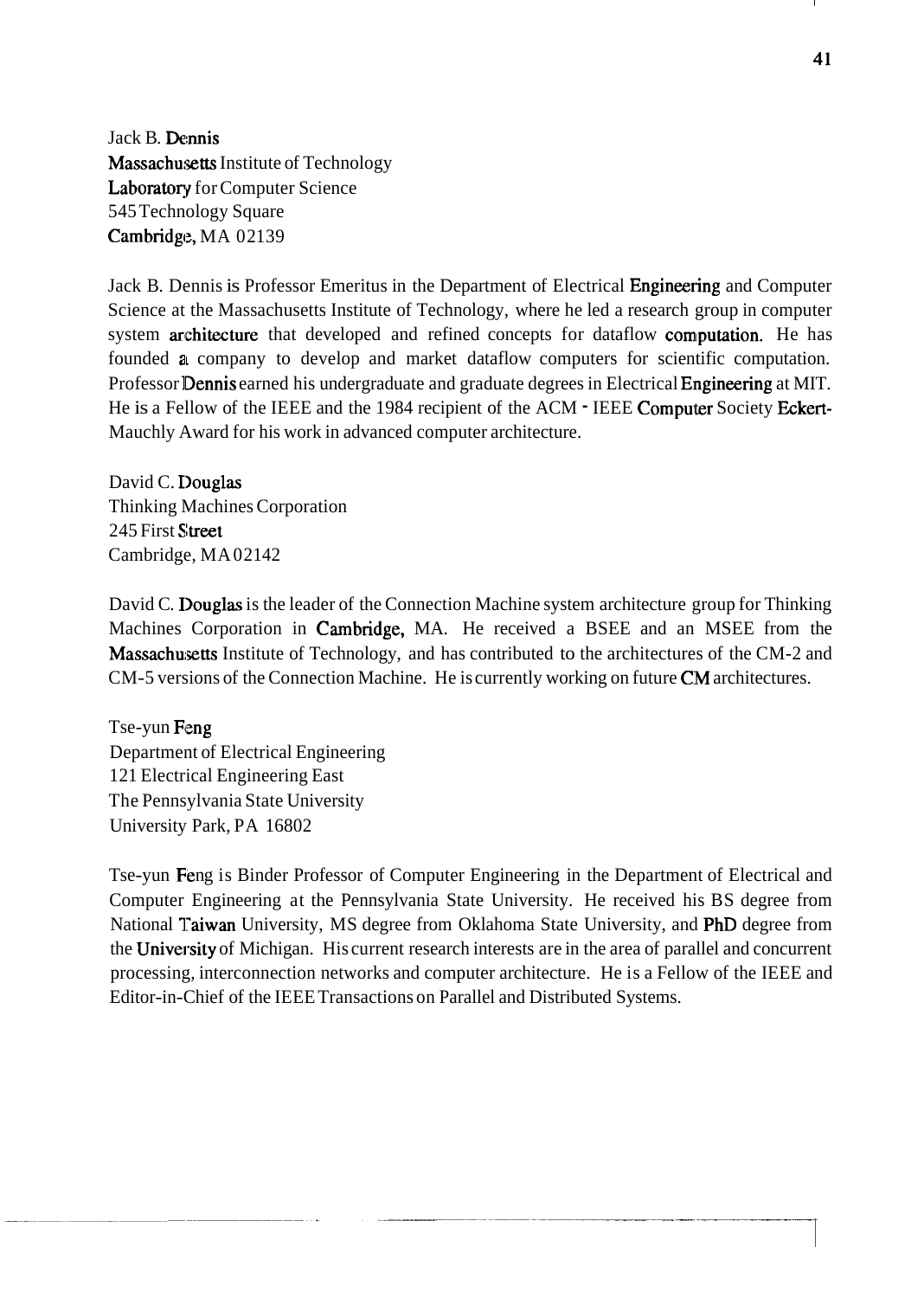James R. Goodman Department of Computer Sciences University. of Wisconsin at Madison Madison, WI 53706

James R. Goodman is a Professor of Computer Sciences at the University of Wisconsin at Madison. He received the BS degree from Northwestern University, the **MSEE** degree from the University. of Texas at Austin, and the PhD degree from the University of California at Berkeley. His current research interests focus on high performance computing, particularly memory systems and synchronization. He is currently on sabbatical at the Advanced Computer Research Institute (A.C.R.I.) in Lyons, France.

Alan Huang AT&T Bell Laboratories Room 4G-5 14 Crawfords; Comer Road Holmdel, IVJ 07733

Alan Huang is head of the Digital Optics Research Department at  $AT&T$  Bell Laboratories in Holmdel, NJ. He received a BS and MS in Electrical Engineering from **Cornell** University and a PhD from Stanford University. His research interests have included computer architecture, VLSI algorithms, and broadband switching networks. His current interests involve optical digital computing and optical interconnection networks.

Harry F. Jordan Departments of Electrical and Computer Engineering and Computer Science Campus Box 425 University of Colorado Boulder, **C10** 80309-0425

Harry F. **Jordan** is a Professor in the Departments of Electrical and Computer Engineering and of Computer Science at the University of Colorado and program manager for Digital Optical Computing at the Center for Optoelectronic Computing Systems. He received the BA degree from Rice University and the MS and PhD from the University of Illinois. His interests in computer systems center on the interface between hardware and software with a focus on the application and performance of multiple instruction stream computers; an interest in optical computing and its effect on computer architecture has led to his involvement in a project to build and operate an optical, stored program, digital computer. He is a Subject Area Editor of the Journal of Parallel and Distributed Computing.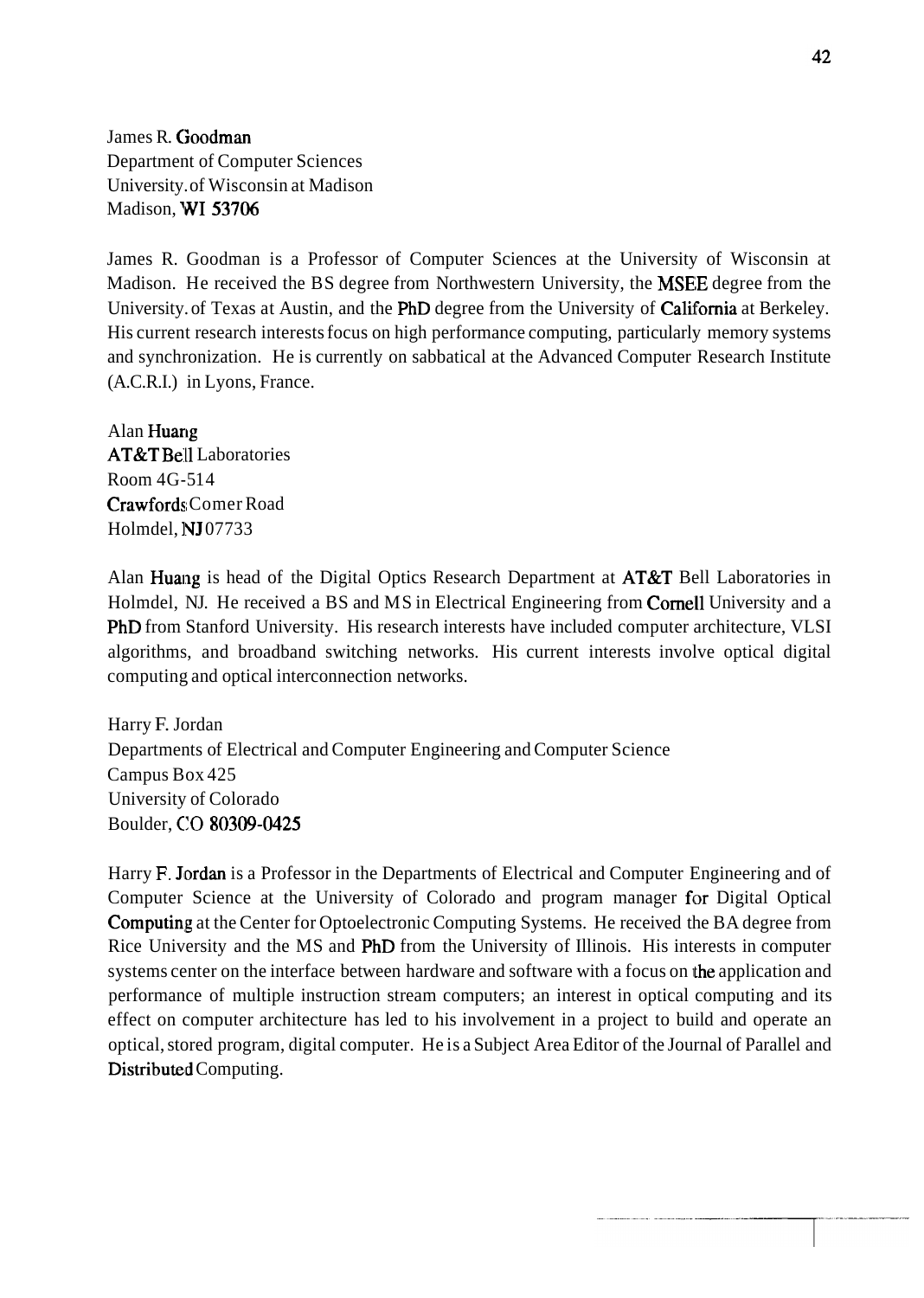J. Robert Jump Department of Electrical Engineering Rice University P.O. Box 1892 Houston, TX 77251

J. Robert Jump is a Professor in the Department of Electrical and Computer Engineering at Rice University.. He received the BS and MS degrees from the University of Cincinnati and the PhD degree in **Computer** Science from the University of Michigan. His research interests are in the area of parallel computer architecture with special focus on interconnection :networks and the simulation. of parallel systems. He has served as an Associate Editor of the **IEEE** Transactions on Computer:; and is currently serving as an Associate Editor of the IEEE Transactions on Parallel and Distributed Systems.

Yale N. Patt The University of Michigan Department of Electrical Engineering and Computer Science 1101 Beal Avenue Ann Arbor, MI 48109-2110

Yale N. Patt is a Professor of Electrical Engineering and Computer Science at the University of Michigan, Ann Arbor, where he teaches graduate and undergraduate courses in computer architecture and directs PhD students in experimental research on the implementation of high performance computer systems. He received his BS from Northeastern University and MS and PhD from Stanford University, all in Electrical Engineering. His current research focuses on optimizing concurrency at the single-instruction stream level (exploiting the HPS paradigm) and at the tightly-coupled multiprocessor level. He is a Fellow of the IEEE, an Associate Editor of the IEEE Transactions on Computers, and a member of the Editorial Board of Computer magazine.

Alan Jay Smith Computer Science Division 573 Evans Hall University of California at Berkeley Berkeley, CA 94720

Alan Jay Smith is a Professor of Computer Science at the University of California at Berkeley. He received his BS in Electrical Engineering from the Massachusetts Institute of Technology and his MS and PhD from Stanford University. His research interests are in computer system performance, particularly memory hierarchies. He is a Fellow of the IEEE, chairman of the ACM Special Interest Group on Computer Architecture (1991-1993), was chairman of the ACM Special Interest Group on Operating Systems (SIGOPS) from 1983-1987, was on the board of directors of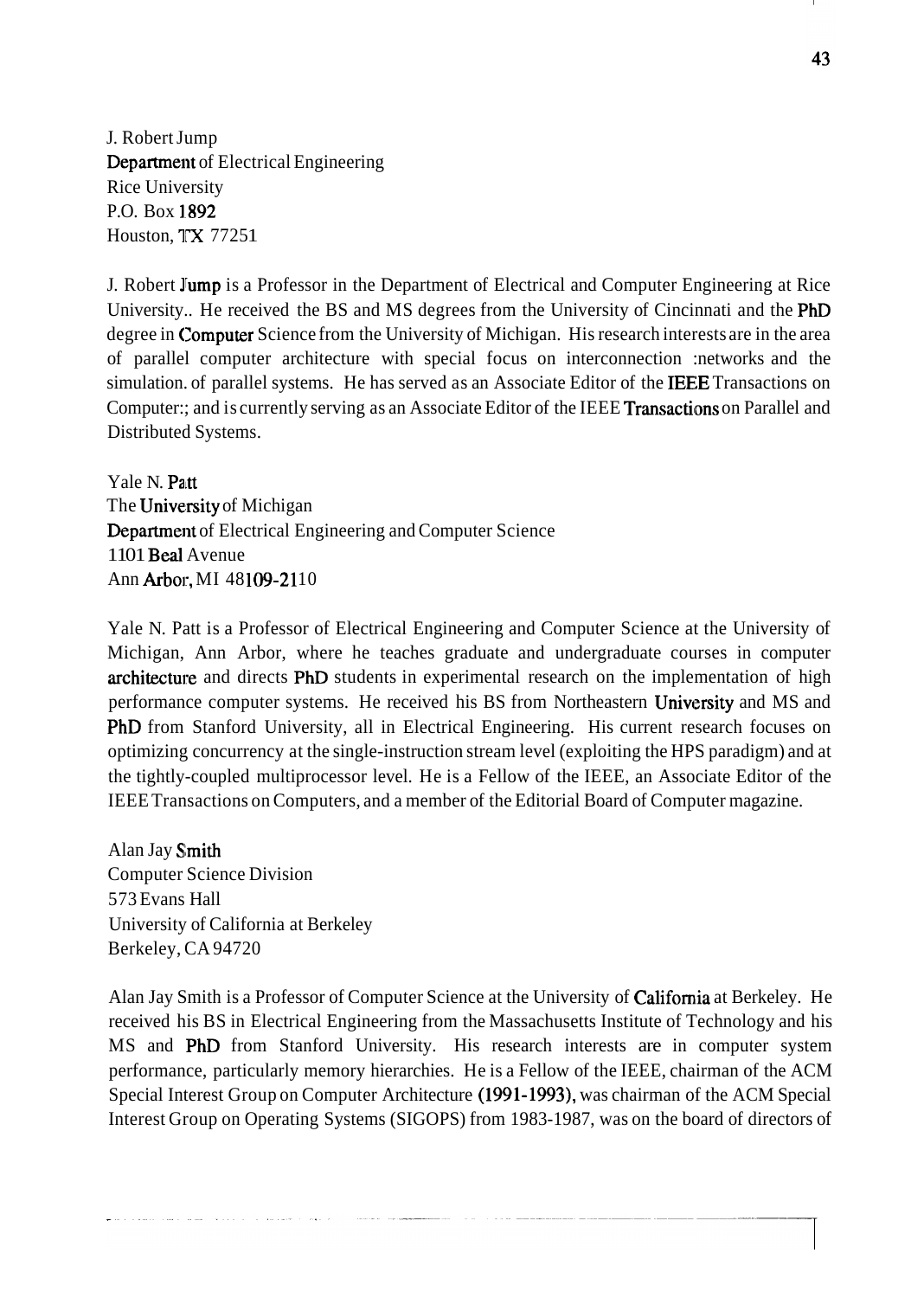the ACM Special Interest Group on Measurement and Evaluation (SIGMETRICS) from 1985 -1989, was an ACM National Lecturer (1985-6) and an IEEE Distinguished Visitor (1986-7), is an Associate Editor of the ACM Transactions on Computer Systems (TOCS), a Subject Area Editor of the **Journal** of Parallel and Distributed Computing, and is on the editorial board of the Journal of Microprocessors and Microsystems. He was program chairman for the Sigmetrics '89 / Performance '89 Conference and program co-chair for the Second (1990) Hot Chips Conference.

James E. Smith Cray Research, Inc. 900 Lowater Road Chippewa Falls, WI 54729

James E. Smith received the BS, MS, and PhD degrees from the University of Illinois. He has been with Cray Research, Inc. in Chippewa Falls, WI since June of 1989. At Cray Research, he heads a small research team that is participating in the development of future supercomputer architectuires.

Lawrence Snyder Department of Computer Science FR-35 University of Washington Seattle. WA 98195

Lawrence Snyder is a Professor in the Department of Computer Science and Engineering at the University of Washington in Seattle. He was awarded a BA in Mathematics and Economics from the University of Iowa and he received his PhD in Computer Science from Carnegie-Mellon University. His research interests are parallel computer architecture, including routing and networks, and parallel programming languages and environments. He is inventor of the CHiP architecture and the Poker parallel programming environment, co-inventor of Chaos routing, a Fellow of the IEEE, and an Associate Editor of the IEEE Transactions on Parallel and Distributed Systems.

Harold S. Stone IBM Thornas J. Watson Research Center P.O. Box **'704**  Yorktown Heights, NY 10598

Harold Stone is engaged in computer architecture research at the IBM T. J. Watson Research Laboratory in Yorktown Heights, NY. He has been on the faculty at Stanford University and the University of Massachusetts prior to joining IBM. He received a BSEE degree from Princeton University and MSEE and PhD degrees in Electrical Engineering from the University of California at Berkeley. He was elected Fellow of the IEEE in 1986, received the IEEE Emanuel R. Piore